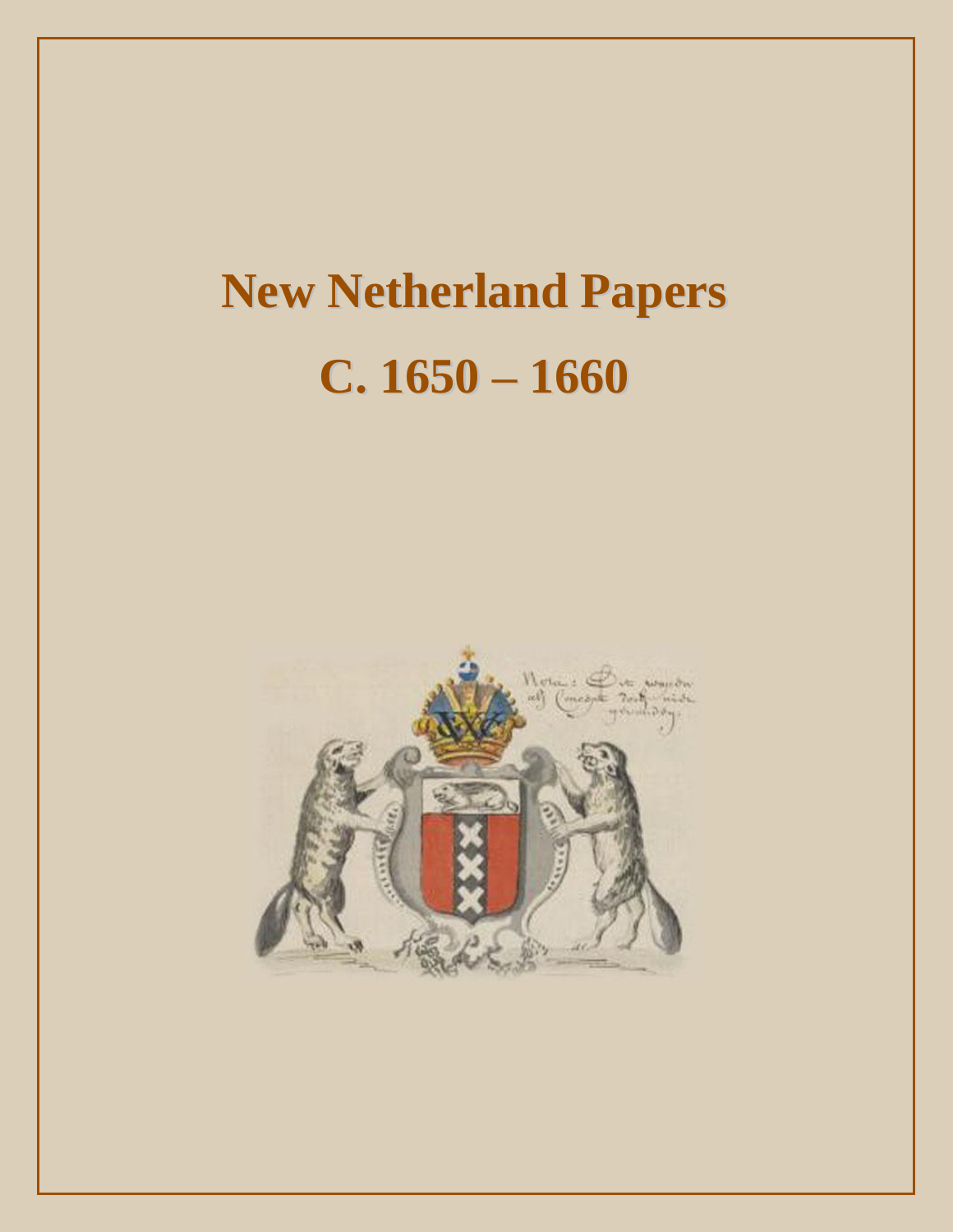# **New Netherland Papers, C. 1650 -1660**

From the Collected Papers of Hans Bontemantel, Director of the Amsterdam Chamber of the West India Company, Held by the New York Public Library

Translated by Dingman Veersteeg

Edited by Martha Dickinson Shattuck

**A Publication of the New Netherland Research Center and the New Netherland Institute**

**2011**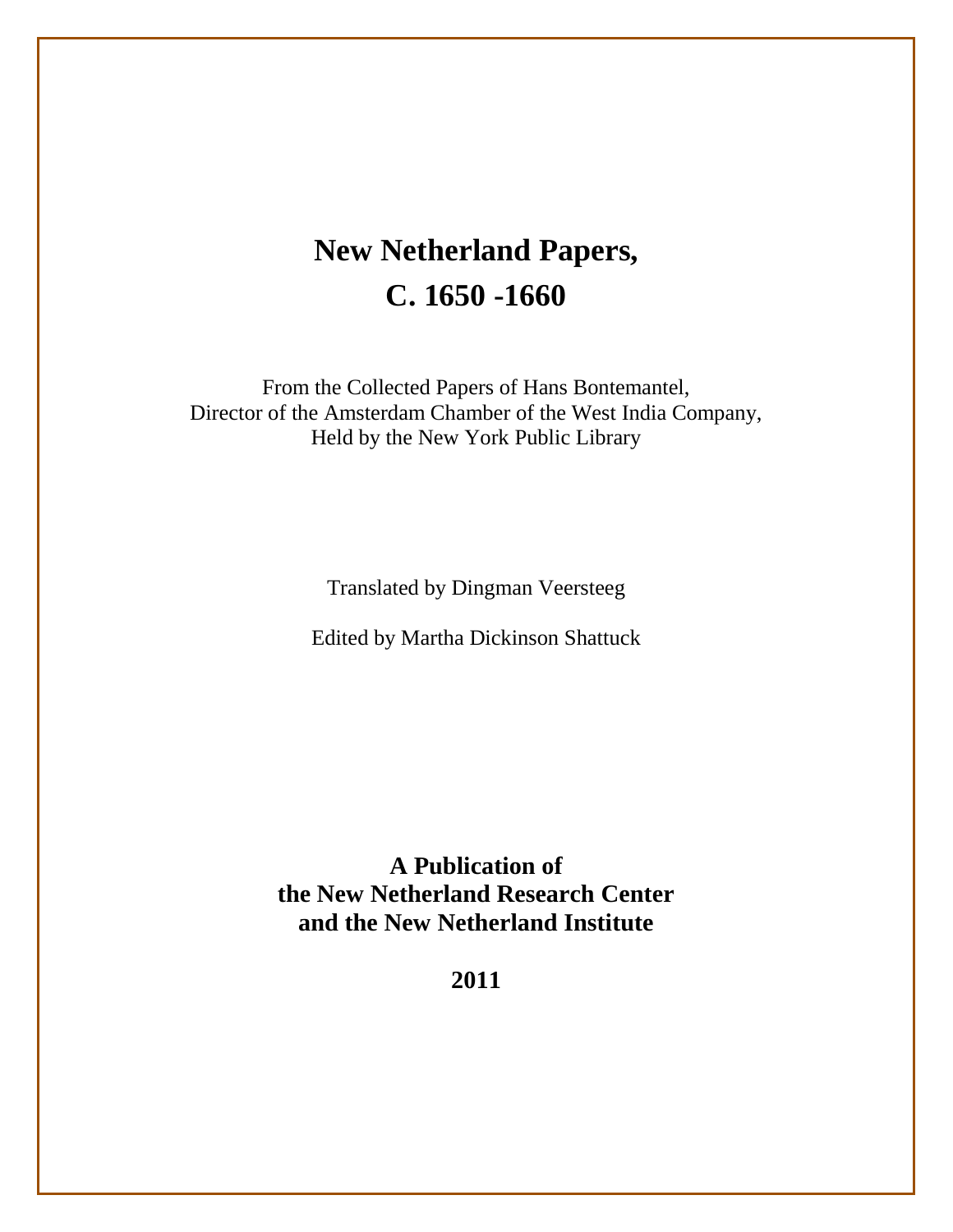### **About the New Netherland Research Center and the New Netherland Institute**

The New Netherland Research Center is a partnership between the New York State Office of Cultural Education and the New Netherland Institute. Housed in the New York State Library, the Center supports research on the seventeenth century Dutch province of New Netherland, which was centered on New York"s Hudson Valley and extended from Connecticut to Delaware. Under Director Dr. Charles Gehring and Assistant Director Dr. Janny Venema, it continues the work of the New Netherland Project, which since 1974 has translated Dutch era documents held by the New York State Library and the New York State Archives. Visit the New Netherland Research Center online at [www.nysl.nysed.gov/newnetherland/.](http://www.nysl.nysed.gov/newnetherland/)

The New Netherland Institute is an independent nonprofit organization supporting research and education in Dutch-American history. For over three decades, the Institute and its predecessor organization the Friends of New Netherland have supported the translation of New York"s Dutch era documents by the New Netherland Project. Through a three-year matching grant from the State of the Netherlands, the Institute now undertakes financial and programmatic support of the New Netherland Research Center. The Institute relies heavily on its members to fulfill this mission. Interested parties can learn more about the Institute's programs and how to join at [www.nnp.org.](http://www.nnp.org/)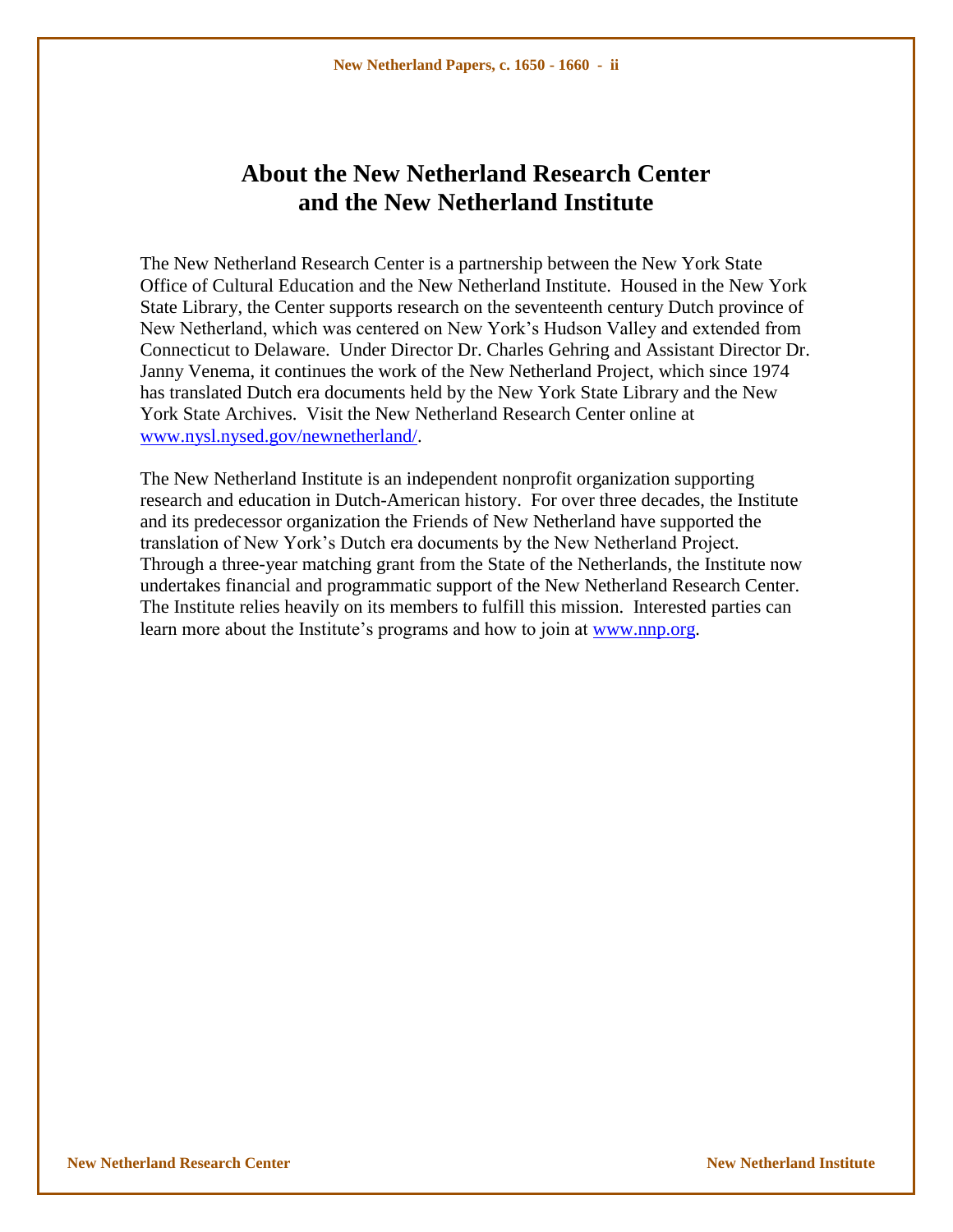## **Contents**

| Proposed Coats of Arms for New Amsterdam and New Netherland                                                                                                                                                                                                                    | vi             |
|--------------------------------------------------------------------------------------------------------------------------------------------------------------------------------------------------------------------------------------------------------------------------------|----------------|
| Introduction                                                                                                                                                                                                                                                                   | vii            |
| [204] <sup>*</sup> Petition of Johan van Rensselaer, Patroon of Rensselaerswijck, and others,<br>to the Burgomasters of Amsterdam. c1650                                                                                                                                       | $\mathbf{1}$   |
| [206] Official list of New Netherland showing the salaries and board of each<br>official, as well as soldiers, the schoolmaster, clergymen, the barber and the<br>midwife. 1650.                                                                                               | $\overline{2}$ |
| Extract from the articles of agreement entered into and concluded at Hartford<br>situated in Connecticut 19th of September 1650 between the arbitrators of the<br>Honorable Commissioners of the United English Colonies and Petrus Stuyvesant,<br>Director of New Netherland. | 3              |
| $[(645) 646] 1651-60, 1673$ Accounts of the Dutch West India Company, slave<br>trade, etc.                                                                                                                                                                                     | 5              |
| [648] Recognition for the year 1655, and also the 4 percent for the following<br>ships in New Netherland.                                                                                                                                                                      | 6              |
| Received for recognition fees for goods to and from New Netherland with the<br>following ships.                                                                                                                                                                                | $\tau$         |
| [1660/1659] Anno 1660, This 12th February, Amsterdam Memorandum of what<br>New Netherland, in the past year 1659, has cost the Company here in charges for<br>the conveyance thither of people besides ammunition and other supplies; viz:                                     | 10             |
| Memorandum of what the Conquests of New Netherland and of Curaçao, etc.,<br>have cost the Company here in the past year 1657; viz:                                                                                                                                             | 11             |
| [Letter] To my Lord, the Lord Schepen Bontemantel [regarding disbursement of<br>proceeds from recognition fees].                                                                                                                                                               | 12             |
|                                                                                                                                                                                                                                                                                |                |

<sup>\*</sup> The bracketed numbers are notations on the translations and in some cases on the originals. They are thought to have been made by the translator Versteeg for tracking the documents.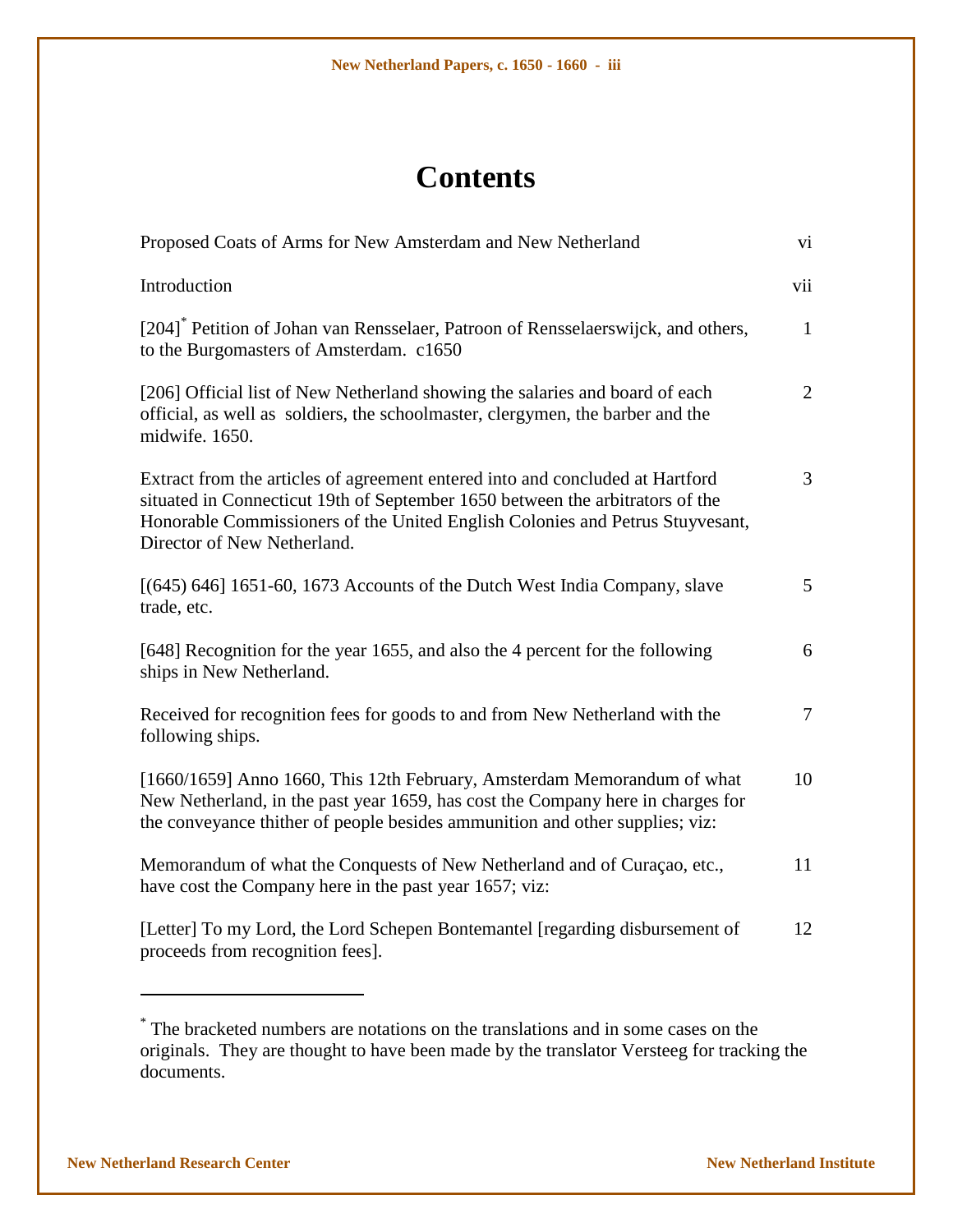| [650/1220] Recognitions and Convoy charges which have been received by the<br>West India Company at the Chamber of Amsterdam for goods which, in the year<br>1656, have been sent to New Netherland, with the following ships viz:      | 13 |
|-----------------------------------------------------------------------------------------------------------------------------------------------------------------------------------------------------------------------------------------|----|
| [654/1220] 1673. Elephants' teeth (ivory tusks) bartered by the ship the<br>Salamander in May.                                                                                                                                          | 14 |
| [208] Letter from the Directors of the West India Company, at Amsterdam, to<br>Hendrik vander Cappellen toe Ryssel, Deputy to the Assembly at Zutphen, 10<br>March 1652.                                                                | 15 |
| [140] Extract from the Resolutions of the Lords States of Holland and West<br>Friesland, adopted in their Hon. Great Mightinesses' Assembly of Monday,<br>August 4, 1653.                                                               | 17 |
| [300] Extract from the Register of the Resolutions, kept by the Directors of the<br>West India Company at the Chamber of Amsterdam. Thursday, March 5, 1654.                                                                            | 18 |
| [302] Extract from the Register of the Resolutions adopted by the Lords Directors<br>of the West India Company at the Chamber of Amsterdam.                                                                                             | 18 |
| [224] Statement concerning the Dutch Claims with respect to the Delaware<br>Country, the capture of Fort Casimier by the Swedes and Peter Minuit's entry into<br>the Swedish Service.                                                   | 19 |
| [1655] No. 1215 To the Honorable, Worthy Gentlemen, my Lords the Directors<br>of the Chartered West India Company of the Chamber of Amsterdam.                                                                                          | 21 |
| [No. 1214] 27 October 1655 Original letter from Nicasius de Sille. Councillor of<br>New Netherland, to Hans Bontemantel, Director of the Dutch West India<br>Company.                                                                   | 23 |
| [506] Extract from the private letter of Stuyvesant to the Company, dated October<br>28, 1655, from Fort Amsterdam in New Netherland.                                                                                                   | 25 |
| [500] Extract from the general letter from New Netherland dated October 30,<br>1655, signed by Petrus Stuyvesant, Nicasius de Sille, La Montaigne. By order of<br>the said Messrs. Director General and Councillor Cornelis Van Ruyven. | 27 |
| [508] Extract from a private missive of Petrus Stuyvesant dated November 7,<br>1655 from Fort Amsterdam in New Netherland.                                                                                                              | 32 |
| [518] The West India Company Chamber of Amsterdam has received for tax and<br>convoy of merchandise sent by private parties to New Netherland.                                                                                          | 33 |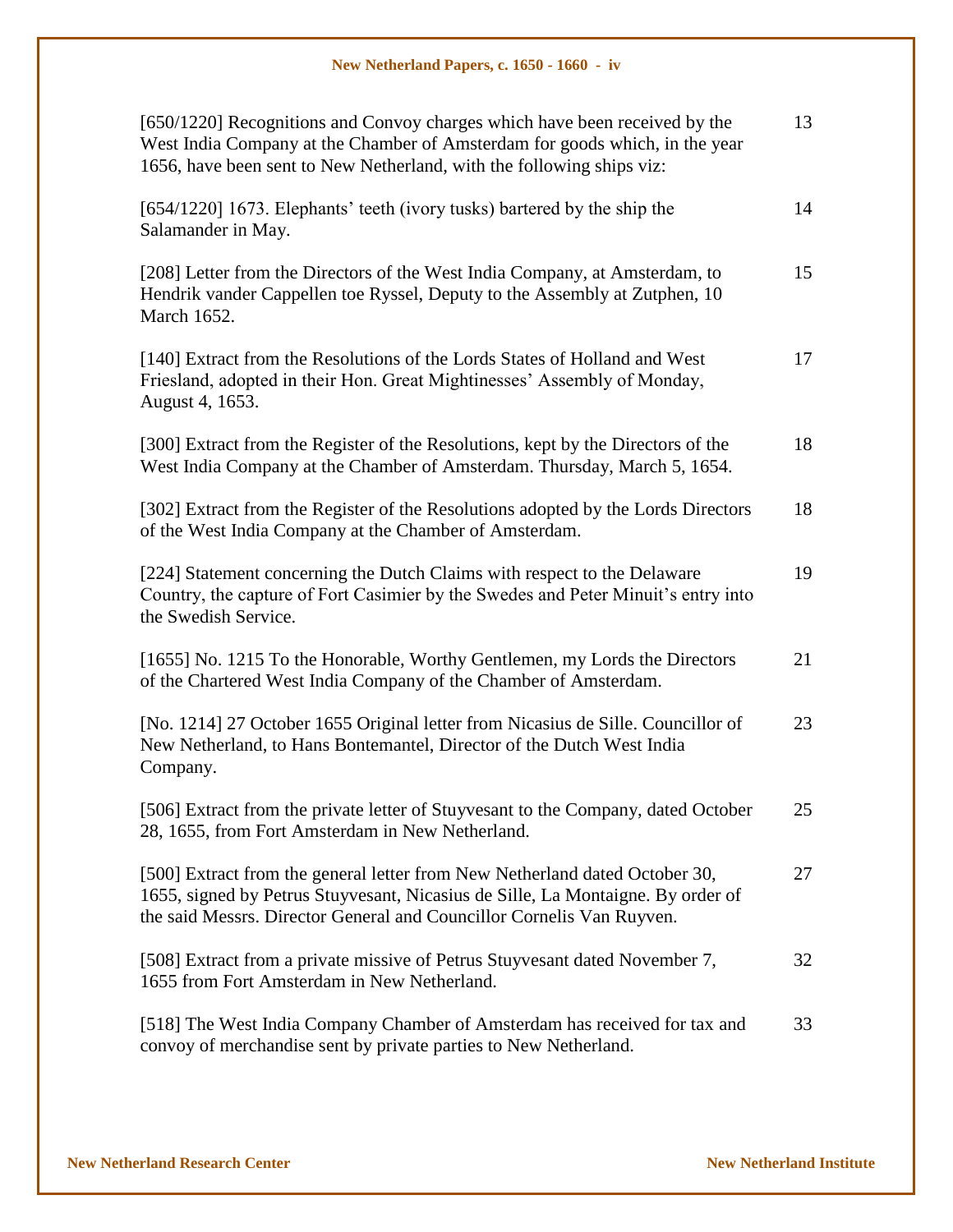| [638] To the Honorable, Highly Worthy Gentlemen, the Deputies of the City of<br>Amsterdam at the affairs of the West India Company. Feb. 15, 1656.                                                               | 34 |
|------------------------------------------------------------------------------------------------------------------------------------------------------------------------------------------------------------------|----|
| [552] Extract from the Register of Resolutions taken by the Lords Directors of the<br>West India Company, at the Chamber of Amsterdam.                                                                           | 37 |
| [554] Extract from the Register of the resolutions adopted by the Directors of the<br>West India Company at the Chamber of Amsterdam.                                                                            | 37 |
| [520] Extract from the missive of Director and Councillors in New Netherland<br>dated June 10, 1656. Arrived by the ship de Waeg.                                                                                | 37 |
| [522] Notes from the missive from New Netherland dated August 11, 1656 signed<br>by Stuyvesant, Sille and La Montagne.                                                                                           | 39 |
| [642] Extracts relating to the appointment of Commissioners to attend to the<br>business and colony in New Netherland, 15 September, 1656.                                                                       | 42 |
| [711] 1657 July. Papers from New Netherland arrived with the ship the Bever.                                                                                                                                     | 42 |
| [510-512] Extract from the letter of Director and Councillors, from New<br>Netherland, dated August 16, 1657.                                                                                                    | 47 |
| Extract from the private missive of Petrus Stuyvesant, Director of New<br>Netherland, dated August 13, 1657.                                                                                                     | 49 |
| [710] Extract from the missive of Mr. Petrus Stuyvesant, Director-General in<br>New Netherland, written to the Lords Directors of the West India Company at the<br>Chamber of Amsterdam, dated 30 October, 1657. | 50 |
| [712] New Netherland papers and letters. Extract arrived by the ship de Waech.<br>Read at the meeting, March 26, 1658.                                                                                           | 51 |
| 25 May 1658 The City of New Amsterdam requests Director and Councillors [to<br>grant it] a share in the revenues from the scales to be used in fortifying the City.                                              | 53 |
| Some extracts from the additional writs, arrived with the letter of Director and<br>Councillors, dated July 23, 1658. Read at the Meeting in September 1658.                                                     | 55 |
| [1021] Anno 1660 at Amsterdam                                                                                                                                                                                    | 60 |
| [1022] Anno 1660, at Amsterdam                                                                                                                                                                                   | 60 |
| $[1016/1017]$ List of the enumerated Houses, on July 10, 1660, within this City,<br>Amsterdam, in New Netherland.                                                                                                | 61 |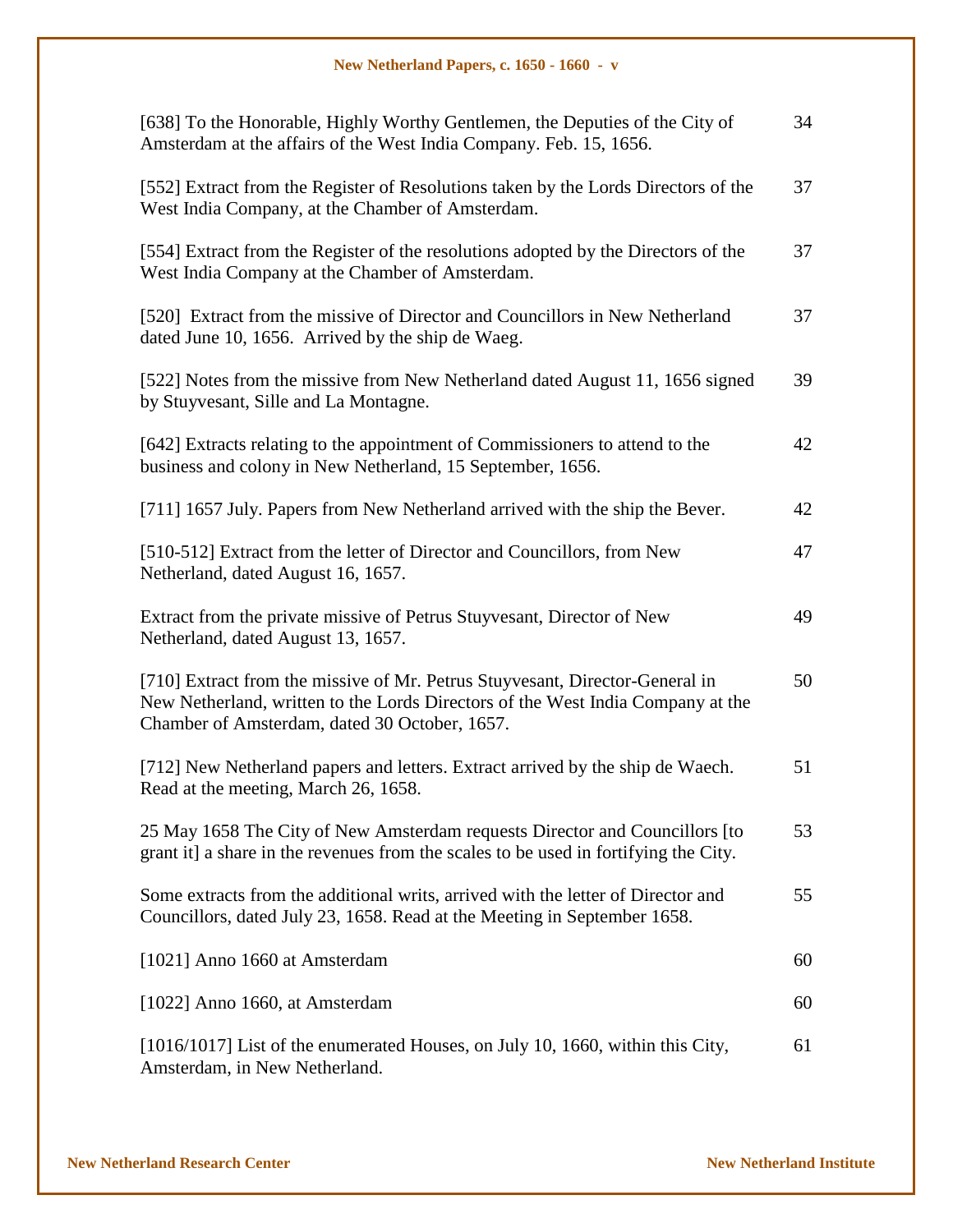## **Proposed Coats of Arms Of New Amsterdam and New Netherland**

Among the papers of Hans Bontemantel held by the New York Public Library are these drawings of proposed coats of arms for New Amsterdam and New Netherland. An anonymous artist prepared these drafts in 1630 for the consideration of the Heeren XIX, the ruling council of the West India Company.

The right drawing was adopted for New Netherland. A coat of arms was not approved for New Amsterdam.

*Source: Jewes in America: Conquistadors, Knickerbockers, Pilgrims, and the Hope of Israel, Guide to the Exhibition at the New York Public Library. Full Exhibition Guide available [online](http://legacy.www.nypl.org/research/chss/jws/jewes/index.html).*

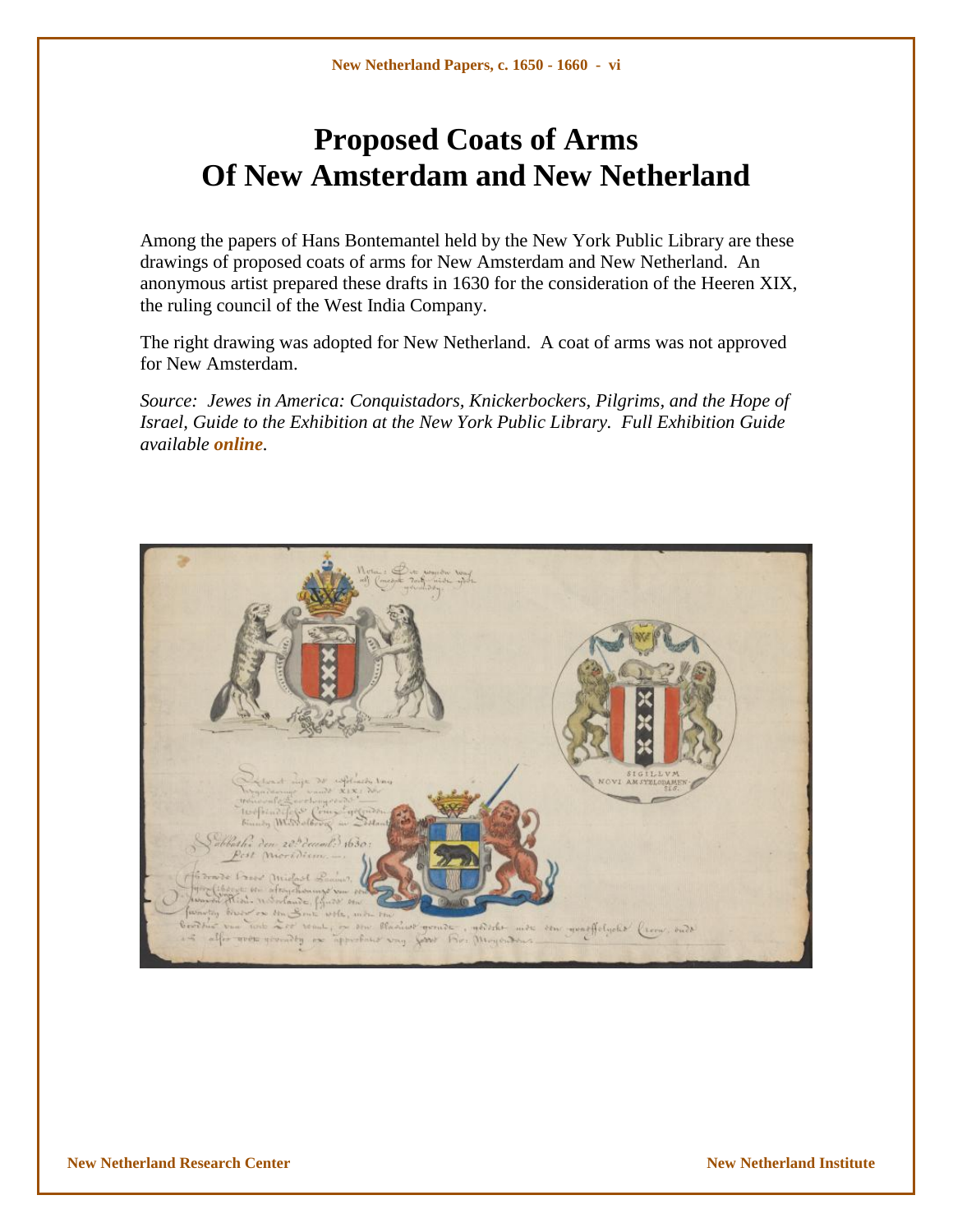### **Introduction**

The New Netherland Papers are part of the Bontemantel Collection which is held by the New York Public Library. The other papers in the collection are the Brazil and Evertsen papers.

The original owner of the papers was Hans Bontemantel (1613-1688), a *schepen* (magistrate) of the city of Amsterdam from 1655-1672. However, it was his position as a director of the Amsterdam Chamber of the West India Company, which had oversight of New Netherland"s management, that makes the information the papers contain of particular interest to its history.

New Netherland"s colonial council was required to govern by the ordinances of the City of Amsterdam as well as the laws and ordinances of the Netherlands. The Chamber"s directors kept in close and constant correspondence with the council to make sure that it was not only following the requirement for a civil society, but also to hear and determine the council's requests and concerns. Many of the papers are Bontemantel's extracts from the originals, and contain letters from either Director-General Stuyvesant, writing privately, or Stuyvesant and the council, writing as the colony"s ruling body, as well as from other villages in the colony and the occasional individual. There is also communication from the Amsterdam Chamber to the council on a variety of subjects.

The papers chosen for this publication start in 1650 with the petition of Johan van Rensselaer, and end in 1660 with Nicasius de Sille"s New Amsterdam house census, a list of the villages, and the places directly under the council"s control. In between there is a wealth of information on a variety of subjects, information that adds to our knowledge of the colony"s history, its people and its problems. For some examples: the problems of the South River [the Delaware] and the Swedes are discussed, including some aspects of the Swedish capitulation, as well as attitude and trade with the Minqua Indians – as the Dutch called the Susquehannock Indians - and their testimony about the land sale to the Dutch. Economic problems can be seen in the costs to the West India Company of running the colony; the list of salaries and board paid to Company officials as well as the high cost of various goods and labor; the problem of itinerant ("Scotch") traders and the tremendous mark-up on goods by private merchants. The financial aspect of the slave trade can be ascertained in the accounts for the years 1651-1660. As well as the Minquas, the problems with the Indians on Staten island, Pavonia and the Peach War are discussed as is the "Sinneken" arrival in New Amsterdam and the reaction to their suggestion regarding direct trade with Manhattan.

On the more personal side, there are revealing comments about various people, particularly those made by Stuyvesant about his councilors in his private letters to the West India Company directors, as well as his concerns about the Jews recently arrived from Brazil and the general dislike of Van Tienhoven. Councilor Nicasius de Sille"s letters to the directors and one specifically to Bontemantel complain about his treatment by Stuyvesant and the councilors; another discusses the state of the colony. These, and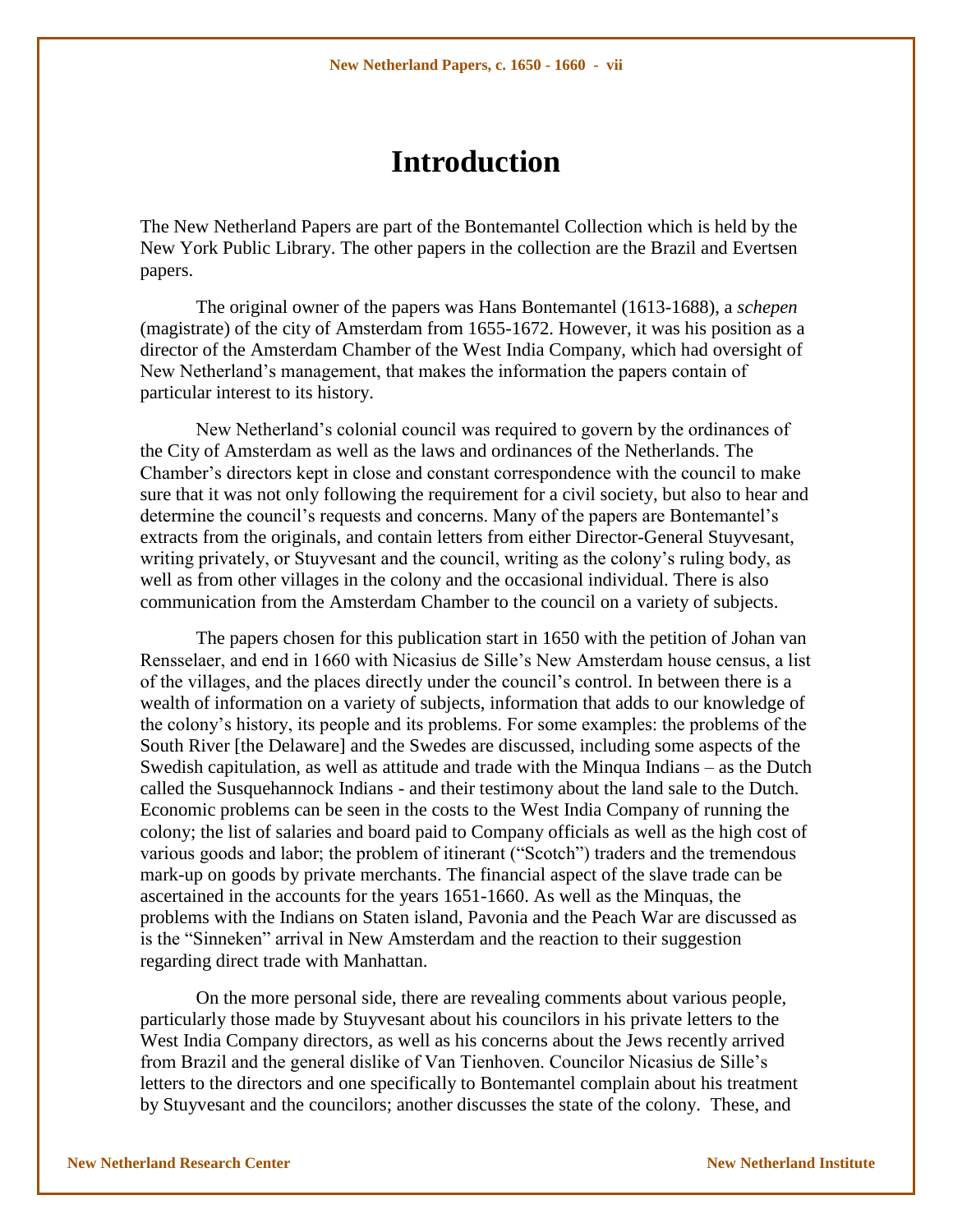others, provide a closer and often personal look at the political rumblings behind the public actions.

The translator of these papers was the late Dingman Veersteeg acting under the supervision of Victor H. Paltsits, the director of the New York Public Library. On October 21, 1922, Paltsits wrote to Versteeg that "There are here two texts of the same document on the plan for governing the city of New Amsterdam. I want an exact copy of each, one of the Kip original [Kip was originally a clerk in the secretary"s office of the Colonial Council and was then appointed secretary to the new city court on February 2, 1653], and another of the Bontemantel copy, each literally copied and kept each by itself. The translation can be made from the Kip original, then later we will find out if there are variations." While the translations of the plan for governing New Amsterdam are not in the Bontemantel papers, they can be found in Stokes *Iconography of Manhattan Island*, volume 4, page 133-35, dated February 2, 1653.

Not every extract required annotation as some of the material is self-explanatory. Annotations are provided where it is necessary to enlarge the understanding of the material under discussion or to provide the background of individuals or situations. Although occasionally the spelling of some words changes in different extracts, the changes have been kept.

Finally, we are most appreciative of the New York Public Library which gave its permission to the New Netherland Institute to publish and annotate the papers.

Martha Dickinson Shattuck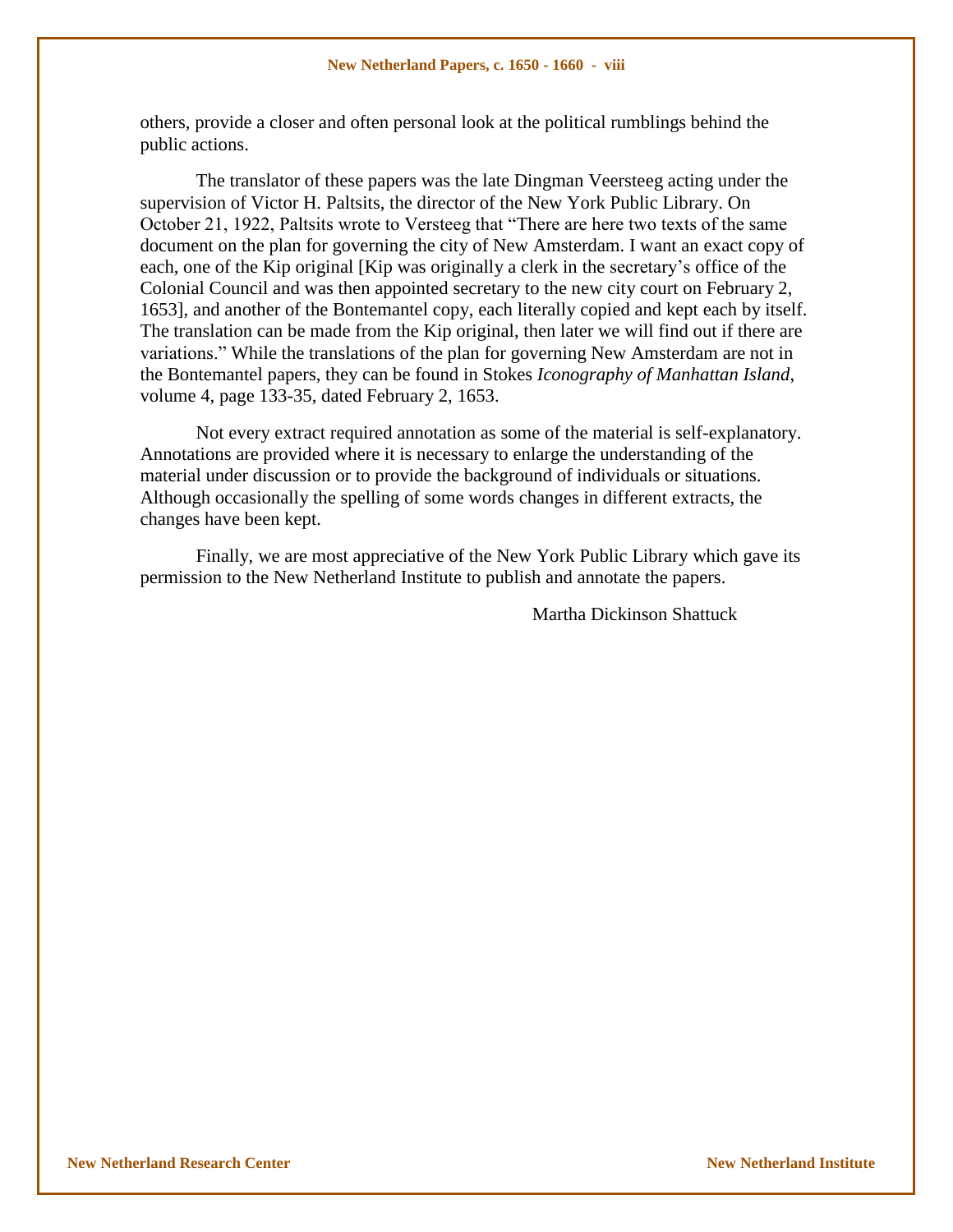### **New Netherland Papers, C. 1650 -1660**

[204] *Petition of Johan van Rensselaer, Patroon of Rensselaerswijck, and others, to the Burgomasters of Amsterdam. c1650*

To the Very Noble Right Honorable Sirs, the Burgomasters of this City of Amsterdam.

The undersigned Patroon, fellow Directors and partners in the Colony called Rensselaerswijck, situate on the North River of New Netherland, make known with all reverence and due respect:

That the petitioners, since the year 1629, as well by themselves as through their ancestors, have spent large sums and gone to great pains in founding, peopling, and putting under cultivation unproductive and undeveloped lands in the region of the aforesaid Colony, conditioned upon certain liberties and exemptions issued by the Assembly of XIX of the chartered West India Company, Chamber of Amsterdam, on June 7, 1629, concerning which there has arisen some misunderstanding between the government in New Netherland, the Directors [of the Company] here, and the Patroon and his associators, whereby the aforesaid Colony"s privileges and rights are being violated, tending to frustrate and make vain. Therefore the petitioners most respectfully turn to you, noble [Sirs], humbly beseeching you, very noble [Sirs] to be pleased to allow the examination of parties by Commissioners pleased to ordain that, as formerly, and provisionally, before the departure of the first Schepen, those of the West India Company shall order Director Petrus Stuyvesant to support and restore [said liberties] as they have been now enjoyed for more than twenty years, and that you, very noble [Sirs] be pleased to allow the examination of parties by Commissioners, in order that the aforesaid Colony may be maintained in its liberties, rights and privileges, and following thereupon may secure from the Company every aid and friendship. This done by

Johan Van Rensselaer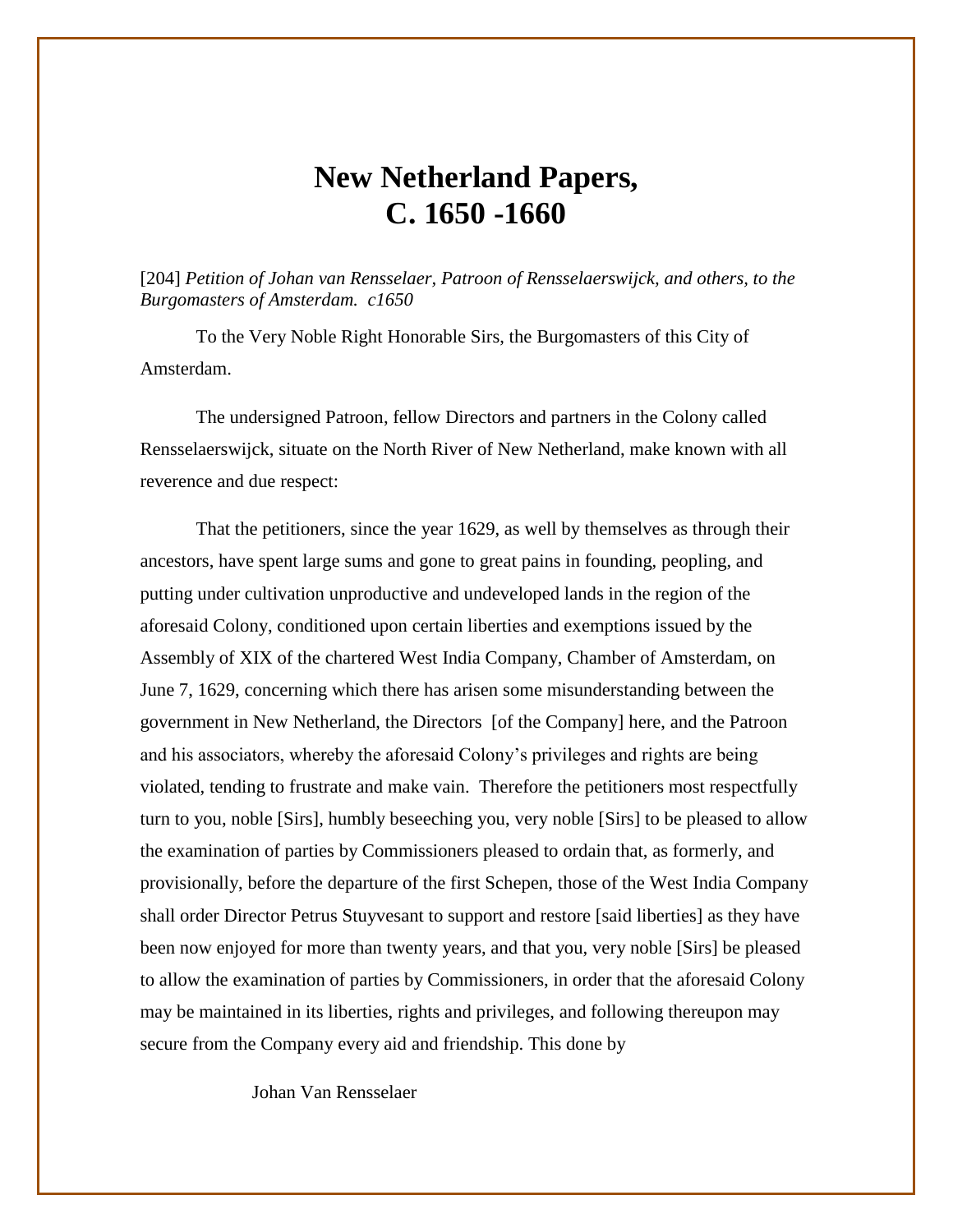#### Welter Pelser, in the name of the widow Blomart

Giacomo Bessels Pr. Dexuen van Bessels \*

\* When Kiliaen van Rensselaer, the first patroon of Rensselaerswijck, died in 1643, his eldest son, Johannes (Johan) Van Rensselaer, became the second patroon. Like his father, Johan never visited Rensselaerswijck and the patroonship was run by appointed directors. Although Johan did not enumerate just what rights and privileges were being violated by Stuyvesant in this petition, his detailed protest against Stuyvesant was made in Holland on December 1652 on his behalf by notary Joost van de Ven. The protest asked for a "categorical response" to their complaints which was given by the West India Company directors. That was followed by detailed points made against the patroon and the co-directors by the Company, starting with the comment that "Those of the Colonie Rensselaerswijck have far exceeded the limits granted them by the Freedoms." + Ultimately, Brandt van Slichtenshorst, the patroonship"s director, who defied the Company"s authority and ignored the proclamations of the colonial council on Manhattan, went too far when he moved the patroonship"s non-agricultural people across the river, despite Stuyvesant"s order that no building be done within 3,000 feet of Fort Orange. However, the effort to enlarge the patroonship"s holdings was terminated with the establishment in spring of 1652 of an Inferior Court of Justice for Fort Orange and the village of Beverwijck by order of Stuyvesant and the council.

+ Johannes van Rensselaer"s protest against Stuyvesant appears in Correspondence 1647-1653. Charles T. Gehring trans. and ed. (Syracuse University Press, Syracuse, NY; 2000) 193-95. The Company"s response to the points in the protest and the points made against Rennselaerswijck"s patroon and co-directors follow on pages 196-202.

[206] *Official list of New Netherland showing the salaries and board of each official, as well as soldiers, the schoolmaster, clergymen, the barber and the midwife. 1650.* 

Director Petrus Stuyvesant monthly, 250 guilders, board money 900 guilders a year.

Lubbert van Dincklagen per month 120 guilders with board money, vice director.

Fiscal Hendrick van Dyck 60 guilders per month.

Johannes La Montagne, Councillor, 50 guilders per month, and 300 guilders per year board money.

Secretary Cornelis van Tienhoven 36 guilders per month, and 200 guilders per month board money.

Commies [Commissary] Adriaen de Kyser 36 guilders per month, and 200 guilders a year board money.

Commies [Commissary] at Fort Nassau [on the South River], Andries Hudden, 30 guilders per month and 150 guilders board money per annum.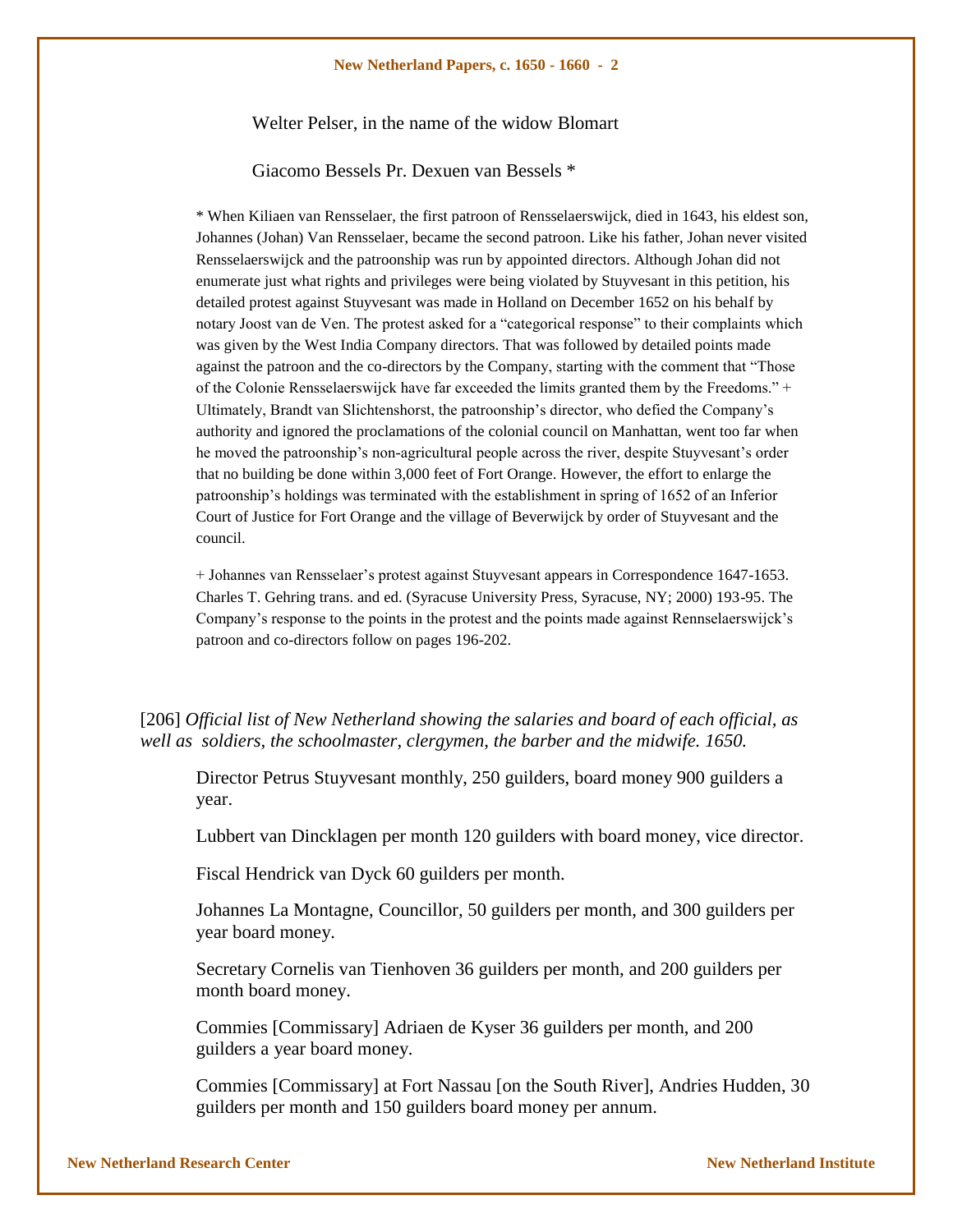The Supercargo 18 guilders. 120 guilders board money.

Captain Lieutenant Brian Nutton. 50 guilders per month, 200 guilders board money per annum.

The Commies [Commissary] at Fort Good Hope [on the Fresh River], Gysbert van Dyck [op Dyck], 30 guilders per month, 150 guilders board money.

Barber [Surgeon] Jacob Hendricksen, 26 guilders, board money 100 guilders.

Ensign, 42 guilders, 200 guilders board money.

Sergeant Daniel Litschoe, 18 guilders, 100 guilders board money.

Corporal, 18guilders per month, 100 guilders board money.

Cadet, 10 guilders per month, 100 guilders board money.

Foreman of the laborers at Fort Nassau, 10 guilders, 80 guilders board money.

Clerk, 20 guilders, 100 guilders board money.

Soldiers, 8 to 9 guilders, 100 guilders board money.

Court Messenger, 230 guilders per year.

Keeper of the Negroes, 25 guilders per month, 100 guilders per year.

Midwife, 100 guilders per year.

Commies [Commissary] at Fort Orange [on the North River], Carel van Brugge, 50 guilders, 200 guilders board money.

Precentor [no figures]

Schoolmaster, 35 guilders, 100 guilders board money.

Preachers, 100 guilders per month, board money 40 guilders per month. There are two preachers. +

+ The list was written in Bontemantel"s handwriting.

*Extract from the articles of agreement entered into and concluded at Hartford situated in Connecticut 19th of September 1650 between the arbitrators of the Honorable Commissioners of the United English Colonies and Petrus Stuyvesant, Director of New Netherland.*

Relative to the boundary line between the United English Colonies and the Dutch Province of New Netherland, we agree and conclude as follows: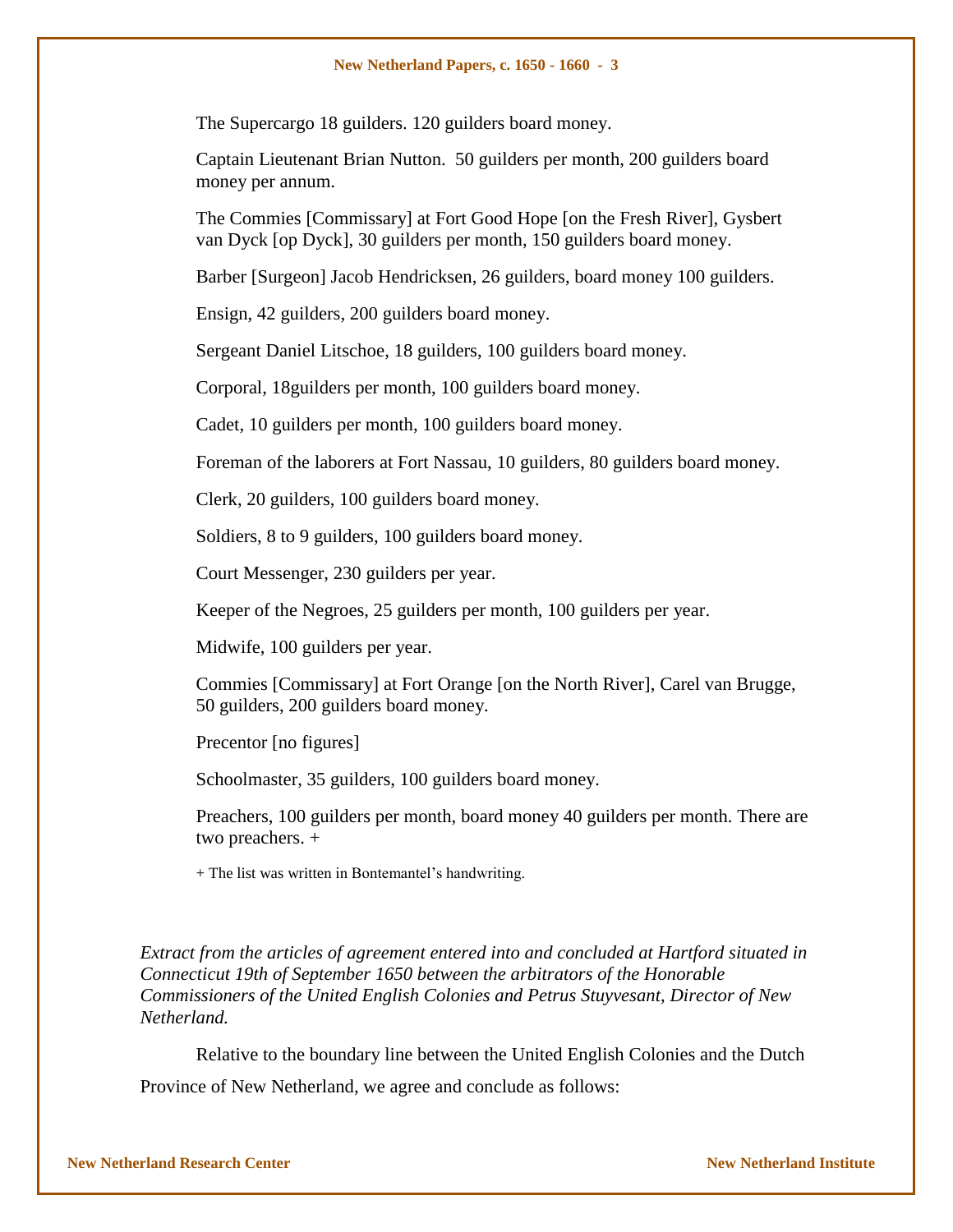- 1. A line shall be drawn on Long Island from the Westernmost part of Oysterbay, continuing in a direct and straight line to the seacoast, which shall mark the boundary between the Dutch and English on Long Island, the easternmost and the north English, and the westernmost and North Dutch.
- 2. The limits on the Mainland shall begin at the West side of Greenwich Bay, situated about four miles from Stamford and thus extend inland in a northerly direction twenty miles, provided it shall not approach the North River within ten miles as afterword it shall be decided about by the two Governors of the Dutch and New England. It was also agreed that the Dutch after this shall build no houses within six miles of the said line; the inhabitants of Greenwich till further orders and considerations, to remain under the government of the Dutch.
- 3. The Dutch shall retain and possess the territory at Hartford they now actually own, known by various marks and signs, and all other lands on both sides of the Fresh River, to belong and to remain to the English there. It is also agreed that the said boundary division, both on the Island and the Mainland, shall be observed, and not be violated, by both the United English Colonies and the Dutch nation, without any further extension [of boundaries] or violation until the time that a final decision shall be made in Europe, through the mutual agreement of both the governments of England and of Holland.

#### Regarding the Fugitives

It is agreed that the same method shall be followed between the United English Colonies and the Dutch nation in these regions of New Netherland as is expressed in the eighth article of the covenant made between the English colonies.

With respect to the proposal of a closer union and amity between the English and the Dutch in these parts, especially against a common enemy; We deem it necessary that the United Colonies shall maturely consider this matter; and also desire that they shall be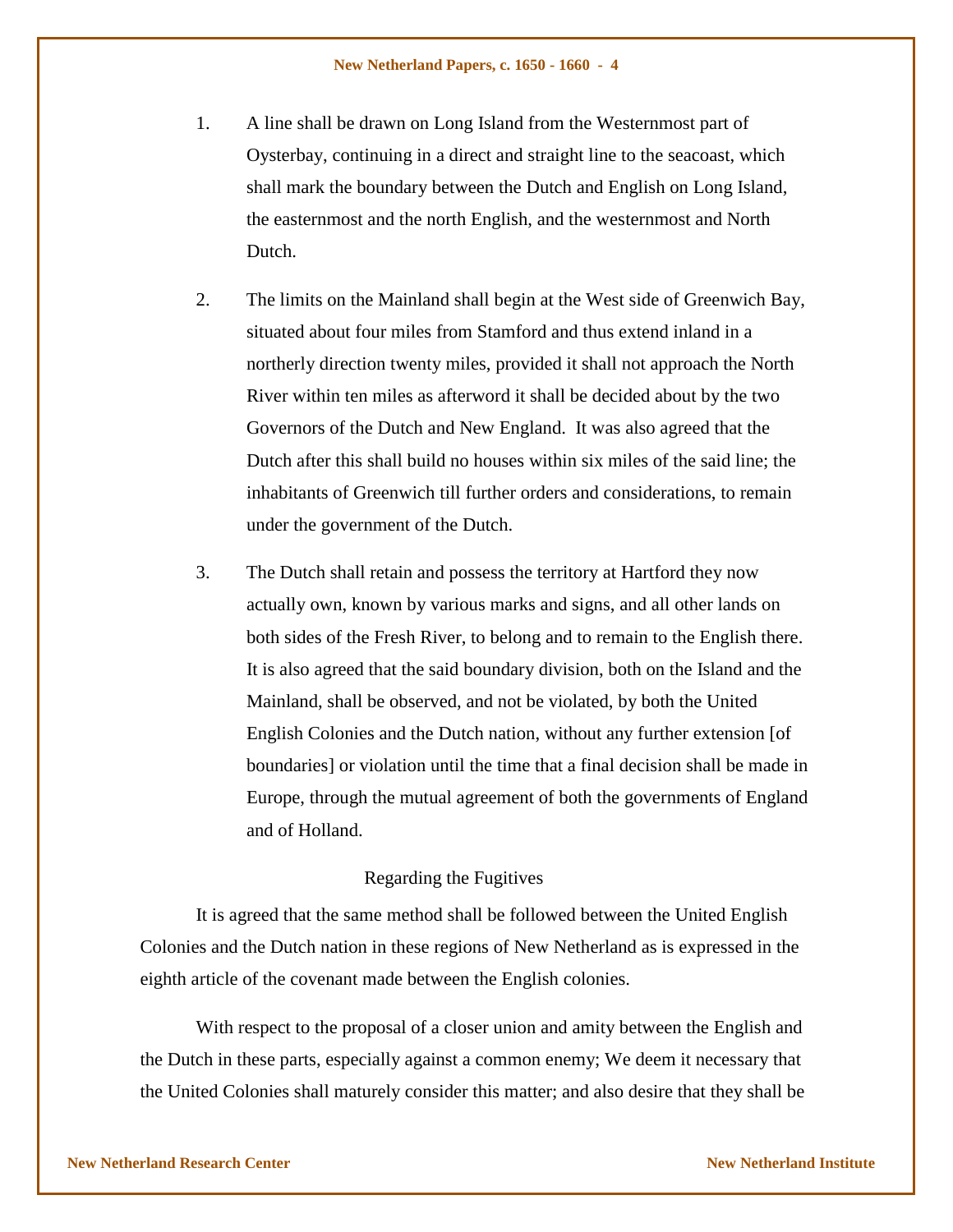urged and recommended to pass a resolution concerning the same at the next annual meeting of the Commissioners; and, in testimony of our unanimous consent to the foregoing several agreements, we have subscribed to these presents with our own hands this September 19, 1650. [Signed] Symon Broadstraete, Thomas Prence, Thomas Willet, George Bacxter. Below was written:

Upon comparison with the translation of the above agreement the same was found to be thus far correct, and signed Cornelis van Ruyven, Secretary.

\* For an overview of the treaty see "The Hartford Treaty: A European Perspective on a New World Conflict" by Dutch historian Jaap Jacobs which appears in the Winter 1995 issue of de Halve Maen.

[(645) 646] *1651-60, 1673 Accounts of the Dutch West India Company, slave trade, etc.*

Commissions beginning March 1651, to December 1656, not yet adjusted, as well in regard to the Caribbean as to the slave trade.  $f$  12720:0

#### 1657 in March

still unpaid 1658

1657

3865 paid

38220 unpaid

| 42085 | till December 1656 | $f$ 12720:0 |
|-------|--------------------|-------------|
|       | from the year 1657 | $f$ 38220:0 |
|       |                    |             |
|       |                    | f 50940:0   |
|       | 1658 till April    | $f\,6050:0$ |
|       |                    |             |
|       |                    | 56990:0     |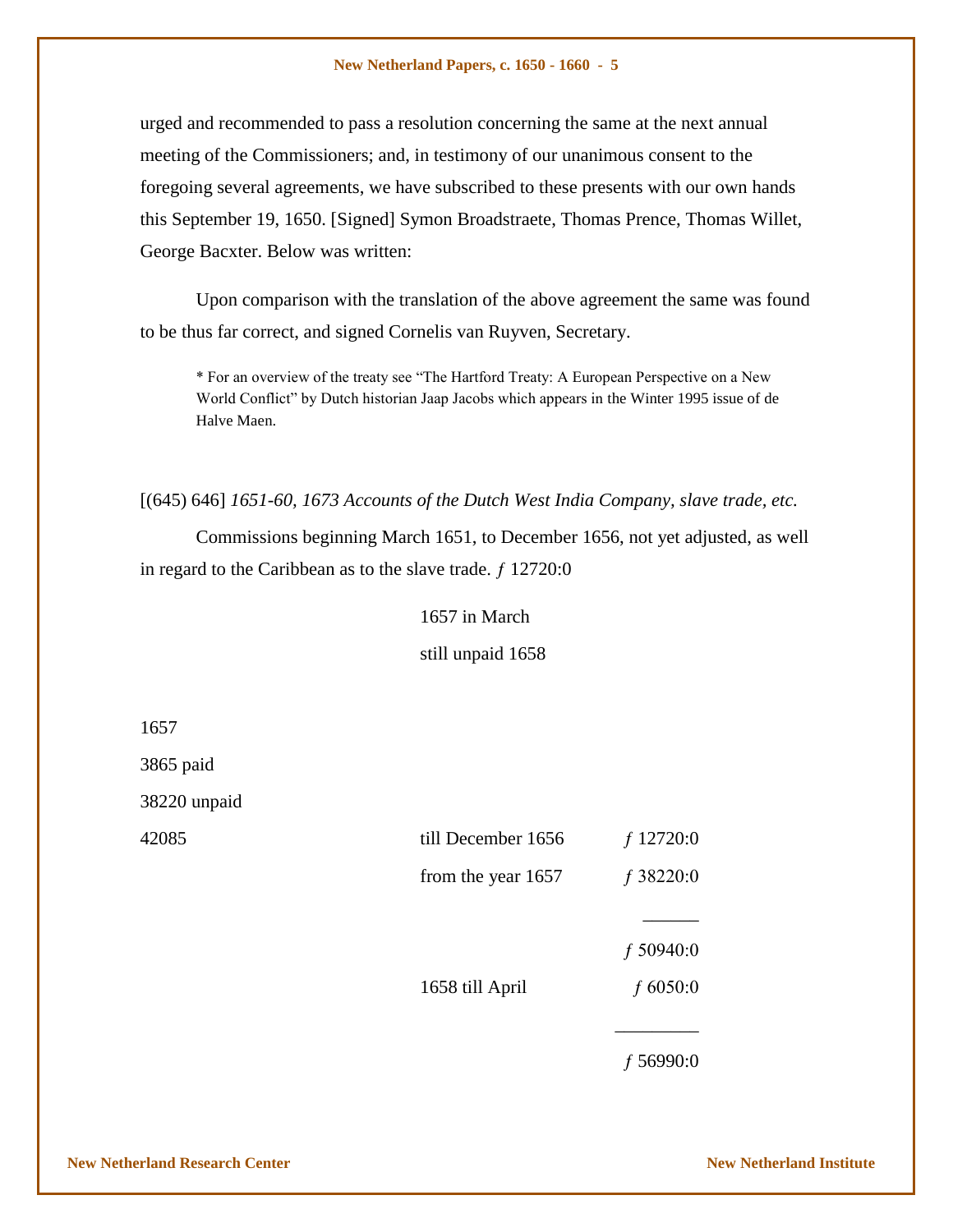ƒ 15135 recognition for the trade with the Caribbean Islands from the year 1656 and for the slave trade.

Annual recognition of the Caribbean and the Slave trade. The Chamber of Amsterdam.

1656 ƒ 15135:0 1657 ƒ 42085:0 1658 ƒ

[648] *Recognition for the year 1655, and also the 4 percent for the following ships in New Netherland.*

| The <i>Groote Christoffel</i> , (1) on account of the 4 percent. | $f$ 2147:8 |
|------------------------------------------------------------------|------------|
| The Swarten Arent, $(2)$ on account of the 4 percent.            | $f$ 494:13 |
| Recognition of The Gelderse Blom. (3)                            | $f$ 3130:  |
| Recognition of The <i>Groote Christoffel</i> .                   | $f$ 4585:  |
| Recognition of The Swarte Arent.                                 | $f$ 1945:  |
| The <i>Bonte Koe</i> , $(4)$ on account of the 4 percent         | $f$ 1915:  |
| The <i>Beer</i> , $(5)$ on account of the 4 percent.             | $f$ 1303:  |
| N.Amsterdam, on account of the 4 percent.                        | $f$ 1356:  |
| Recognition of The Bonte Koe.                                    | $f$ 4638:  |
| Recognition of the Ship The Beer.                                | $f$ 6564:  |
| Recognition of the Ship The Witte Paert. (6)                     | $f\,772:$  |

 $f$  28850:-: +

\_\_\_\_\_\_\_\_\_\_\_

(1) The Great Christopher

(2) The Black Eagle

(3) The Flower of Gelder

(4) The Spotted Cow

(5) The Bear

(6) The White Horse

 $+ f$  stands for the guilder.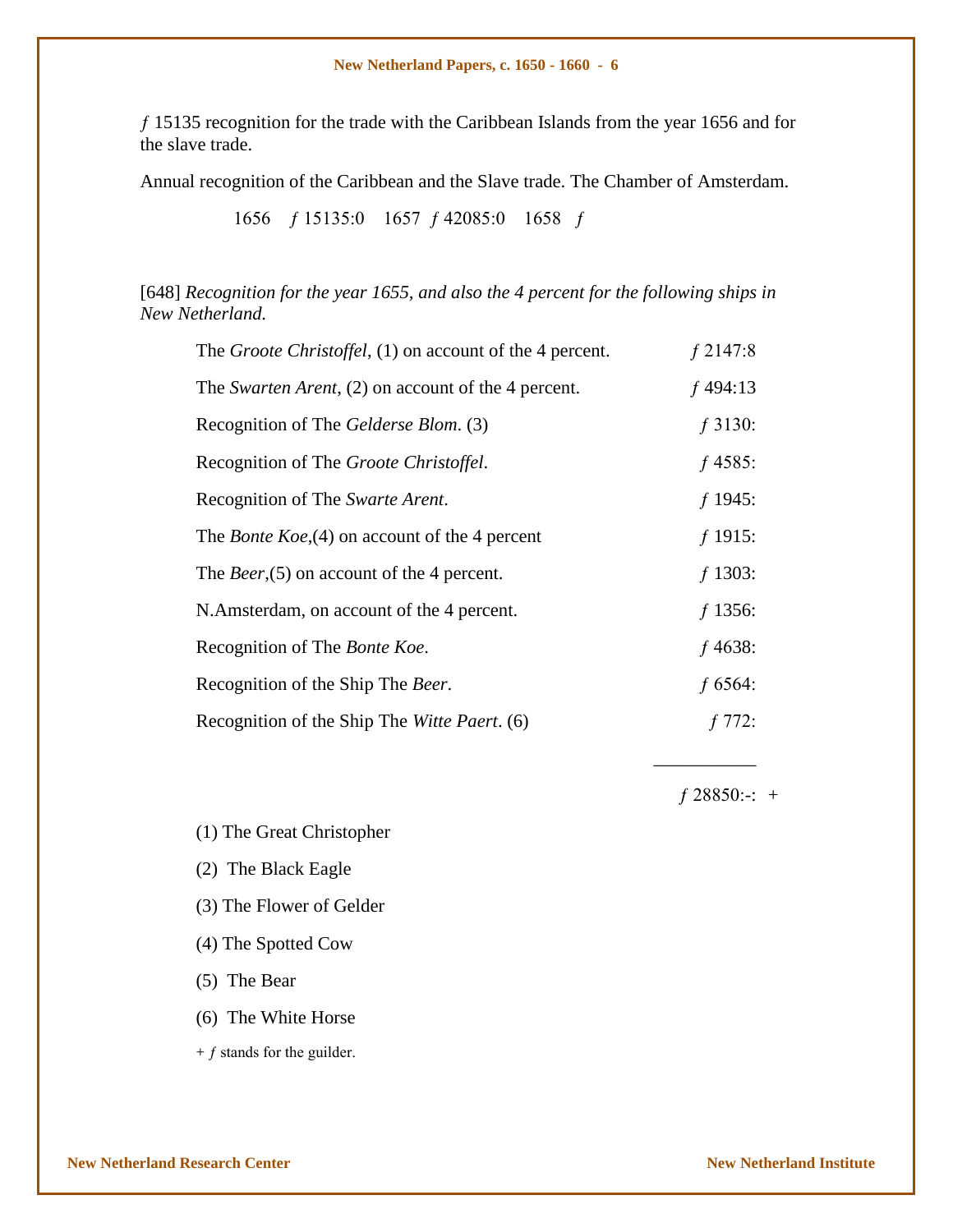*Received for recognition fees for goods to and from New Netherland with the following ships.* 

[In 1220] This September 26, 1657, at Amsterdam.

Received since the above written date for Recognitions (duties) for goods to and from New Netherland with the following ships:

| $f$ 2 From the ship The <i>Wasbleecker</i> (1) | $f$ 2235:13:8 |
|------------------------------------------------|---------------|
| 4 From the Ship The <i>Vogelsanck</i> (2)      | 731:10        |
| 6 From the Ship <i>Goude Molen</i> (3)         | 544:3:8       |
| 8 From the Ship St. Jan Baptista (4)           | $3304:-:8$    |
| 10 From the ship The Otter (5)                 | 5642:16:8     |
| 12 From the Ship The Beer (6)                  | 3641:13:      |
| 14 From the Ship The <i>Draatvat</i> (7)       | $2135:4: -$   |
| 15 From the Ship The Vergulde Son (8)          | $666: -8$     |
| 16 From the ship The <i>Vogelstruys</i> (9)    | 103:3         |
|                                                |               |

ƒ 19004:5:-

# From The *Bever* (10) 4752:19:8 From the Ship The *Moesman* (11) 4831:4:-From the Ship The *Goude Molen* 909:9:8 From the Ship The *Bruynvis* (12) 2699:-

ƒ 32196:18:

\_\_\_\_\_\_\_\_\_\_\_\_

| (1)Washbleacher          | (7) Wire Cask  |
|--------------------------|----------------|
| (2) Birdsong             | (8) Gilded Sun |
| (3) Gold Mill            | $(9)$ Ostrich  |
| (4) St. John the Baptist | $(10)$ Beaver  |

1658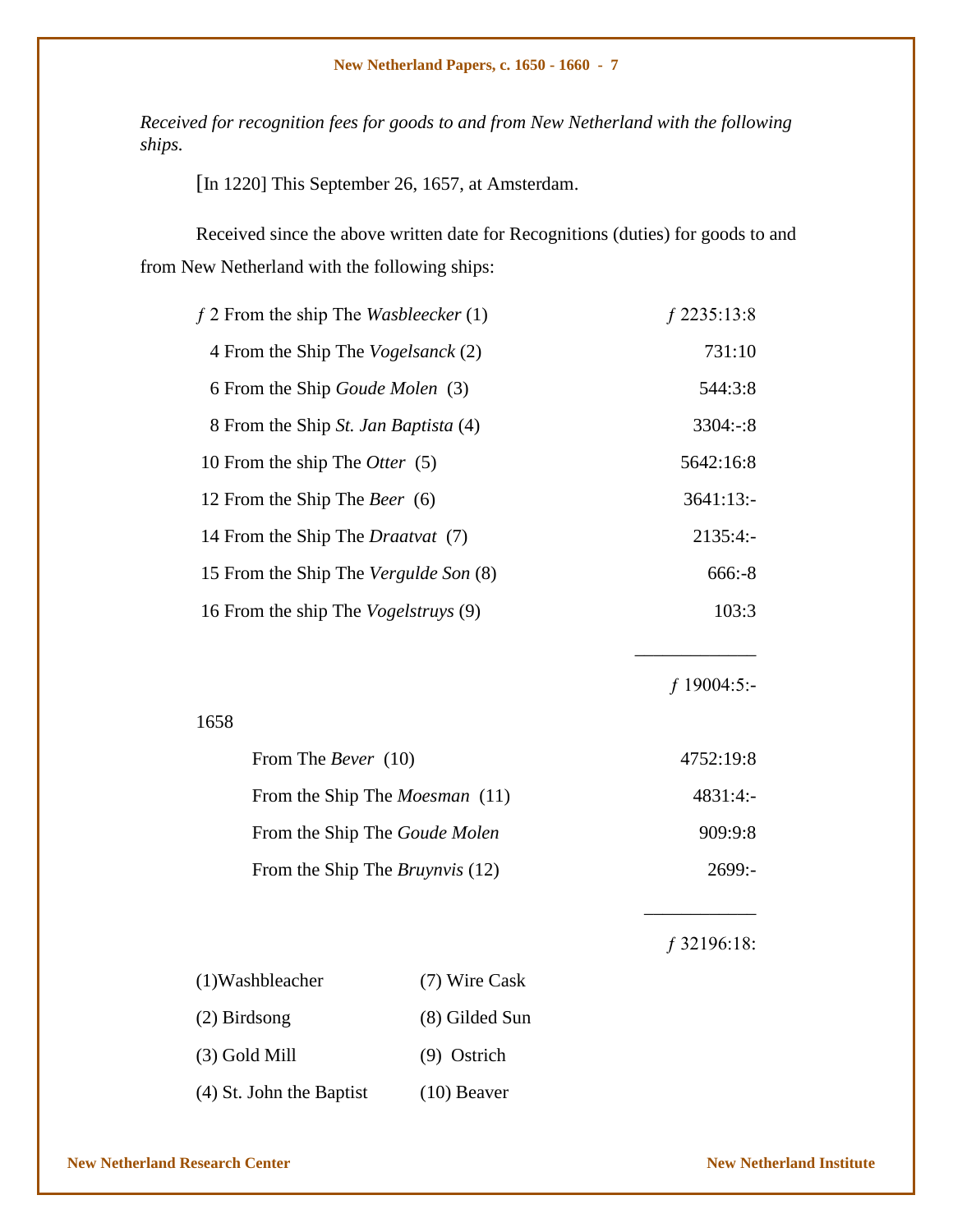| $(5)$ Otter | (11) Market Gardener |
|-------------|----------------------|
| $(6)$ Bear  | (12) Porpoise        |

#### 1657

| From the Goods to New Netherland by The Gelderse Blom | f2909:3       |
|-------------------------------------------------------|---------------|
| The <i>Bever</i>                                      | $f$ 5540:12   |
| The <i>Beer</i>                                       | $f$ 4260:12   |
| The <i>Prins Maurits</i> (1)                          | $f$ 167:9:8   |
| Also the City [of Amsterdam] 4 percent                | $f$ 165:3:8   |
| The Goude Moolen (2)                                  | $f$ 2271:11:  |
| The <i>Draetvat</i>                                   | $f$ 4478:2:8  |
| The <i>Vogelesangh</i> (3)                            | $f$ 3827:9:   |
| The <i>Waegh</i> (4)                                  | $f$ 468:14:   |
| The Wasbleecker                                       | $f$ 2235:13:8 |
|                                                       |               |

ƒ 26324:10:8 ƒ 26324

\_\_\_\_\_\_\_\_\_\_\_\_\_\_\_\_\_\_

\_\_\_\_\_\_\_\_\_\_\_\_\_\_\_\_

| From the goods from New Netherland by The <i>Bever</i> | $f$ 682:13   |
|--------------------------------------------------------|--------------|
| The <i>Bonte Koe</i>                                   | $f$ 1223:58  |
| The <i>Duyff</i> $(5)$                                 | $f$ 368:11:8 |
| The <i>Waegh</i> , yet                                 | $f 974$ :-   |
| The <i>Dolphyn</i> , (6) yet                           | $f$ 44:-     |
| The <i>Beer</i>                                        | $f$ 192:10:8 |
| The <i>Bever</i>                                       | $f$ 191:8:8  |
| The Gelderse Blom                                      | $f$ 149:8:-  |
| The <i>Draetvat</i>                                    | $f$ 961:13:- |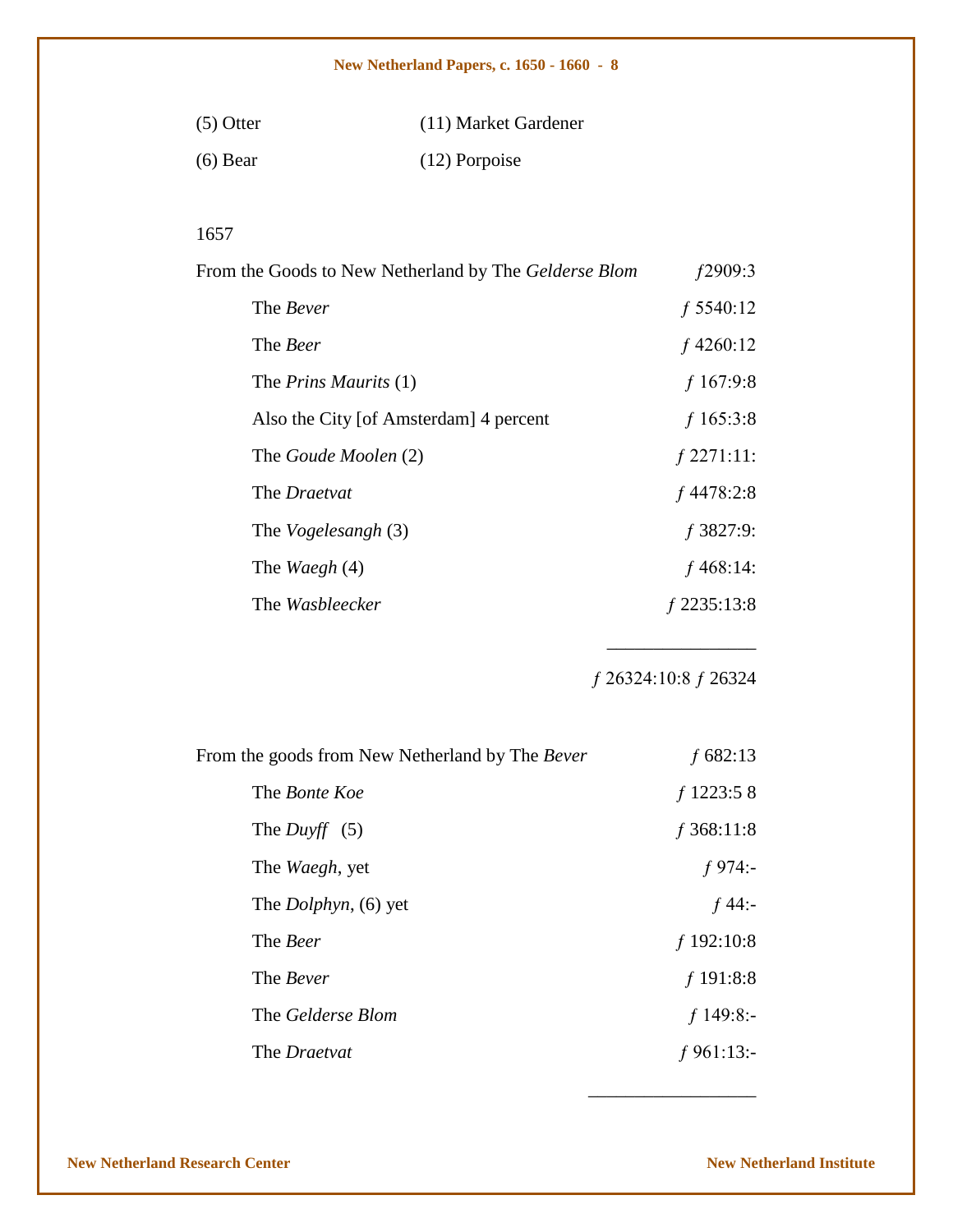| (1) Prince Maurice | $f$ 4787:10 - $f$ 4787: |
|--------------------|-------------------------|
| $(2)$ Gold Mill    |                         |
| $(3)$ Bird song    | $f$ 31, 111:            |
| $(4)$ Balance      |                         |
| (5) Pidgeon, Dove  |                         |
| $(6)$ Dolphin      |                         |

#### Expenses

1657, 11 August. Sent to Curaçao by the Yacht *Diemen*: Shirts, Linen, stockings, shoes and other necessaries, amounting together to  $f$  2514:11:8.

| $f$ 1138:14:8. |
|----------------|
| f 1764:7:      |
| $f$ 5417:13:   |
|                |

In the Year 1659 there was paid to the West India Comp. for Recognition (import) on goods to New Netherland.

| By The $Trow(1)$                    | $f$ 10924:4:8           |
|-------------------------------------|-------------------------|
| By The Otter                        | f 6174:9:8              |
| By The Bever                        | $f$ 4561:10:8           |
| By The <i>Moesman</i>               | $f$ 3160:12:            |
| By The <i>Liefde</i> $(2)$          | $f$ 1951:8              |
|                                     |                         |
|                                     | $f$ 26772: -- $f$ 26772 |
| For Convoy of Goods from Netherland |                         |
| By The Beer                         | $f$ 568:14:             |
| By The Bever                        | $f$ 1068:2:             |
| By The Draetvat                     | $f$ 580:11:             |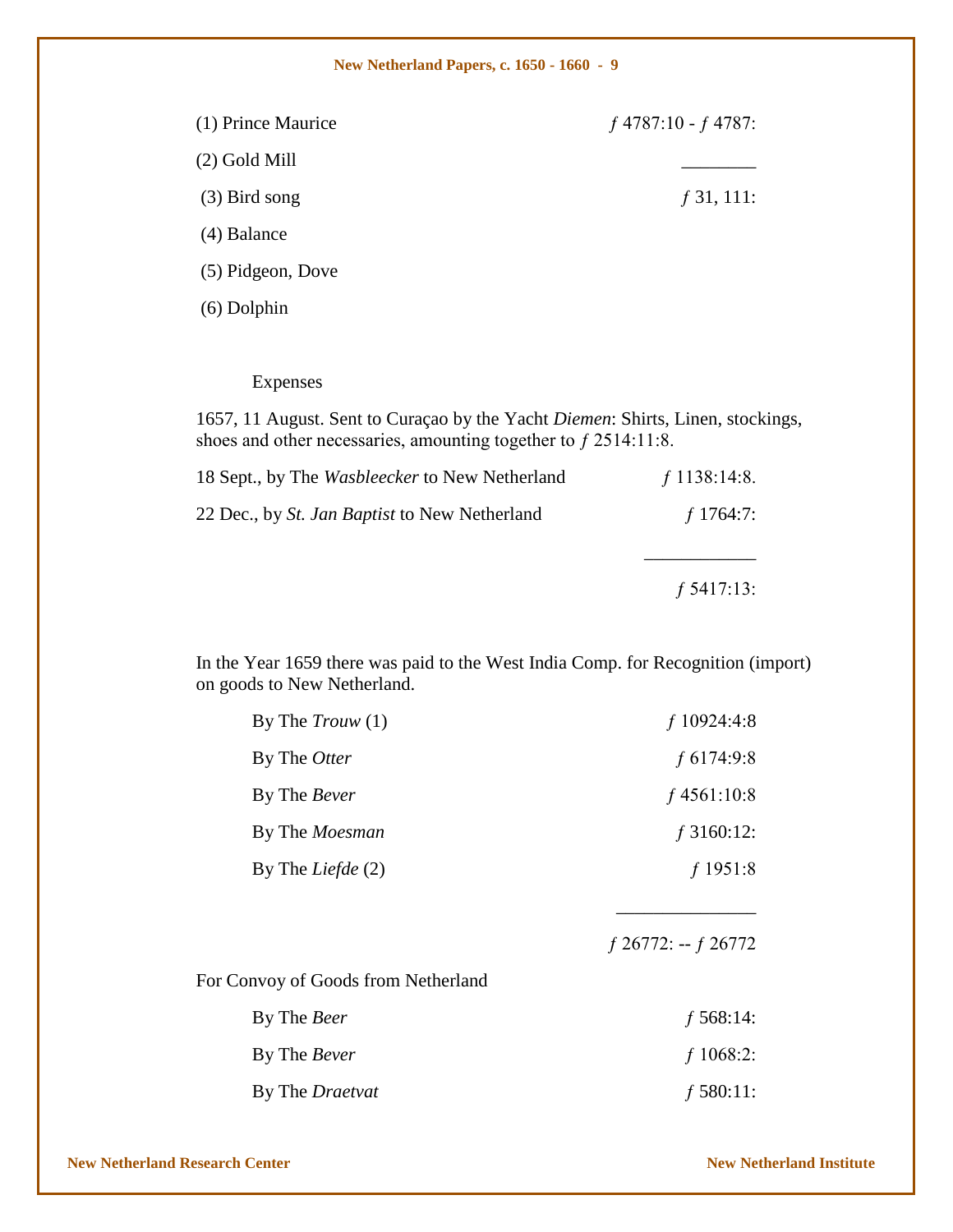| By The <i>Moesman</i>                      | $f$ 373:1:        |
|--------------------------------------------|-------------------|
| By The <i>Bruynvis</i>                     | $f$ 585:15:       |
| By The <i>Wapen van Hoorn</i> (3)          | $f$ 451:-         |
| By The <i>Trouw</i>                        | f 1066:-          |
| By The Otter                               | $f$ 1172:4:-      |
| $(1)$ Faith $(2)$ Love $(3)$ Arms of Hoorn |                   |
|                                            | f 5865:7:- f 5865 |
|                                            |                   |

ƒ 32637:

Arms of Hoorn Sent to New Netherland in necessaries for the Soldiers

| By The Otter          | f 596.-         |
|-----------------------|-----------------|
| By The <i>Moesman</i> | $f$ 1326:16     |
| By The <i>Bever</i>   | $f$ 1486: 17: 8 |
|                       |                 |

ƒ 3409:13:8

[1660/1659] *Anno 1660, This 12th February, Amsterdam Memorandum of what New Netherland, in the past year 1659, has cost the Company here in charges for the conveyance thither of people besides ammunition and other supplies; viz:*

| 119 Souls, independent settlers, who went thither<br>by the Ship The Trow                                                                   | $f$ 3,600:-  |
|---------------------------------------------------------------------------------------------------------------------------------------------|--------------|
| 27 Souls, ditto, by The Bever                                                                                                               | $f 945$ :-   |
| 18 Souls, ditto, by The Liefde                                                                                                              | $f$ 630:-    |
| 32 Souls, ditto, by The <i>Moesman</i>                                                                                                      | $f\ 1028$ :- |
| 196 Souls, cost in passenger charges                                                                                                        | f $6203$ :-  |
| To whom some money was yet disbursed, in order to enable them<br>to procure sustenance, amounting to                                        | f 240:       |
| 15 discharged soldiers who were conveyed from there to this country<br>by the above named ships; for whose board and passage has been paid. | f 540:-      |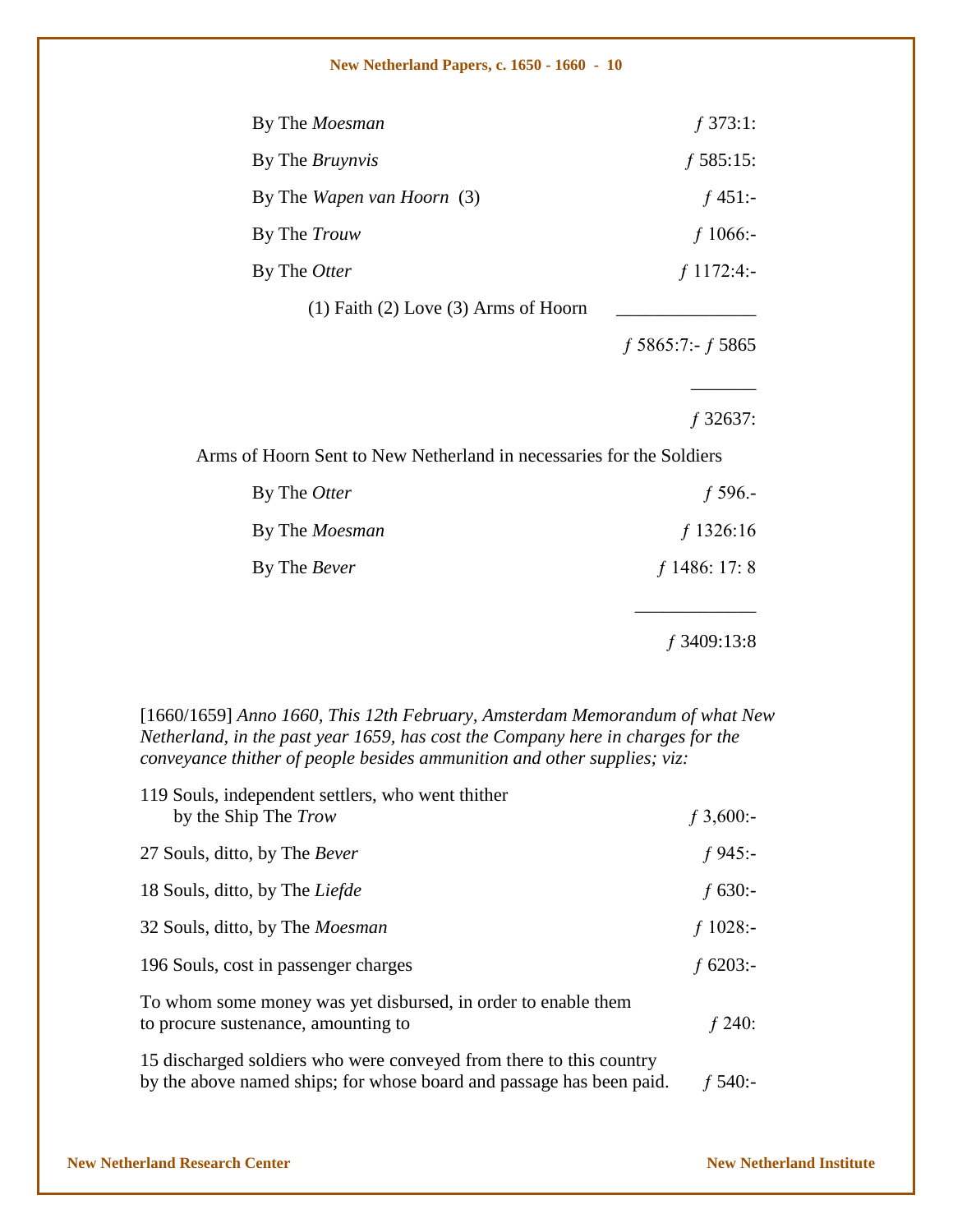| To ammunitions of war sent there by the Ship The Trouw                                               | $f$ 1249:10    |
|------------------------------------------------------------------------------------------------------|----------------|
| To School furnishings and stationery, the amount of                                                  | $f$ 290:5      |
|                                                                                                      | $f$ 8522:15:   |
| Paid to Cornelis Melyn, for transferring and conveying<br>the Rights of Patroonship of Staten Island | $f$ 1500:      |
| Still paid to the same on account                                                                    | $f$ 250:-      |
|                                                                                                      | $f$ 10272:15   |
| Monthly wages paid                                                                                   | 15006: 8       |
| Necessaries sent over                                                                                | 3409:13:8      |
|                                                                                                      | $f$ 28678:13:0 |
| Still disbursed for sundries                                                                         | $f$ 1249:0:0   |
| Total payments                                                                                       | $f$ 29927:13:0 |
| Advanced                                                                                             | 2709:7:0       |
| Received $f$ 32637:0                                                                                 | $f$ 32637:0:0  |

*Memorandum of what the Conquests of New Netherland and of Curaçao, etc., have cost the Company here in the past year 1657; viz:*

#### New Netherland

To passage and board of soldiers and freemen gone there with the Ships the *Draetvat*, *St.Jan* and *Gulde Otter*, as also for some who returned hither from there, besides a few other smaller disbursements f 3920:2

To arms for the soldiers besides gun powder and other ammunition of war  $f$  1349:8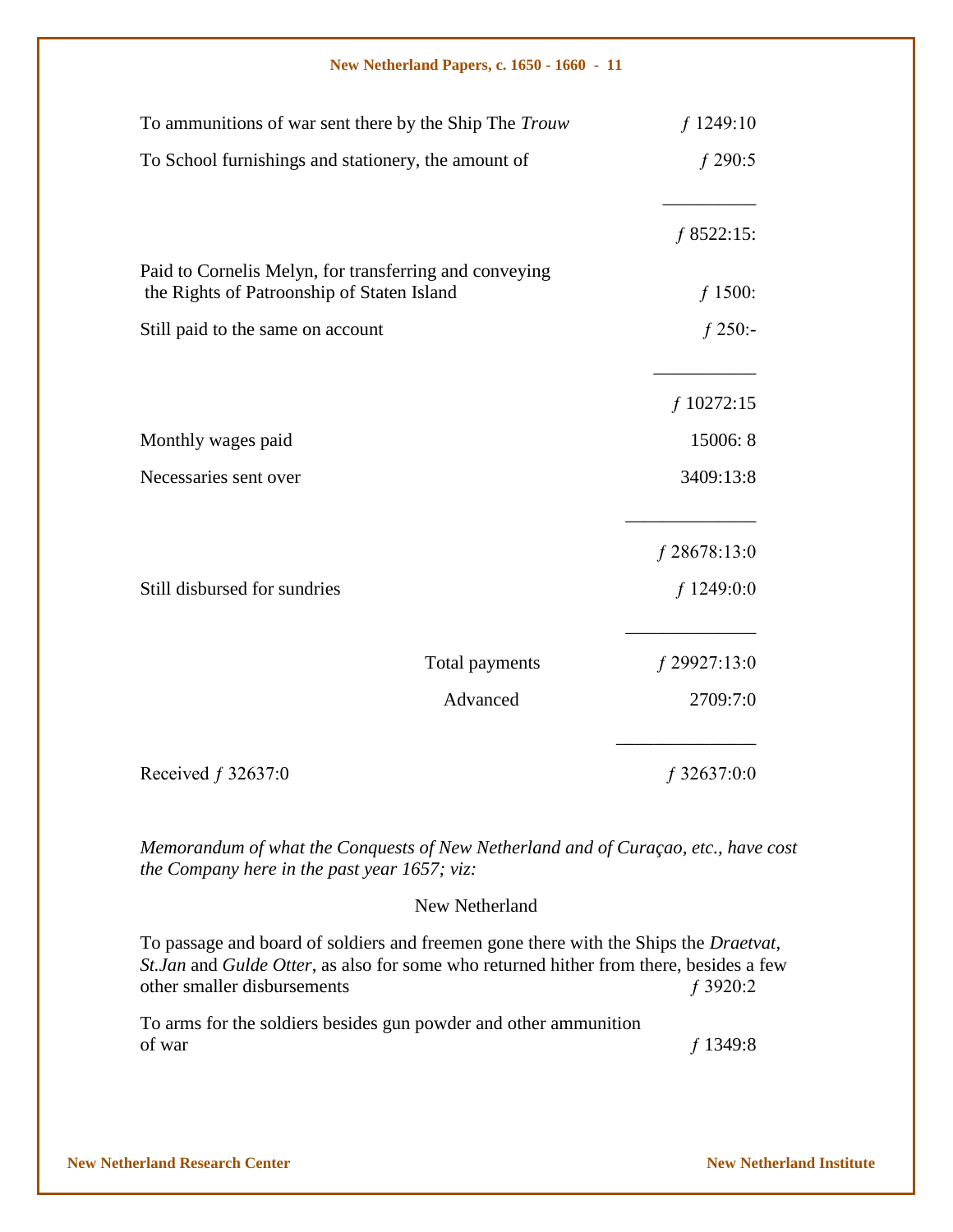Curaçao, etc.

To liquid and solid victuals as well for the yachts *Diemen* and *Slooten*, as what has been sent therewith, and also with the ship *Prins Hendrick* in cash for the behoof of the country, besides some other small necessaries amounting to  $f$  5047:-8:

To ammunition and equipment as well as to procuring and calking the said two yachts, as to what has been sent by them in cash to the said Island, with a few more small disbursements and expenses amounting to  $f\ 11396:1$ :

ƒ 16443:1:8

\_\_\_\_\_\_\_\_\_\_\_\_

ƒ 21712:11:8

\_\_\_\_\_\_\_\_\_\_\_\_\_\_

[*Letter*] *To my Lord, the Lord Schepen Bontemantel* [*regarding disbursement of proceeds from recognition fees*]*.*

1657/58. Interest 43193 guilders 5 stivers.

This September 26, 1657, Amsterdam.

Disbursed from September 26, 1657, to June 31, 1658 from the proceeds of the Recognitions (contributions) noted on another page.

| By Treasury Orders                    | Curaçao        | f 8247:1       |
|---------------------------------------|----------------|----------------|
| By Monthly Payments                   | ditto          | 759:14         |
| By Orders on the Treasury             | New Netherland | 9742:5:8       |
| By Monthly Payments                   | ditto          | 7166:14        |
|                                       |                |                |
|                                       |                | $f$ 25915:14:8 |
| 2 months pay to the Soldiers          |                | 797:18         |
| There is still to be paid as follows: |                |                |
| To Marten Pieterse Rol for gunpowder  |                | f270:18        |
| To Gerrit Schimmel                    |                | $210: -$       |
| To Barent and Jan Janse Codt          |                | 58:13          |
|                                       |                |                |

#### **New Netherland Research Center New Netherland Institute**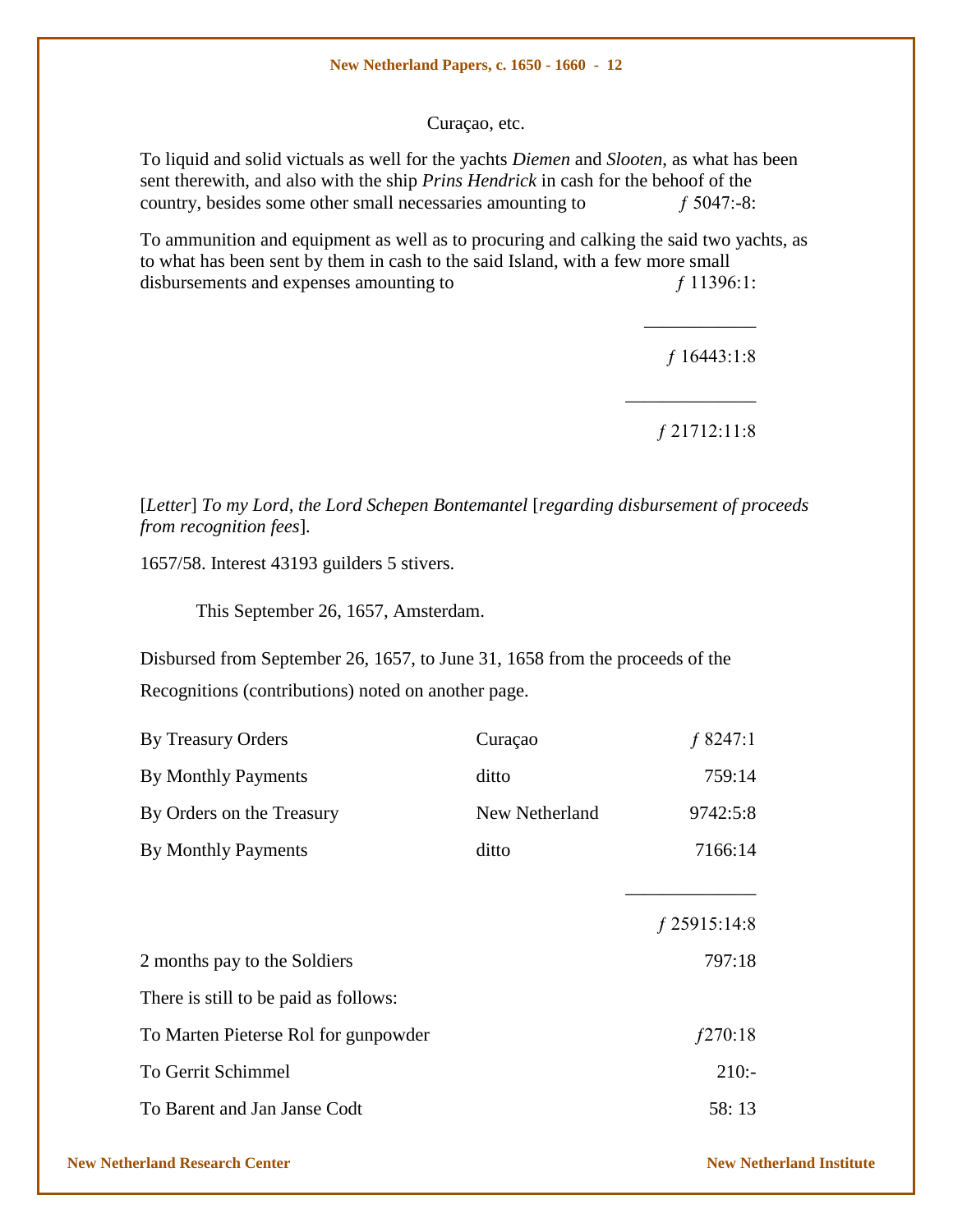| To the owners of the ship The <i>Bever</i> For conveying the people                                              |      | $1472: -$     |
|------------------------------------------------------------------------------------------------------------------|------|---------------|
| To the owners of the ship The <i>Moesman</i>                                                                     |      | $288: -$      |
| To the owners of The <i>Bruynvis</i>                                                                             |      | $1944: -$     |
| To the owners of The <i>Goude Moolen</i>                                                                         | 198: | f4441:11      |
|                                                                                                                  |      |               |
|                                                                                                                  |      | $f$ 31155:3:8 |
| To the 2/m pay of the soldiers gone to New Netherland<br>with the ships <i>St. Baptista</i> and The <i>Otter</i> |      | $f\,1058$ :   |
| $1658$ July                                                                                                      |      | 32213:3:8     |

[650/1220] *Recognitions and Convoy charges which have been received by the West India Company at the Chamber of Amsterdam for goods which, in the year 1656, have been sent to New Netherland, with the following ships viz:*

Of the Ship

| The <i>Bever</i>               | $f$ 3496:2:1  |
|--------------------------------|---------------|
| The <i>Bontekoe</i>            | $f$ 2048:13:1 |
| The <i>Blaeuwe Duyff</i> $(1)$ | $f$ 1962:9:1  |
| The Vergulde Otter (2)         | $f$ 4239:4:1  |
| The Gelderse Blom              | $f$ 2909:3    |
| The Bever                      | $f$ 5540:12   |
| Prins Maurits, For the City    | $f$ 167:9:8   |
| The Beer                       | $f$ 4260:12:  |
|                                | $f$ 24624:4:8 |
| 1657. From Outward bound ships |               |
| To New Netherland              | $f$ 26324:    |
| Returning                      | f 4787:       |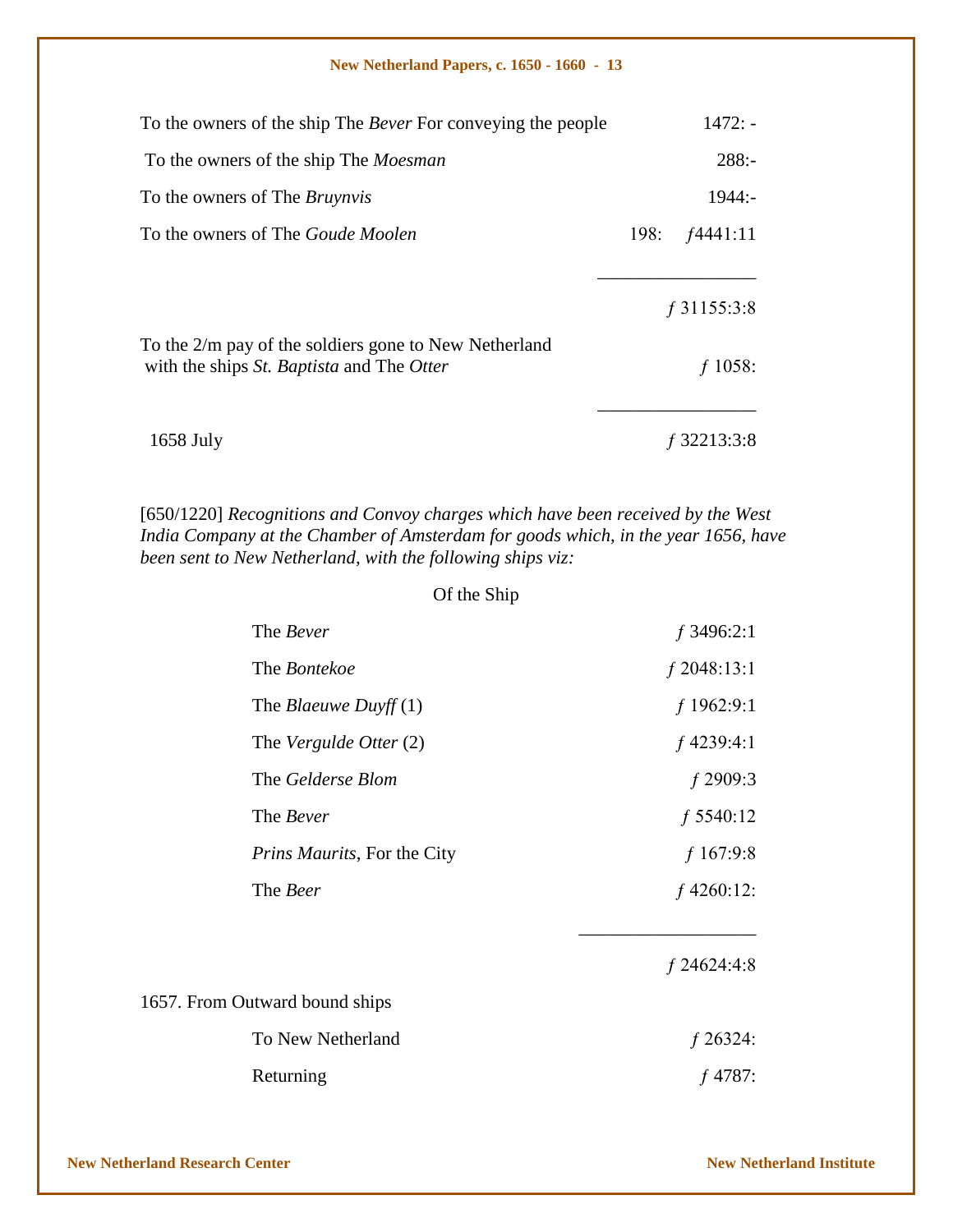\_\_\_\_\_\_\_\_\_\_\_\_

|                                                            | $f$ 31111:-       |
|------------------------------------------------------------|-------------------|
| (1) The Blue Dove                                          |                   |
| (2) The Gilded Otter                                       |                   |
| Anno 1656 Convoy by the returning ship                     |                   |
| The Beer                                                   | $f$ 728:10:8      |
| Ditto by The Bontekoe                                      | $f$ 271:4:1       |
| Ditto by The Wittepaert                                    | $f$ 26:10:1       |
| Ditto by Nieu Amsterdam                                    | $f$ 159:19:8      |
| Ditto by The Gelderse Blom                                 | f 50:1:8          |
| Freight and Convoy charges by The <i>Dolphijn</i>          | $f$ 2013:17:8     |
| Ditto by The Waegh                                         | $f$ 3562:4:-      |
| <b>Return from Cabo Verde</b>                              |                   |
| On the Ship The Swarte Leeuw                               | $f$ 134578: 14: 8 |
| the Stockfishwood with the Ship The Liefde<br>from Curaçao | $f$ 45519:7:      |
| From the Salt                                              | $f$ 472:-         |
| 5 Skins                                                    | $f\,46:10-+$      |

[654/1220] 1673. *Elephants' teeth (ivory tusks) bartered by the ship the Salamander in May.*

13804 pounds cost 4745 guilders, 8 stivers, so that the pound costs 6 stivers 15 pennies.

("Gryn") Camlet 116005 pounds, cost 1416 gilders 3 stivers. The pound costs 4 pennies.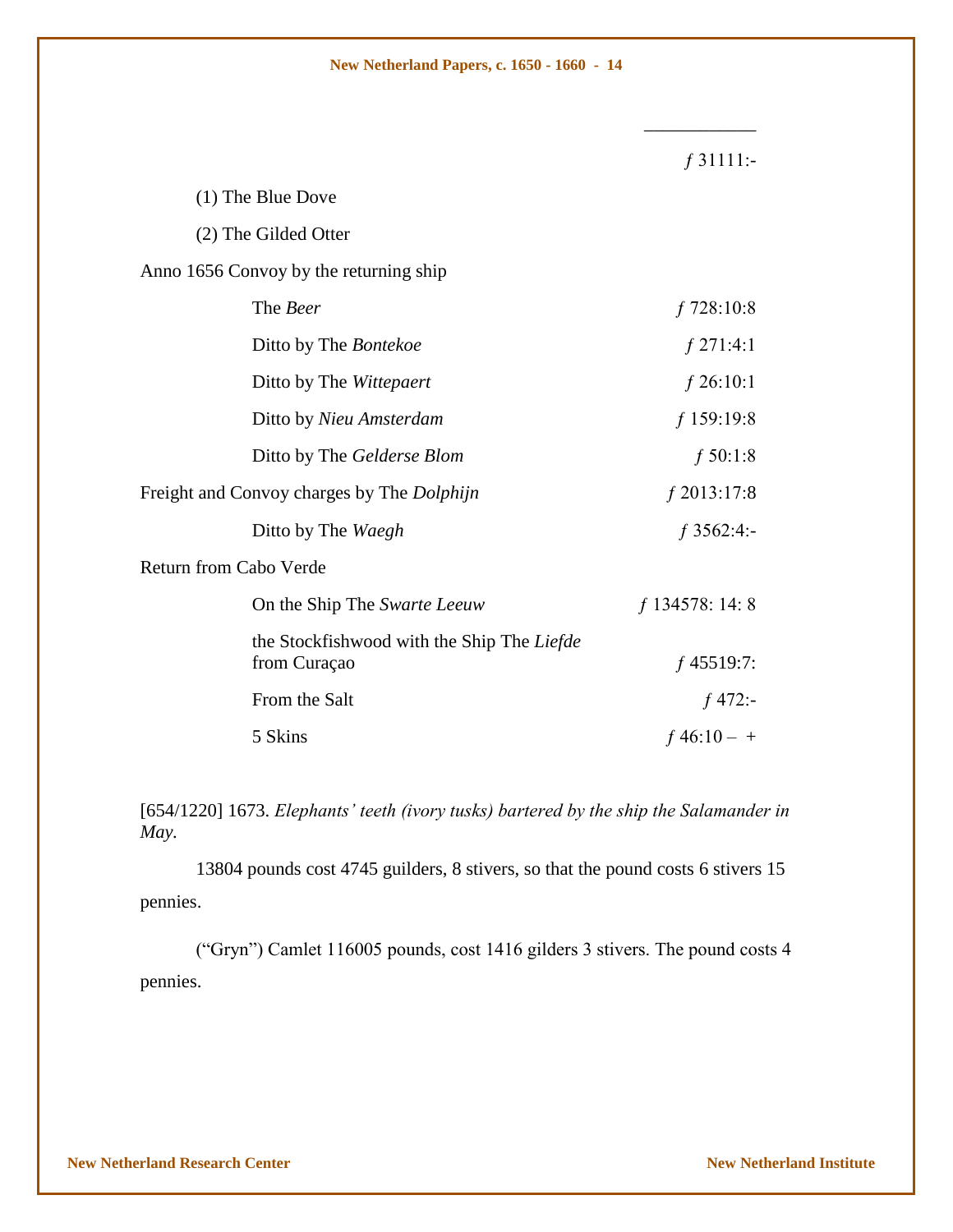[208] *Letter from the Directors of the West India Company, at Amsterdam, to Hendrik* vander Cappellen toe Ryssel, Deputy to the Assembly at Zutphen, 10 March 1652. <sup>1</sup>

Honorable, High Worthy Sir, Our Confreres, Messrs. Eduard Man and Isaac van Beeck, exhibited today at our extraordinary meeting Your Honor's letter of the fifth instant, from Zutphen; to which, in order to satisfy His Honor, we cannot omit replying. Regarding the ship "The New Netherland Fortune", we cannot perceive otherwise than that the Director and Councillors, in accordance with a common usage in these Countries, have proceeded properly, because the skipper has violated the contract entered into with the Directors. If he has had reasons to complain about the confiscation, he has done so against the person of Cornelis Melijn, who, as it seems, had violently taken away the ship from the skipper, on account of which he has even been condemned on bail for the benefit of the skipper, and his property has been confiscated for the same; we believe that the [value of said property] amounts to more than the ship has taken out, for which money the skipper is responsible to his owners. We never have known either the owners or the freighters, but simply dealt with the skipper, so that even the Gentlemen of the Court have not been able to perceive who was the sufferer in the case. On this account Your Honor will please properly inform yourself about the same; we shall not neglect to give such satisfaction to yourself and others as is reasonable and could be desired in accordance with the merits of the case. We shall also inform Mr. Werckhoven concerning the opportunities about the Countries of the Nevesinchs and the Raritans, in order then to be able to take proper measures. At the same time we shall add that if his Honor is inclined to send some persons to New Netherland, he be pleased first to send us a list, for the purpose of causing the shippers who daily engage people to keep open the places for them; and for men and women the charge is thirty guilders per head; and regarding the children from eight to fifteen years old, less or more, according to their size, agreements may be reach. As far as we know no board is paid for sucklings.

Herewith Honorable, High worthy Sir, we commend Your Honor into the protection of God and remain

 $\overline{a}$ 

<sup>&</sup>lt;sup>1</sup> Zutphen is in Gelderland.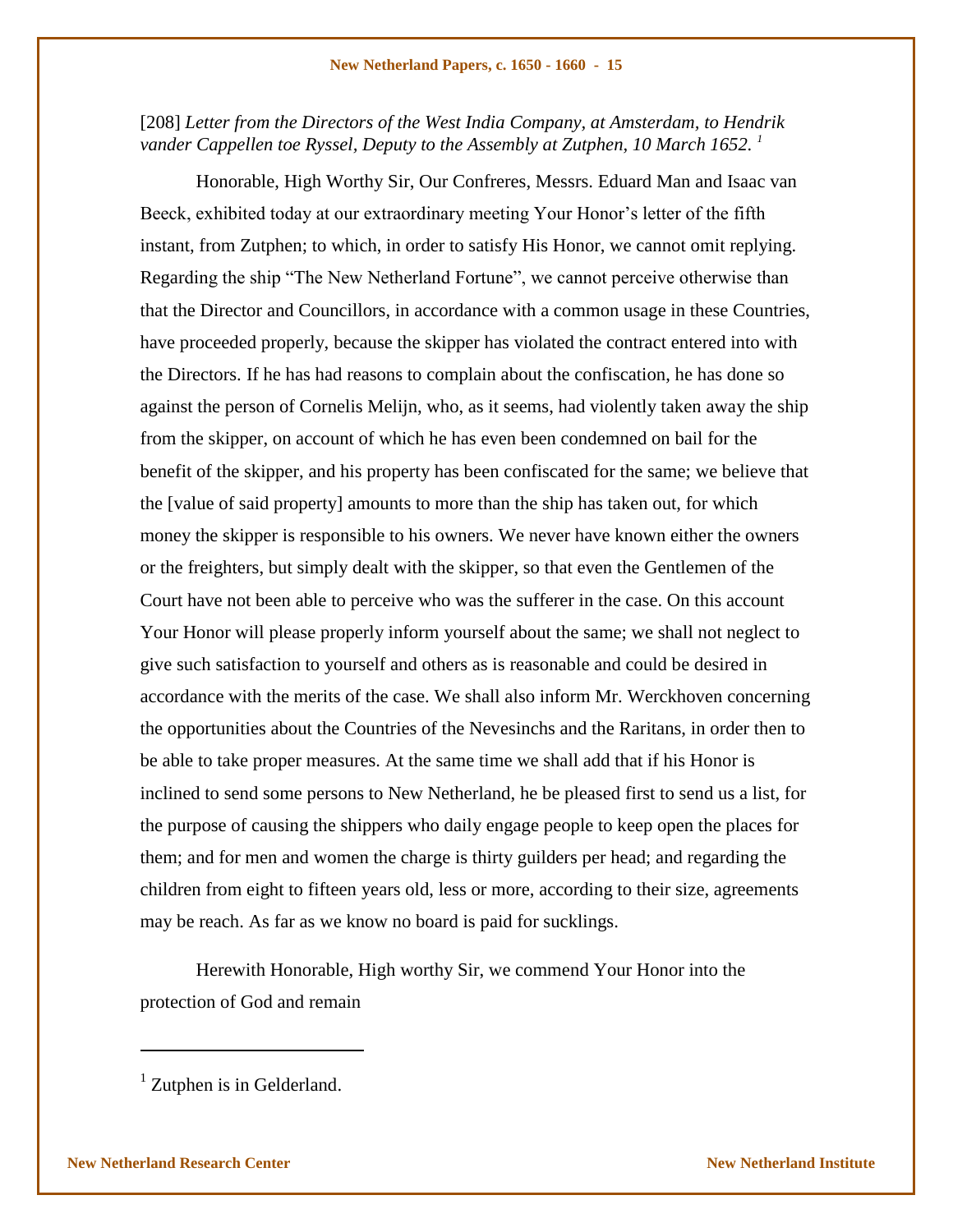Your Honors Servants – The Directors of the Privileged West India Company at the Chamber of Amsterdam.

David van Baerle

A. Pater

I the undersigned secretary of the city of Zutphen certify that this copy agrees with the original letter.

Theod. Cornu, secret:

#### 1653

[In margin:] Amsterdam this 10th March, 1652. Honorable High Worthy Sir Henrick vander Cappellen toe Rijssel, Deputy to the Assembly of their High Mightinesses, now at Zutphen. \*

\* In July, 1640, Cornelis Melijn was granted the colony of Staten Island by the West India Company. Detained by a "Dunkirk frigate", Melijn and his people, cattle and goods did not make it to New Netherland until 1641, only to have the Staten Island house and farms burned by Indians and people killed. Melijn took his wife and children to the safety of Manhattan where he became one of the eight men advising director Kieft. Their written complaints about Kieft"s handling of the Indian problems were sent to the West India Company directors who in turn sent them back with the new director-general, Petrus Stuyvesant. Ultimately, on July 1647, Melijn and Cuyter were banished by Stuyvesant and the Council and left New Netherland on the Princess Amelia, the ship that carried the previous director, Willem Kieft, who did not survive its shipwreck. Melijn and Cuyter did survive the wreck and appealed their case in a petition to the States General. The latter's mandamus granted them their rights and freedom to return to New Netherland and suspended Stuyvesant's sentence. The States General's decision was sent to the West India Company Directors. Cuyter and Melijn were given passports to return to New Netherland in May 1648. Needing capital in order to restore his patroonship, Melijn sold "about one-third" of his Staten Island colony to the Baron Hendrick vander Cappelle toe Rijssel, lord of Nederhorst. Both Melijn and Vander Cappelle eventually returned their patroonships to the West India Company.

Melyn Papers, 1640-1699 in *New-York Historical Society Collections, 1913*.Vol. 46. *Documents Relative to the Colonial History of the State of New York*. E. B. O"Callaghan, ed. (Albany, 1856), Vol 1: 248-253. *Correspondence*, 1647-1653: 139-143

\*\* Despite the land dispute between Vander Cappelle and Cornelis van Werkhoven, the West India Company directors authorized Werkhoven as a patroon to establish two colonies in New Netherland, one starting at Nevesinck and stretching to near Vander Cappelle"s colony, and the other beginning at Tappan, also near Vander Cappelle"s colony. *Ibid*: 135-38.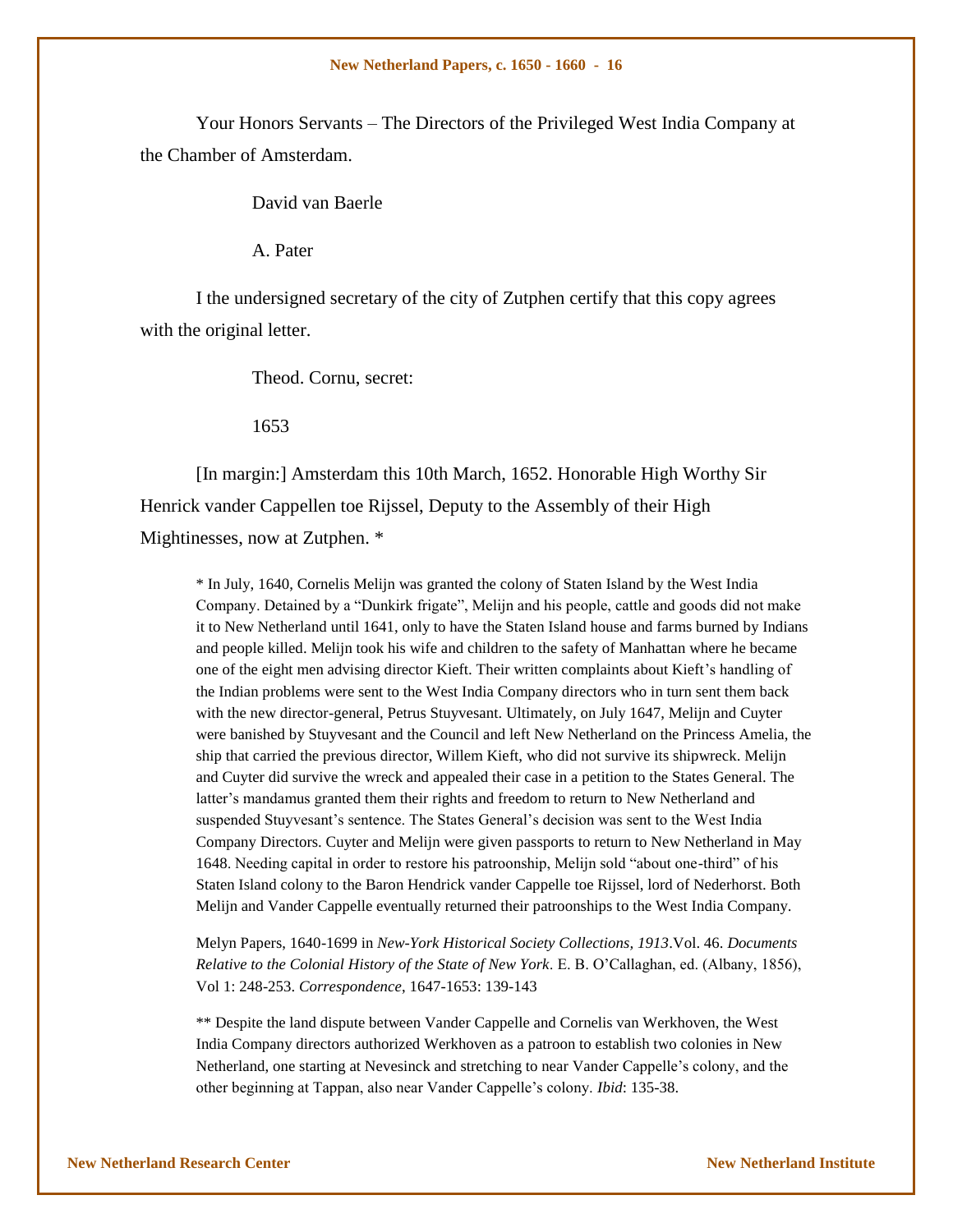[140] *Extract from the Resolutions of the Lords States of Holland and West Friesland, adopted in their Hon. Great Mightinesses' Assembly of Monday, August 4, 1653.* 

Read at the Meeting certain advice of the States' lawyers, Paets and Strijen, communicated at the request of the Lords commissioned Councillors in reply to the petition of Jan Claesen Heuckelum and others, owners of the ship *Vaertwel*, recently presented to their Hon. Great Mightinesses, and it was then also reported that said Lords Commissioned Councillors had agreed with the said advice, and consequently that the same could also be considered as the advice of the said Lords Commissioned Councillors, agreeable to their Hon. Great Mightinesses' decision of June 20, last.

After deliberation it was approved and consented to, that for sentences pronounced in New Netherland their High Mightinesses cannot properly, and in no wise ought to, grant order of appeal, and that, consequently, with the States General"s proper efforts shall be made to have abrogated such order of appeal granted to Lord Henderick van der Cappelle t Hoverijssel on April 10th last, by their High Mightinesses under similar circumstances, being an abuse and contrary to all good practice. Lower stood issued for authentic Extract, on August 11, 1653. \*

Was subscribed to by me

Herbert van Beaumont

1657

In the margin Bontemantel wrote: "Sentences pronounced according to the Charter cannot be appealed to this Country. Read the new charter of the year 1674."

\* The original resolution was made by the States of Holland and Westvriesland on 4 August, 1653, which "Resolved and concluded that a Writ of Appeal from Judgments pronounced in *New Netherland* can not be properly, and ought in no case be granted by their High Mightinesses, and that, therefore, care shall be taken at the General Assembly to revoke such writ of appeal as Mr. Hendrick van Cappelle tho Rhyssel obtained on the 10th April last from their High Mightinesses in similar circumtances, the same having been issued without authority and contrary to all good order."

*Laws and Ordinances of New Netherland, 1638-1647*. Compiled and translated by E. B. O"Callaghan. (Weed, Parsons and Company, Albany, NY., 1868); 147.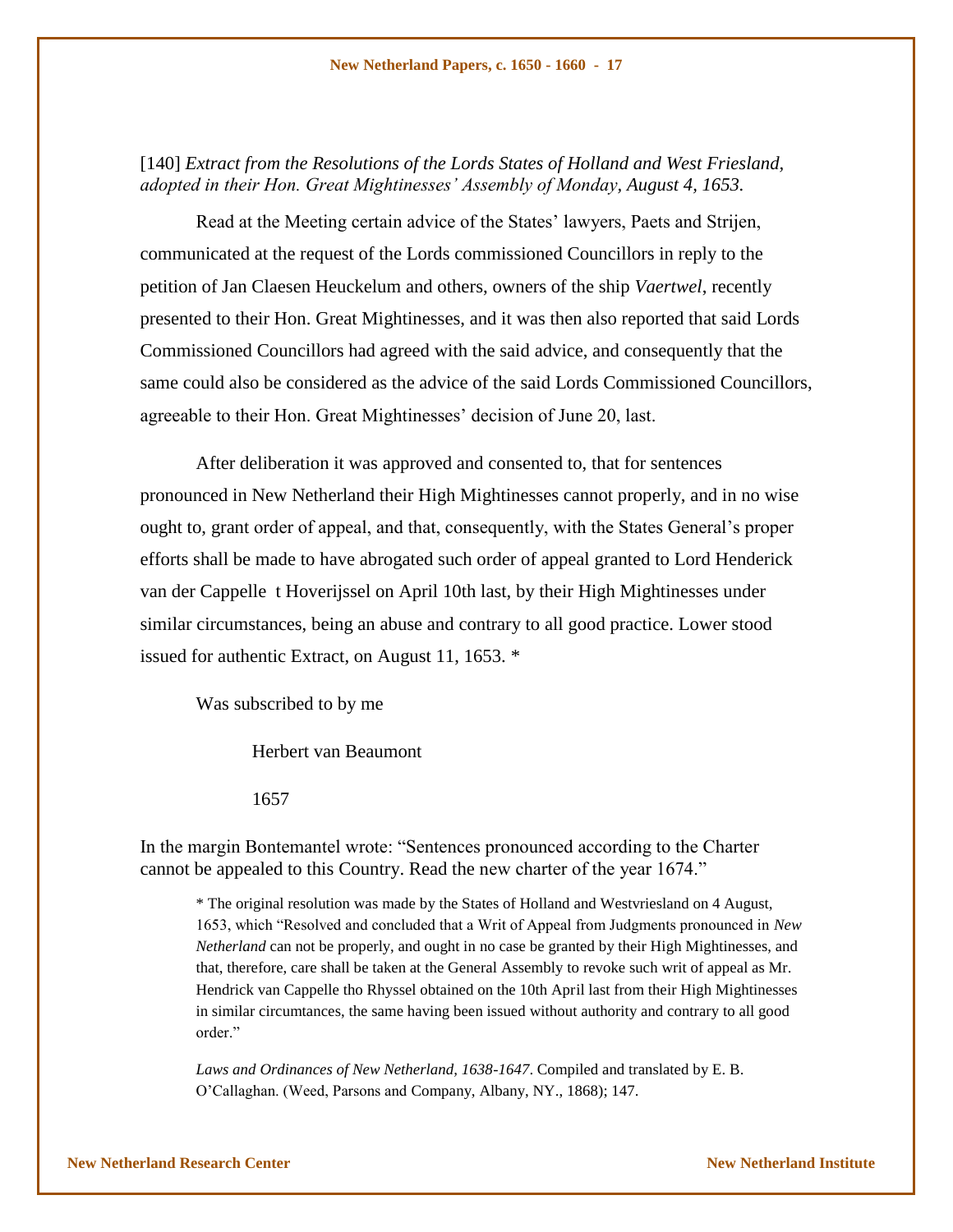#### [300] *Extract from the Register of the Resolutions, kept by the Directors of the West India Company at the Chamber of Amsterdam. Thursday, March 5, 1654.*

Mr. van Beeck submitted to the consideration of the meeting; first whether it would not be proper to request the Hon. High Worthy Lords Burgomasters here a copy from the resolution adopted by the High Worthy XXXVI Councillors of this City, about the upkeep of New Netherland, in order to be serviceable to the Company on future occurring occasions, though the peace with England appears to have been concluded.

Second, whether it would not be proper to indemnify Lord van de Cappelle in a measure regarding the known affair, because on the one hand the owners of the little ship the *Vaerwel* fear to freight the same for a trip to New Netherland in apprehension, when freighted, that the same will be attached at Texel, which would cause them great expense and many difficulties, and on the other hand that said Lord vande Cappelle evinces a favorable interest in the affairs of the Company. Regarding the request of subsistence for Brazil etc., to the State and the province of Gelderland and County of Zutphen, this was desired. Whereupon a vote having been taken, in regard to the first proposition, Messrs. Schepens Pater and Bontemantel were requested and authorized to call, regarding this matter, on the Lords Burgomasters, and to endeavor to receive said resolution from their Honors; and regarding the second matter it was resolved, in some way or other, to satisfy said Lord vande Cappelle.

#### Agrees with the said Register

Note: The Resolution of the Council, dated April 20, 1654.

[302] *Extract from the Register of the Resolutions adopted by the Lords Directors of the West India Company at the Chamber of Amsterdam.*

#### Monday April 13, 1654

Upon proposal it was approved that the Messrs. Receivers shall be requested to keep separate the monies about to be received as recognition of the merchandise going to New Netherland, and not to spend the same without an express order of the Assembly.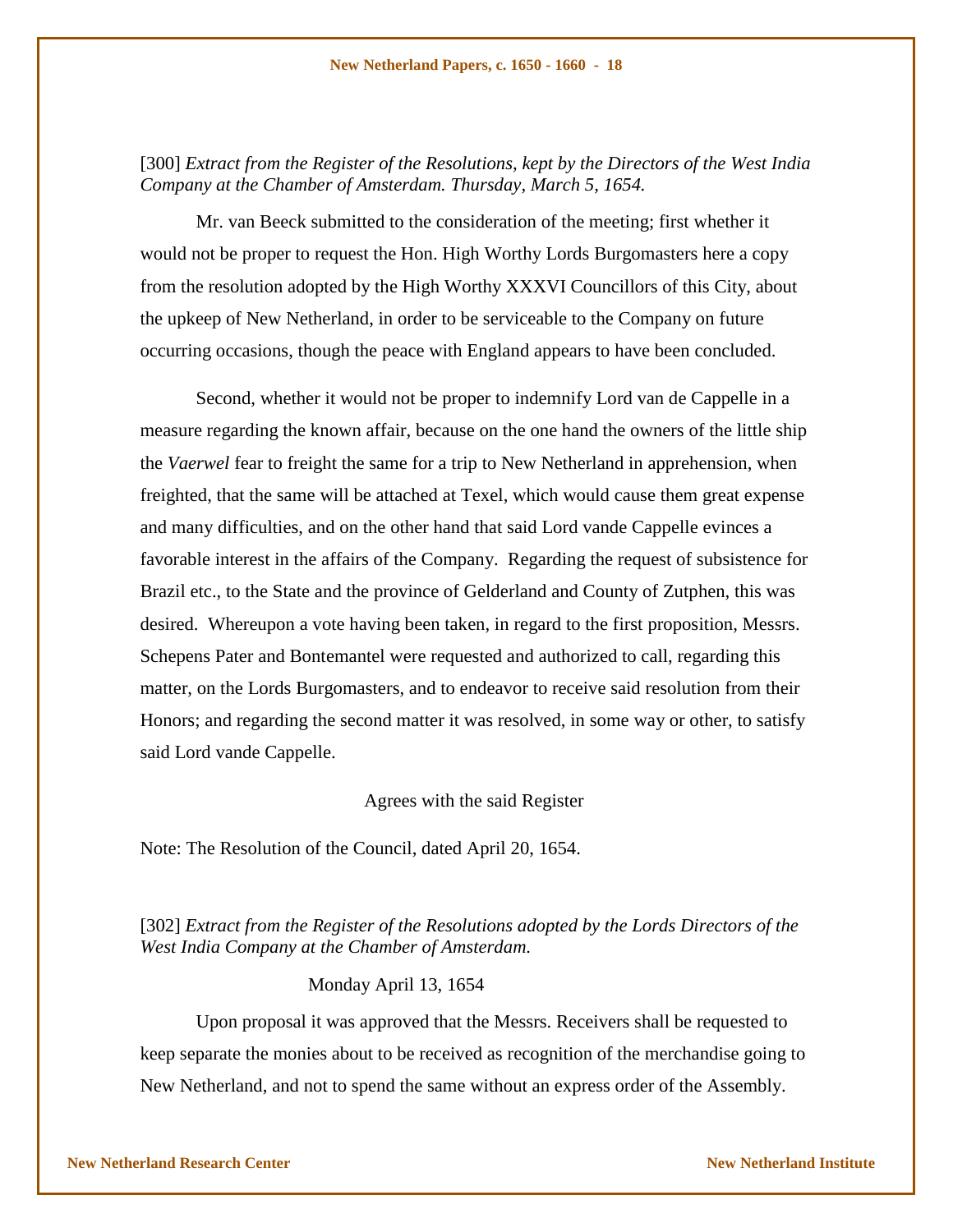Agrees with the said Register. In the absence of the Lawyer,

C. Van Seventer, 1654.

[224] *Statement concerning the Dutch Claims with respect to the Delaware Country, the capture of Fort Casimier by the Swedes and Peter Minuit's entry into the Swedish Service.*

[Versteeg noted that the following account was in Bontemantel's handwriting.]

Anno 1654.

South River in New Netherland and surrender of Fort Casimier, taken by the Swedes.

In the year 1626 the West India Company by virtue of its charter also took possession of, or caused possession to be taken of the South River, for which purpose two forts were built there, the largest about sixteen miles up the River on the east bank, named Nassau, being the furtherest limits South; the other downward on the West bank about the Schuylkil, named Beversrede, most favorably situated for the beaver trade.

At about this time the Company purchased there much land from the savages.\*

This river had been occupied by the Company for many years in peaceful possession, until at last a certain person, named Peter Minuit (having acted for the Company as director in New Netherland) cast an eye on the same appearing to have been allured by the extensive beaver trade, went to Sweden and obtaining a commission from the Crown, took with him a number of Swedes, mostly bandits, repairing to the said South River, where he had a fort erected named Cristina about five or six miles below Fort Nassau. The Company's servants issued divers protests against this, as can be seen from the letter of Director Kieft, dated April 28, 1638.

Afterward the Swedes also had a trading post erected close by our fortress Beversreede.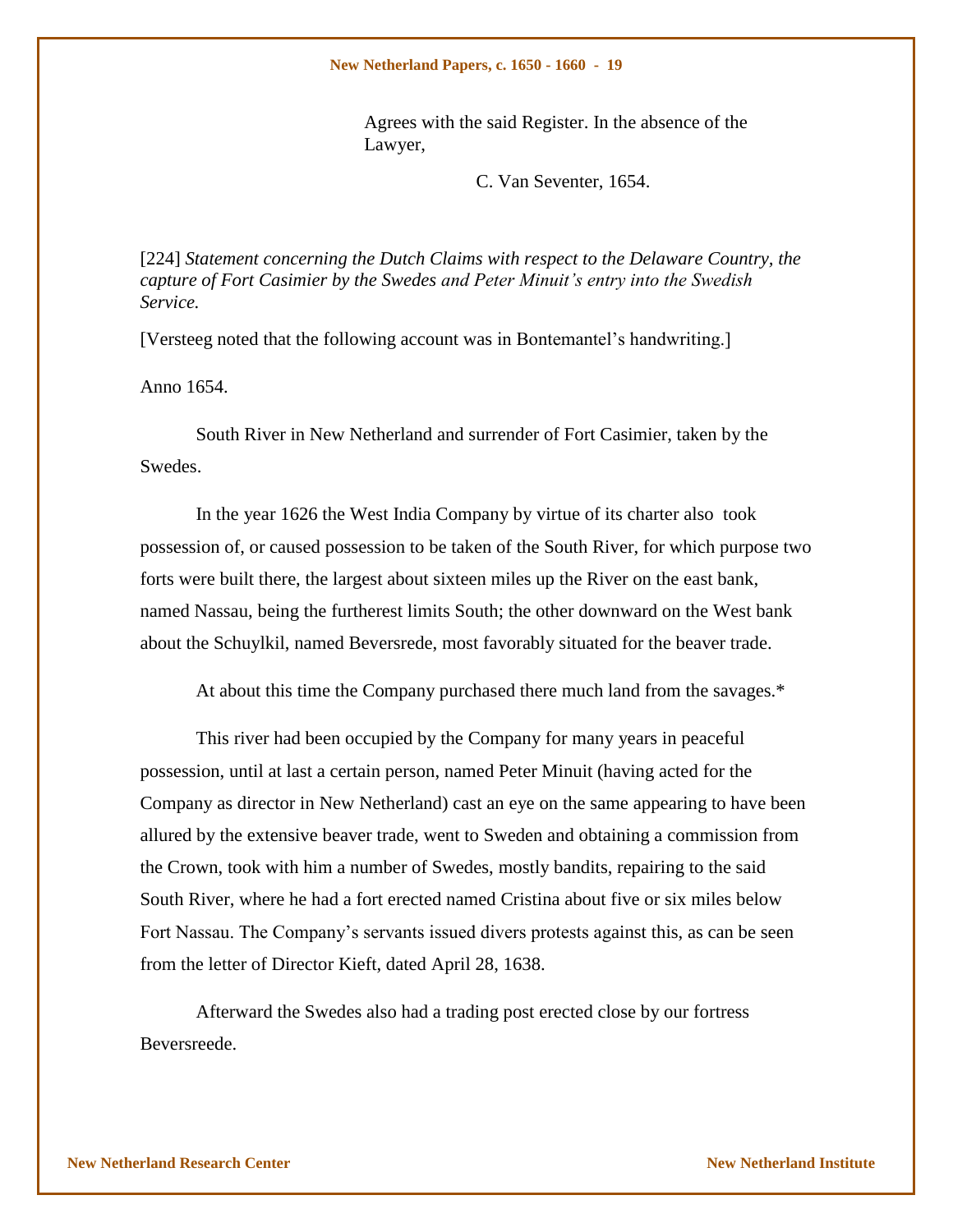Afterward some more forts were built by the Swedes, and some of the Company"s buildings were demolished.

As a consequence the new Director, Peter Stuyvesant, went thither and summoned the chief of the savages and asked them whether they had not sold the lands on the said River to the Company, and conveyed [to it] the lands situated there, and whether they had also sold or presented any lands to the Swedes as the latter asserted. To this the savages unanimously replied No; only the soil on which the Swedish fort Christina was built and some gardens thereabout.

Further declaring to give all the land, from the said Fort downward to Boompties Hook (present-day Bombay Hook), to the Company, which was refused by the Director Stuyvesant, but he bought said land from the Chiefs of the Savages, and paid for it to their satisfaction, according to the writings thereof in *debita form*a, and subscribed to with their own hands, as can be seen from the notes taken by the preacher Grasmeer.

And to prove the ownership he caused to be erected, about a mile from Fort Cristina a fort named Casimier, in which he put a garrison, occasionally providing the same with ammunition.

Before his departure from there he had several conversations with the Swedish general Johan Prints, promising each other not to enter into hostilities but to observe neighborly friendship and intercourse.

Afterwards said Swedish governor departed from there, and Swedish interests there having declined, they requested Director Stuyvesant that the Company might protect and defend them, offering to deport themselves as subjects of this State, which the Director did not dare to accept solely for the sake of preventing any complaints which might be made on this account against the Company, as may be seen from his letter of [blank]

The Company was ill repaid for this civility for meanwhile in the year 1654 there arrived at the South River a Swedish ship full of people with a new governor, who violently took possession of the Company"s newly erected fort, denuded the soldiers of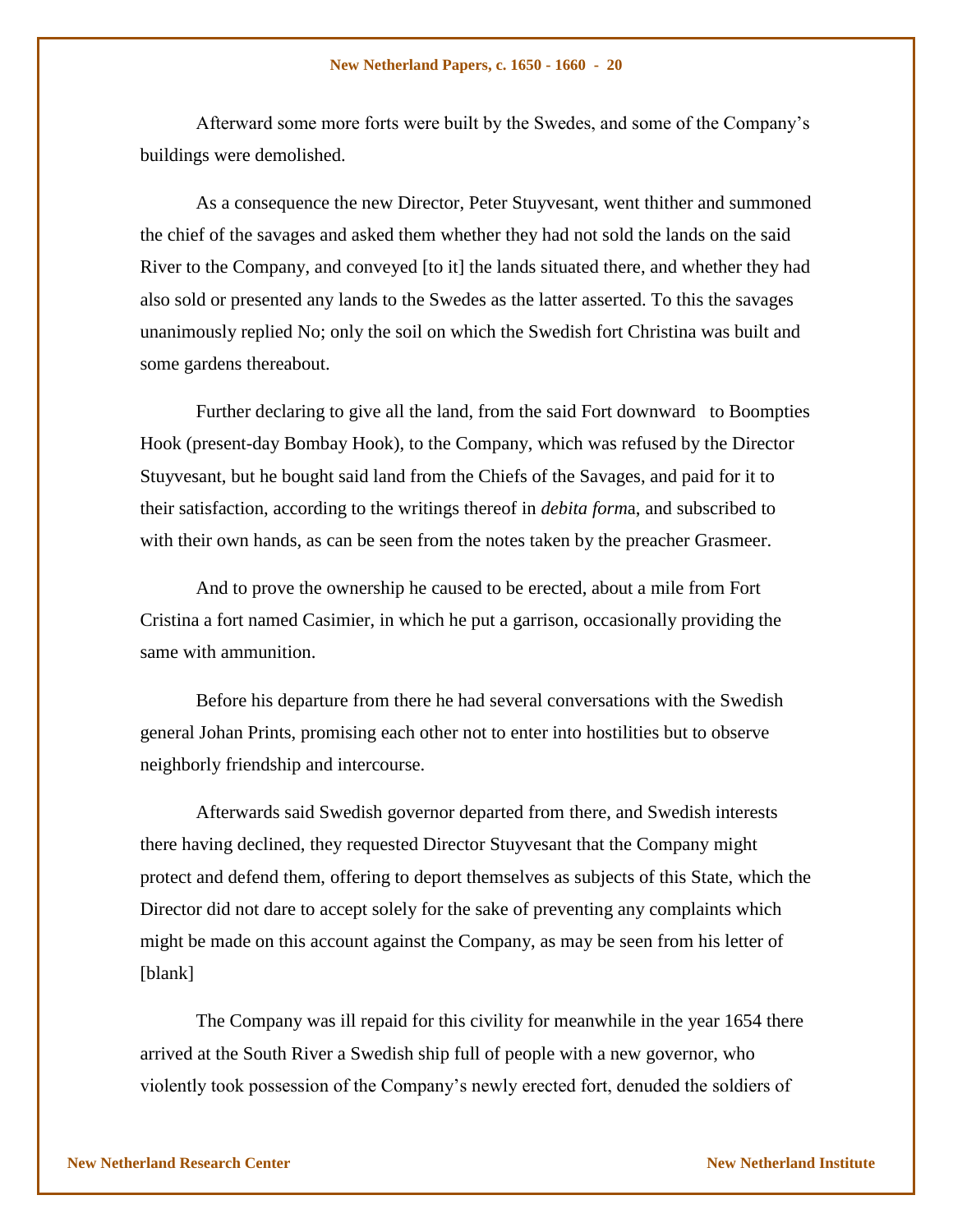their arms and then expelled them, and practically forced the free people to take the oath of allegiance to him, all of which is more extensively dwelt upon in the letters, as well of Director Stuyvesant as of Gerrit Bicker, ex-commander of the said fortress Casimier, and also in the declaration made by the people who have arrived from there.

In this manner then, they rendered themselves masters of this beautiful and navigable South River, to which they never had any claim, because the Company, prior to the arrival of any Christian nation, had taken possession of the same.

So that there is not, in the entire world, any valid pretext wherewith to cover this detestable and unheard act, which the new Swedish governor in his letter written about this affair to the Director, also appears sufficiently to acknowledge, by saying that this is too important an affair to be decided by servants, who only have to act according to orders [take notice] thus excusing his improper procedure with the orders he should have received in this matter from the Crown of Sweden, etc.

\* Two Indian deeds with the Dutch for the purchase of land on the South River took place on 25 September 1646, and 19 April 1649 respectively. They can be found in the *Delaware Papers*, 1648-1664. Charles T. Gehring, trans. and ed. (Genealogical Publishing Co., Inc., 1981); 16-18 and 19-21.

As Dr. Gehring notes in his preface to the *Delaware Papers*, Minuit had been discharged by the West India Company for several years before being hired by Sweden to lead an expedition to the Delaware, an area he well knew, to form a trading colony. He landed with the first Swedish settlers in 1638. Minuit purchased land from the Indians, and began the construction of Fort Christina. Several months later, when he was returning to Sweden, he was lost at sea during a storm.

#### [1655] *No. 1215 To the Honorable, Worthy Gentlemen, my Lords the Directors of the Chartered West India Company of the Chamber of Amsterdam.*

Nicasius de Sille humbly makes known, that to him, the petitioner, on July 24, 1653, an open letter had been given along, addressed to Director P. Stuyvesant and the Council, to acknowledge the petitioner as first political and military councilor of the Director, there, to reside in said quality in the fort, to deliberate with and in conjunction with his Honor concerning all matters that transpire, etc.; further in all such occurrences and affairs, as here should happen or transpire; which [letter] the petitioner, upon his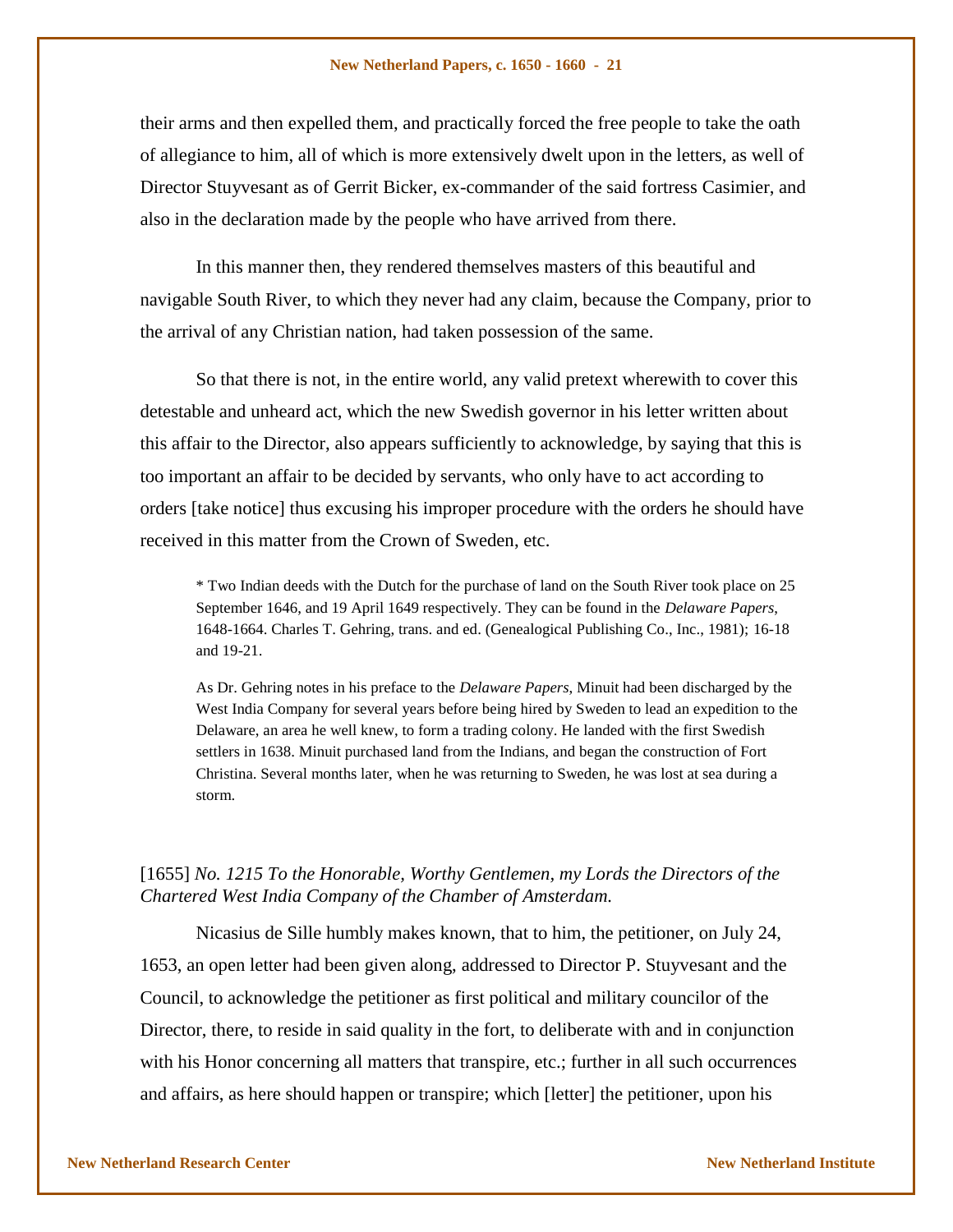arrival here, has personally delivered into the hands of the General, in the presence of all the councilors; but found that the same was little respected, because on a certain occasion the petitioner, finding that something improper took place in the Council, maintained the opposite of what had been passed alone by the Director and the fiscal, for reason that similar resolutions could not be adopted unless the petitioner were present. Then the General derisively answered, "Well, you sit beside me, where is the written authority for it? I haven't got it, Or, have you a commission?" Thus the petitioner not having anything from your Honors was scornfully laughed at by the fiscal, and they continued; and, whereas the petitioner has always been expecting some commission or instruction, and still awaits them, because he the petitioner can do nothing against the two aforesaid, and the General has first departed for Curaçao, then to Fort Orange, then to the South River, and elsewhere. The petitioner with his Honor having authority here, it left this place without either one, the petitioner not knowing the reason, meanwhile greatly inconveniencing this province. The petitioner looked after everything so far as he was able, to the extent entrusted to him, fearing nothing, neither war nor the danger of the sea, and others. In between all, so many things happened, that the petitioner has fears, concerning how these things shall be accounted for to you Honors, whereas he sees that it is tending to the great injury of this province, [causes] talk among the inhabitants, damage to the people, brings into contempt (*vilipendentie*) the petitioner. Therefore the petitioner finds himself obliged to address your Honors, praying for a commission or instruction, as your Honors shall find proper, in order to prevent all improprieties, so that the petitioner may know how to regulate himself, and that besides, the Director and the council shall be obliged to acknowledge the petitioner.

This doing, etc.

Your Honors" Servant

Nicasius de Sille. \*

\* De Sille did not date the letter and Versteeg used both c.1654 and 1655 as possible dates.

In a letter dated June 6, 1653 the West India Company directors informed Stuyvesant that they were sending as first councilor to him Nicasius De Sille who was "experienced in the law and military," and about whom they had "heard very good testimony concerning his life and specific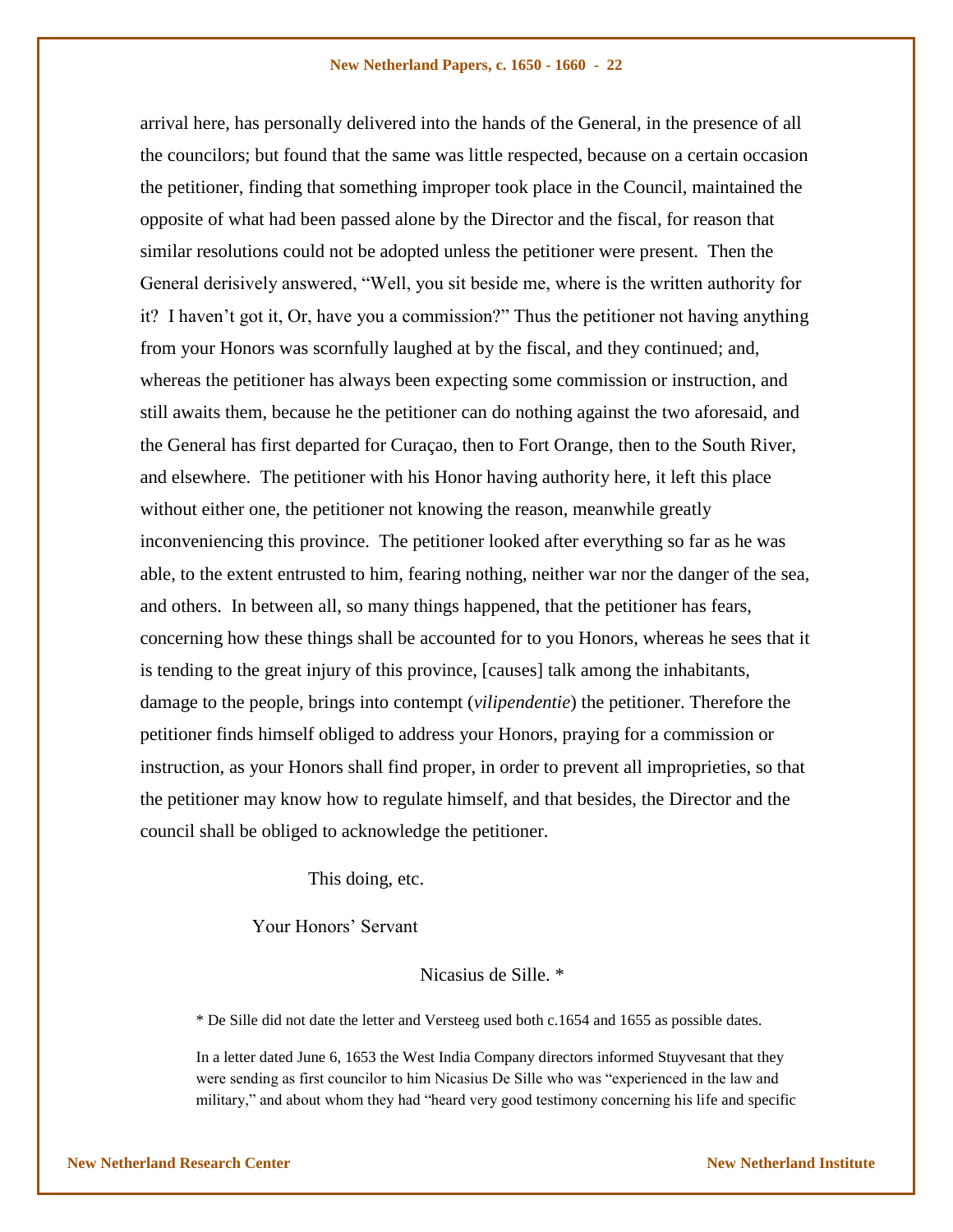experience." (*Correspondence 1647-1653*, 213.) De Sille arrived in New Netherland in November, 1653. He replaced Cornelis van Tienhoven as fiscal in 1656 and was also appointed the fiscal/sheriff to the New Amsterdam court the same year.

#### [No. 1214] *27 October 1655 Original letter from Nicasius de Sille. Councillor of New Netherland, to Hans Bontemantel, Director of the Dutch West India Company.*

#### Mr. Bontemantel:

Very cordial greetings and commendations to aunt and cousin vander Haghe. I have to report our sad experiences, and the coming misfortune. I hope that the Honorable Estimable Gentlemen will now at last open their eyes, and not place anymore confidence in the flattering letters. We have been, as you will perceive from the general letter and the journal of lst September, at the South River, where we have captured the fortresses Casemier and Christina from the Swedes without any combat or discharge of shot. While lying before Christina we received letters, that at the Manathes some hundreds of savages came, who upset everything there by murdering, setting afire, and taking captives, so that the General departed from us on the 29th with the small vessels for New Amsterdam in New Netherland, leaving me behind with Captain Coninx to regulate everything at the south that was required for the repair of Fort Casemier, as you will be more explicitly informed by the Journal. In consequence [thereof], I arrived here only on Friday night, the 22nd of October, finding everything in a very bad condition, the houses on Staten Island all burned down, also those at Pavonia, with some others; more than 100 dead and many prisoners, who are daily ransomed by us. \*

There were ten nations of savages and only a little over sixty of them were killed; the others still use menacing threats, lying in the environs of Manates; but we have invited their chiefs to visit us, who have promised to come and reach an agreement. The community and all the householders who have sought refuge here, call for revenge and murder against the fiscal (Cornelis van Tienhoven) and two or three others, whom they loudly proclaim by name to have been the only cause [of the attack]. The general is not praised, because he does not investigate, but upholds, as it appears, the fiscal; does not lend much ear to the complainants, and when I say anything, or make inquiry, or want to do something, nobody pays attention to me. Everything happened in my absence, so that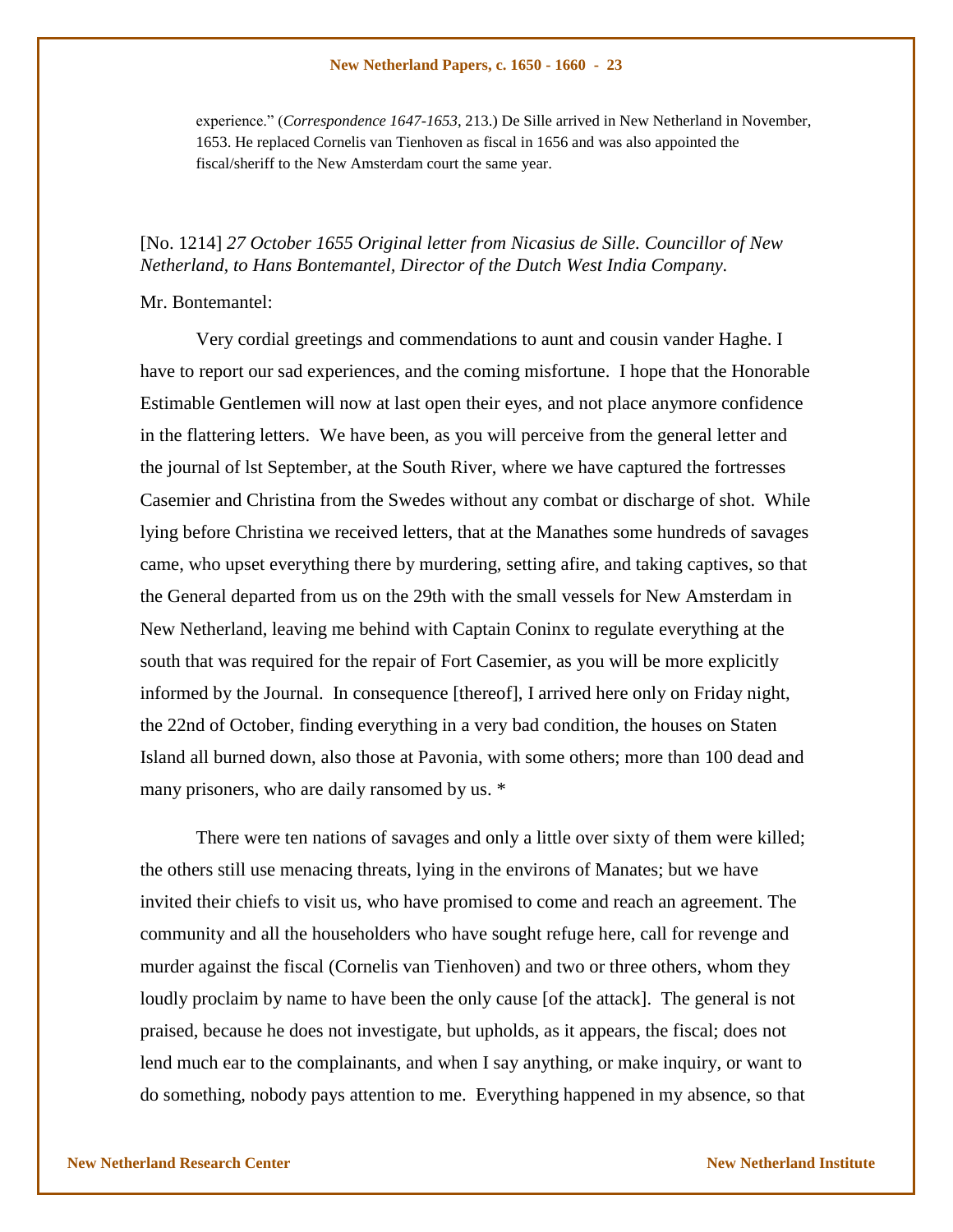I do not know how things will continue here any longer. They follow me cautiously, all to belittle me; for the wagon does not go straight, everyone follows his own counsel; the General and the fiscal act together, but make it appear before everybody as if they were great enemies. La Montagne is also in the cabal. The people want to go to Holland; many merchants depart with these ships because there is no order; therefore it is now my humble request that you will show yourself favorable toward me. Whereas, when I propose something or should do something, they will not give me instructions by which I can act or give orders, as has already happened when the general [Stuyvesant] went to Curaçao, and at other times, and is still happening. Neither will he [Stuyvesant] give me orders, saying, do as you please, and he takes me all over with him, wherever he goes, which I neither will nor can refuse him, though it is highly necessary that one of us always remains here to keep everything in good order, as I have proposed several times; but was answered: "Have you any writing or authorization for that"? And, perhaps, had either one of us remained here, this [Indian depredation] would not have happened. And what has been done at the South River, Captain Coninx and I could easily have accomplished. But if I have to go along with one or the other, then the one who remains can play his part, and they understand each other. For this reason I have requested before a Commission or an Act from the Honorable Lords Directors, with which they did not comply; hence I prefer to you the following request, if you think it advisable, to present it to the meeting, and to support the same, that I may also have something to say here by virtue of their Honors" authorization in case those two should be continued [in their offices]. If not, as we hope, that a General be sent who is not selfish, and no untutored fiscal, and also another able councilor; because I and La Montagne have only two votes, and the Director and the fiscal have three together, so we are obliged to follow them whether right or wrong, whether it be to the profit or loss of the Company, and, therefore, everything cannot go well here; but I fear an evil and short end. I have also before written about these matters to Messrs. Van Beeck and Man, and have learned that my correspondence was not very acceptable to their Honors. But I protest before God and the world, that if no alteration takes place in this matter, that I cannot perform my duties with a good conscience, for, moreover, everything is going to ruin here. I would write more, but you and the honorable Lords Directors will be fully able to read in the general letter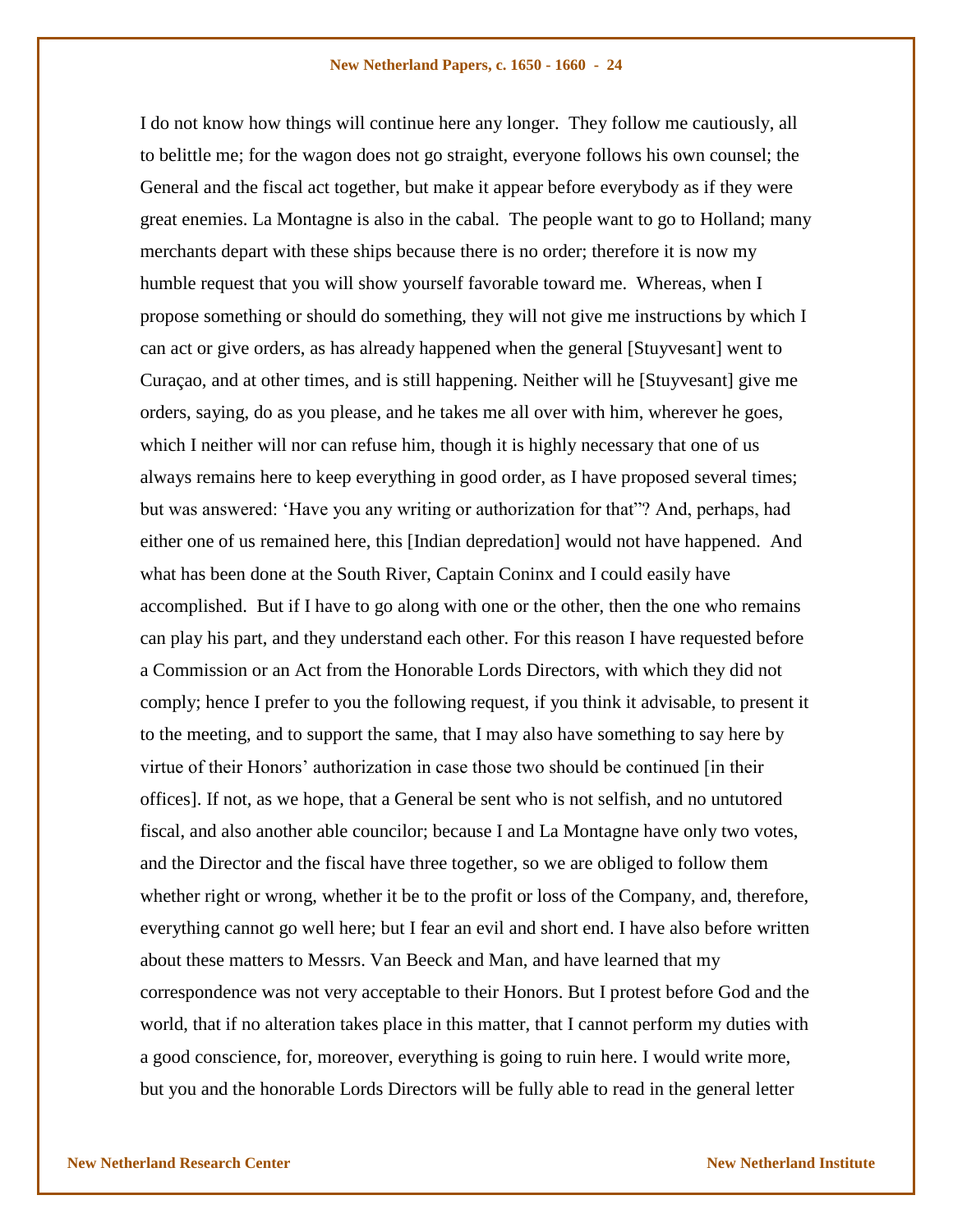and the journal, and the accompanying affidavits, about what has passed here. I also think it advisable, that the passengers and the free people, who now go over with these two ships, should, each in particular, be examined; because they were all present and under arms. Then the Honorable Lords will speedily discover the reason and know the cause through which these disasters have befallen us.

Now ending with this, I commend you and all friends to the protection of the Almighty; and recommending myself to your good graces, I remain, Sir,

Your Honor's obliging servant,

Nicasius de Sille.

With haste

From Amsterdam in New Netherland

The 27 October, 1655. Goodby.

In Bontemantel"s hand: Answered the 11 March,1656

\* The war discussed is called the Peach War as it was suggested that it started when Hendrick van Dyck killed an Indian whom he caught stealing peaches from his orchard. A thorough account of the affair can be found in Allen W. Trelease"s *Indian Affairs in Colonial New York*. ( Cornell University Press, 1960); 138-148.

[506] *Extract from the private letter of Stuyvesant to the Company, dated October 28, 1655, from Fort Amsterdam in New Netherland.*

Arrived July 10, in the ship *de Liefde* from Curaçao at Manhattan.<sup>2</sup>

Shows vexation at the Company"s displeasure over his trip to the Islands and Curaçao.

Hints that the first Councillor, Nicasius Sille, is not fit man for those countries, and that during his absence he was also thanked.

l

 $2$  Versteeg noted that this meant Stuyvesant.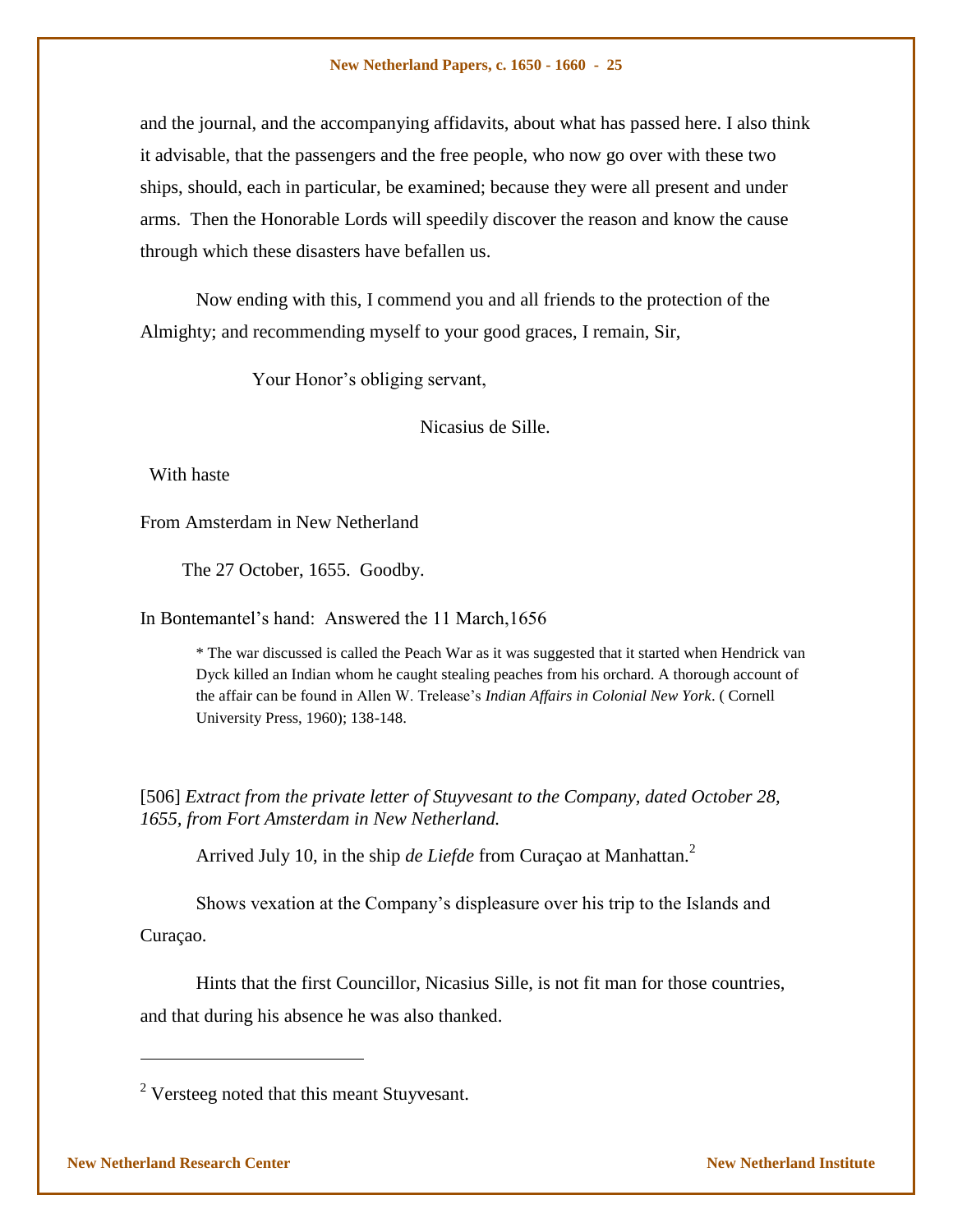That he took him [de Sille] along on the expedition to the South River.

Says not to put any confidence in Johan la Montaigne, the second Councillor.

The report of the South River expedition can be read in the Journals and the general letters.

Holds our officers responsible for the massacre committed by the savages on our nation.

28 farms were destroyed and 12 thousand schepels of grain were burnt, 40 Christians were killed, and about 100, mostly women and children, were taken prisoners.

Is of the opinion that it is very desirable to conclude a firm and lasting peace with the Indians.

That they should not be permitted to enter each other's hamlet or town armed.

In case anyone should be killed, one of the town should be delivered up for punishment.

That none shall be permitted to get drunk, and being drunk shall remain a prisoner until he has stated who made him drunk. \*

Should any domestic animal be killed, the chiefs shall be obliged to pay for the same.

Cursing, swearing, getting drunk, desecrating the Sabbath should be prevented among our Nation. +

States what kind of ammunition would be serviceable to him.

To enter into an offensive and defensive covenant with the English.

Those of the country people living asunder to be made to dwell closely together, by manner of a neighborhood, divided by a cross street, and at the crossing a frame doublet, to resist the savages.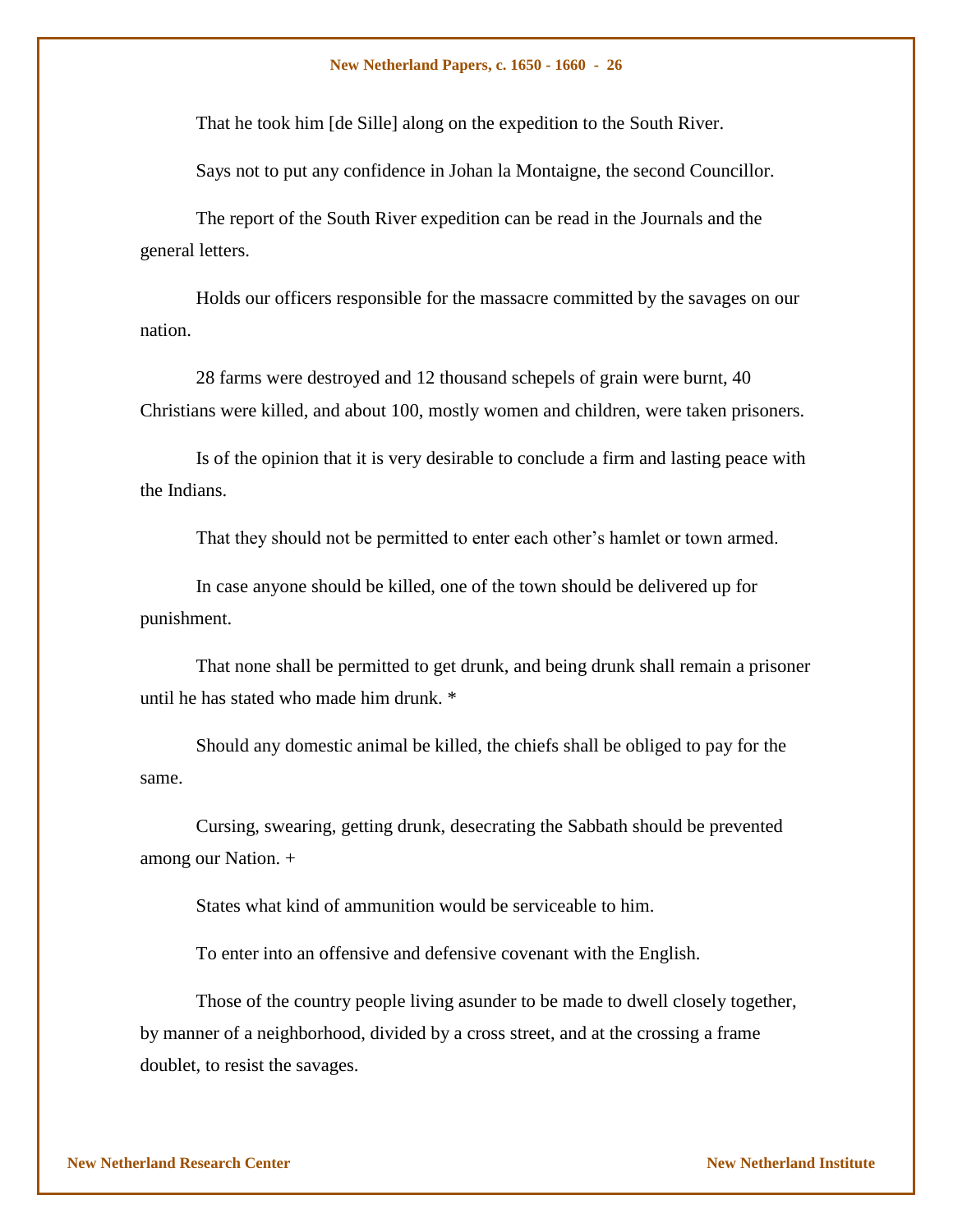The Community desires revenge and war against the savages.

Fiscal Tienhoven is so much hated that he advises him and the Company to have him discharged or to remove him either to Curaçao or Fort Orange because else some mishap is bound to happen, because even the English are talking much against him.

That Vice director Mathyus Beck of Curaçao could be made use of in New Netherland, as he is an intelligent man, and good reports were issued about him at the Recif and afterward at Stara, where he has been Director.

The wife of Aert Willemsz, alias Clyn Aert, declares to the elders who did the house-visiting that the (former) fiscal Van Dyck sorely beat a savage who stole a peach from his garden, so that he died. That much brandy was also sold to the savages, which made them drunk.

That the savages, being in trouble, had shot again and thus began to rage.

Sends Cornelis Jacobsz Steenwyck hither with a commission to import information about everything.

\* The Ordinance for 28 August 1654 required drunken Indians to be imprisoned until they told who sold them the liquor, which was illegal. The Indians' confessions were to be "accepted and believed." Laws and Ordinances, 183.

+ The Ordinance against desecrating the Sabbath by swearing or getting drunk and forbidding tapping, hunting, fishing or trading during Divine service was passed by the Director and Council on 29 April, 1648. Ibid, 98-99.

[500] *Extract from the general letter from New Netherland dated October 30, 1655, signed by Petrus Stuyvesant, Nicasius de Sille, La Montaigne. By order of the said Messrs. Director General and Councillor Cornelis Van Ruyven.*

That on account of the great amount of work, owing to the boundary partition, it has not been possible to undertake anything.

The documents of sale and conveyance of the lands on the South River have been already sent prior to this, in 1651, by the ships *Valconier* and *Waeterhont*. That the same were badly written is the fault of the drunkard, Johannes Dyckmans. Will send all in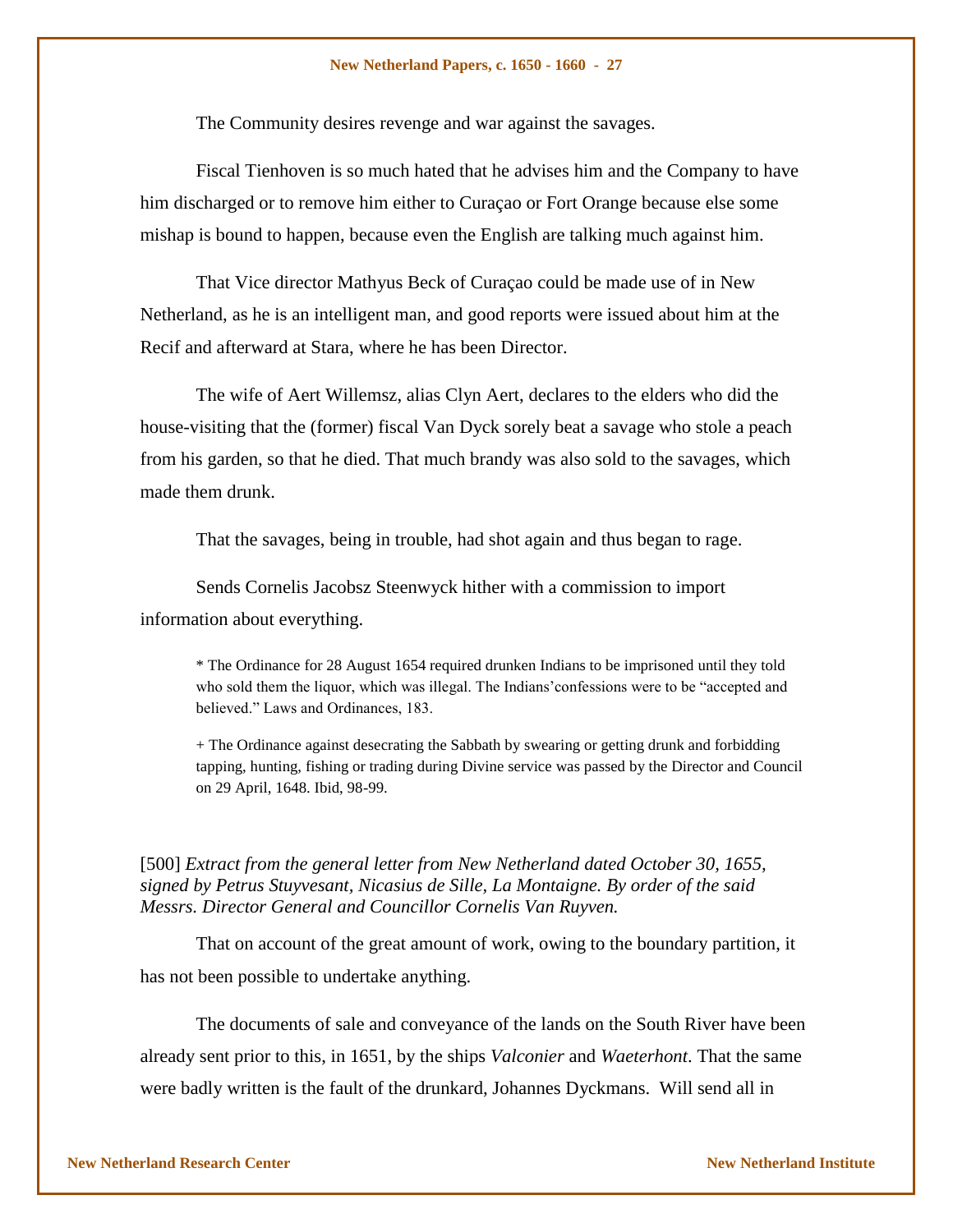better shape by the ship *New Amsterdam* as well old documents as the new ones, we can get hold of. But ex–Director Kieft has taken with him many of the same.

The boundary partition, provisionally entered into at Hartford in 1650, would be very useful, and the English appear to be well satisfied with it, as is evident from the letter of Mr. Bradfort, Commander of the Colony of New Plymouth, as also from a declaration by Tomas Willet. But we might judge differently from the usurpation by Mr. Pell, of the district of Vreeland, and by a preacher, Mr. Levereth, of the lands on this side of Oysterbay. But we cannot tell whether the same has been protocolled by the other heads of the English. It is unfortunately true that the savages appeared at their convention at New Haven in order to settle everything. But before everything else, authorization by the States General is necessary in order to attain to the boundary petition of Hartfort and a closer union; because the English say that the Company"s charter only last a certain time, and that in case of a change, all would be void, but that, on the contrary by virtue of their High Mightinesses" consent the same should be forever in force.

Regarding the subsidy (taxes) to be levied from the Commonalty, will write about the same by the ships *de Waeg* and *Bonte Koe*.

Account concerning Cornelis Oetsma.

Jewish liberty there is very detrimental, because the Christians cannot compete against them, and in case they receive liberty the Lutherans and papists cannot be refused.

Levied from the Commonalty, by request, 6000 guilders, which is little, considering the expenses incurred on account of the English, and now at the South River, and against the savages; also on account of surrounding New Amsterdam with palisades.

There has been little trade this year, consequently small revenues.

Will wait till further orders with suspension of the tenths.

The savages burnt 28 farms and ten thousand schepels of grain.

The alterations in the deeds will follow.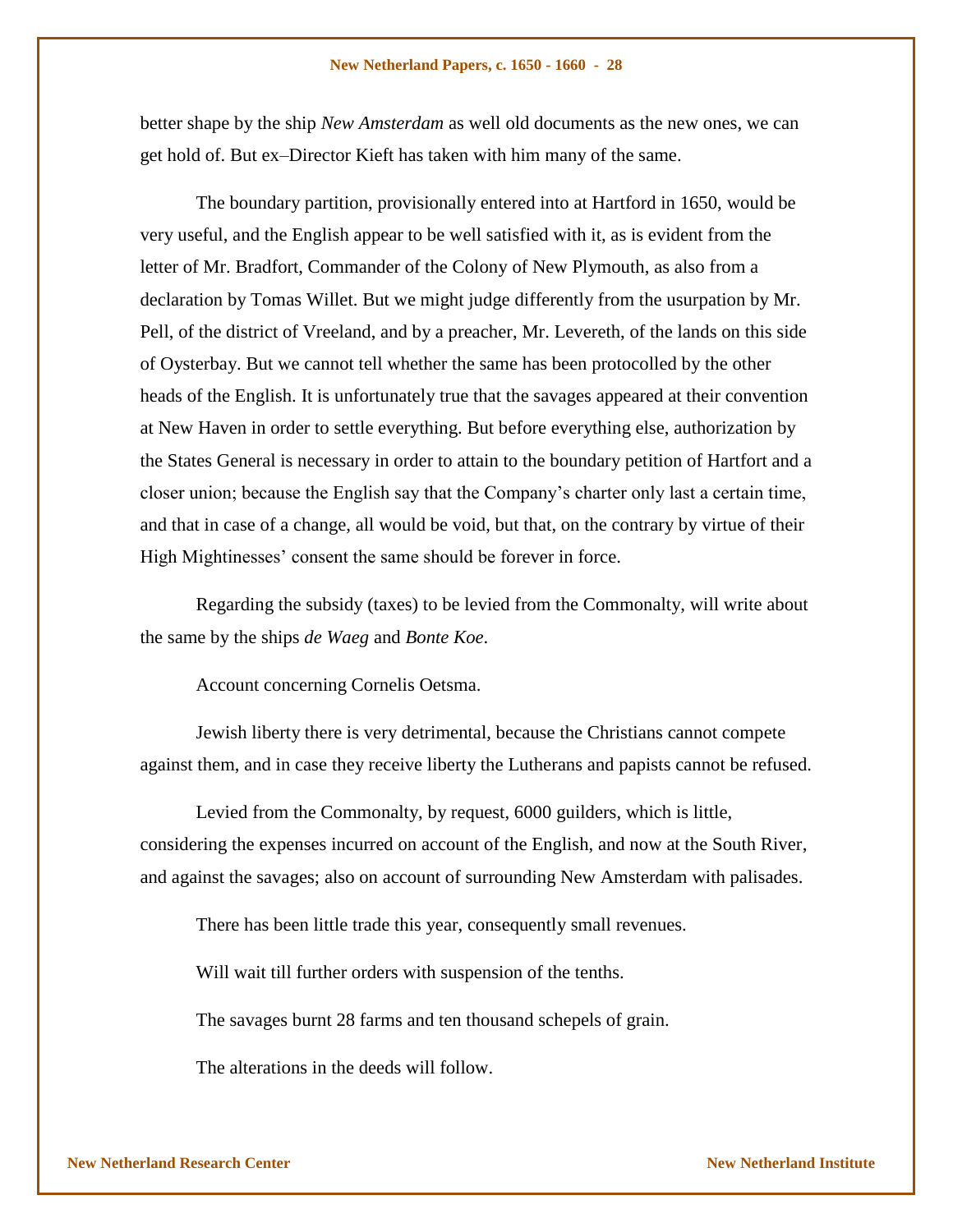The revenues of this country are annually sent over, so that it is easy to know what they amount to, and mostly consist of the tapsters excise on beer, (and) wine, for this city of N. Amsterdam only; the impost on the foreign beer and wine which are transported in this country to the savages your honors have abolished. This tax has been imposed for the purpose of redeeming the borrowed money. It is true that the revenues, last year, amounted to 22 or 23 thousand guilders ; on the contrary the expenses are large, as can be seen from the bills, sent over; this year little revenue and large expenses, so that it is not possible to make a true estimate.

As far as it is possible to do, so shall send a true estimate by the ship the *Waeg*, and further each year, if the bookkeeper, Carel van Brugge, does not fail us.

To report the execution of the order and the expedition to the South River would take too long. All has been properly related in appendix No. 15.

Deem it risky to send over the original conveyances of the lands, will therefore send as many copies as can be procured, but if the directors so please, they will be sent.

Sustaining the right on the South River against the Swedes; purchase and conveyances from the savages, who sell as often as there appear purchasers; deems this to be a bad arrangement; it is to be founded on the longest possession, having built there three forts, before, at the mouth, in the center and above, on the river 1625 and 1626, with a trading house, provided with palisades and battlements though afterward abandoned. Later on, in 1629, bought and fortified at the mouth of the river, about the Hoere Kil, land at Swanendael; and again in 1633 built there, in the center, Fort Nassau, five or six years before the Swedes entered said River.

Copy of the [deeds] for lands bought from Bronck"s land, till Greenwich Bay goes under No. 7.

The authentic copy of the provisional boundary partition entered into with the English has been sent over prior to this and was received, according to the reply received by letter.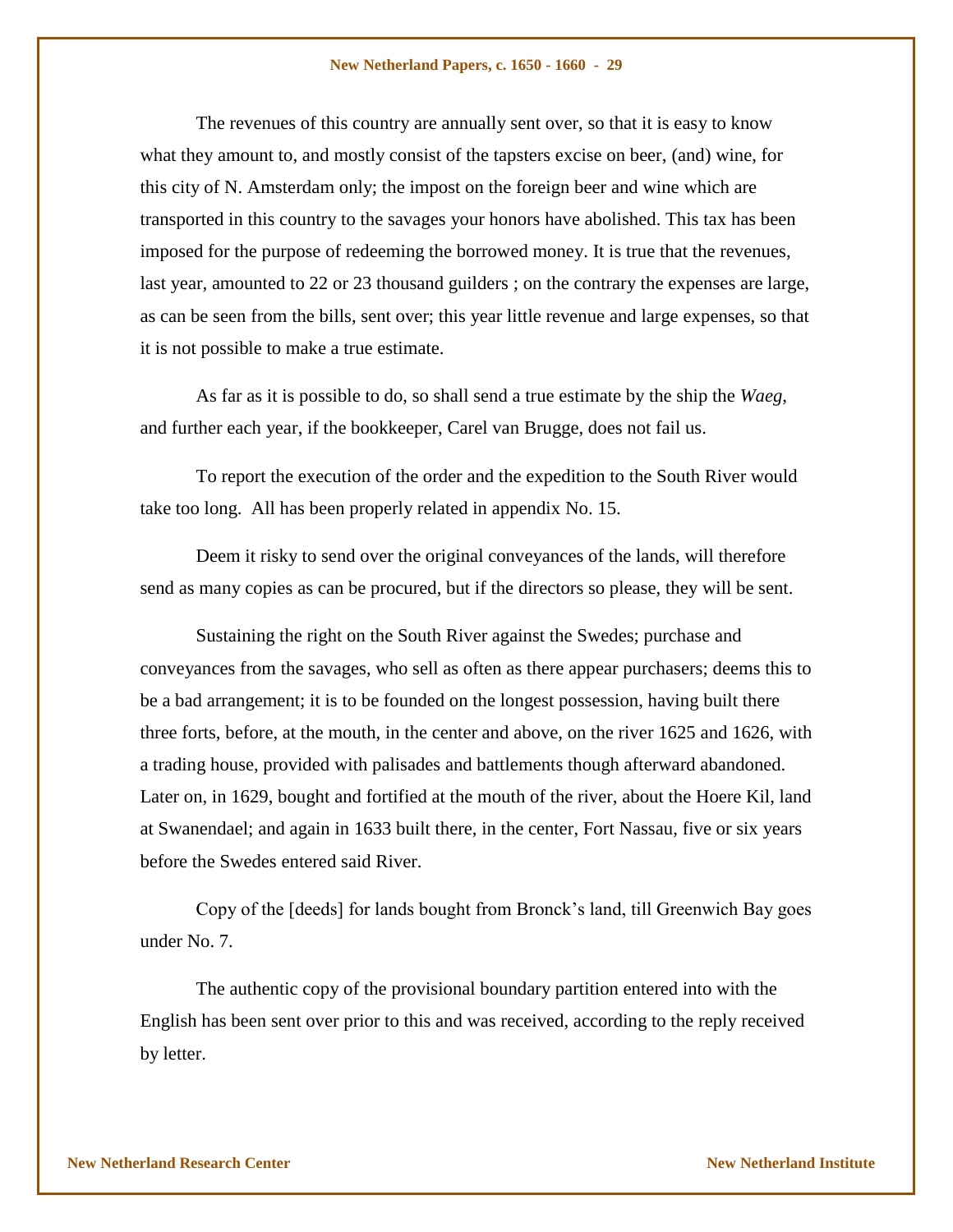The orders in regard to anticipating the English in our territory would have been already carried out, if this had not been prevented by the invasion of the savages.

The order not to keep any one in the country against his will, will prevent the erecting and repairing of the forts, and other useful works.

The increase in the pay of carpenters was necessary because labor is high.

Will try to have corrected and mended the mistakes in bookkeeping.

The villages of Breukelen, Midwout and their neighbors will not be able to support a preacher at their own expense.

The history of Polhemius, late preacher at Tamarica in Brazil, is known to everyone. He intends to depart for the Fatherland per the ship *De Waeg*, so that said villages will be without a Pastor.

The decrease of duties from 16 to 10 per cent does not make goods cheaper, but merchandise like shoes and other commodities were sold this year for 4 and  $4\frac{1}{2}$  in place of for  $3\frac{1}{2}$  guilders.

That, of the levied ten percent, four percent were ordered to be received here for the purpose of repaying the borrowed money.

It would be best to receive the same there [in Holland] besides the six percent on the domestic merchandise, and to send us, for that money, clothes, shoes, shirts and other commodities, because here we must purchase the same for the poor soldiers at a hundred percent profit [to the importers].

Advise to send cargoes of clothes and necessaries for the home to the value of 20 or 25 thousand guilders, to provide for the military, which, even though the same should be distributed to them in the customary manner would furnish large profits.

Complaint that the expedition to the South River was not supported, but nevertheless had been a success according to the Journals.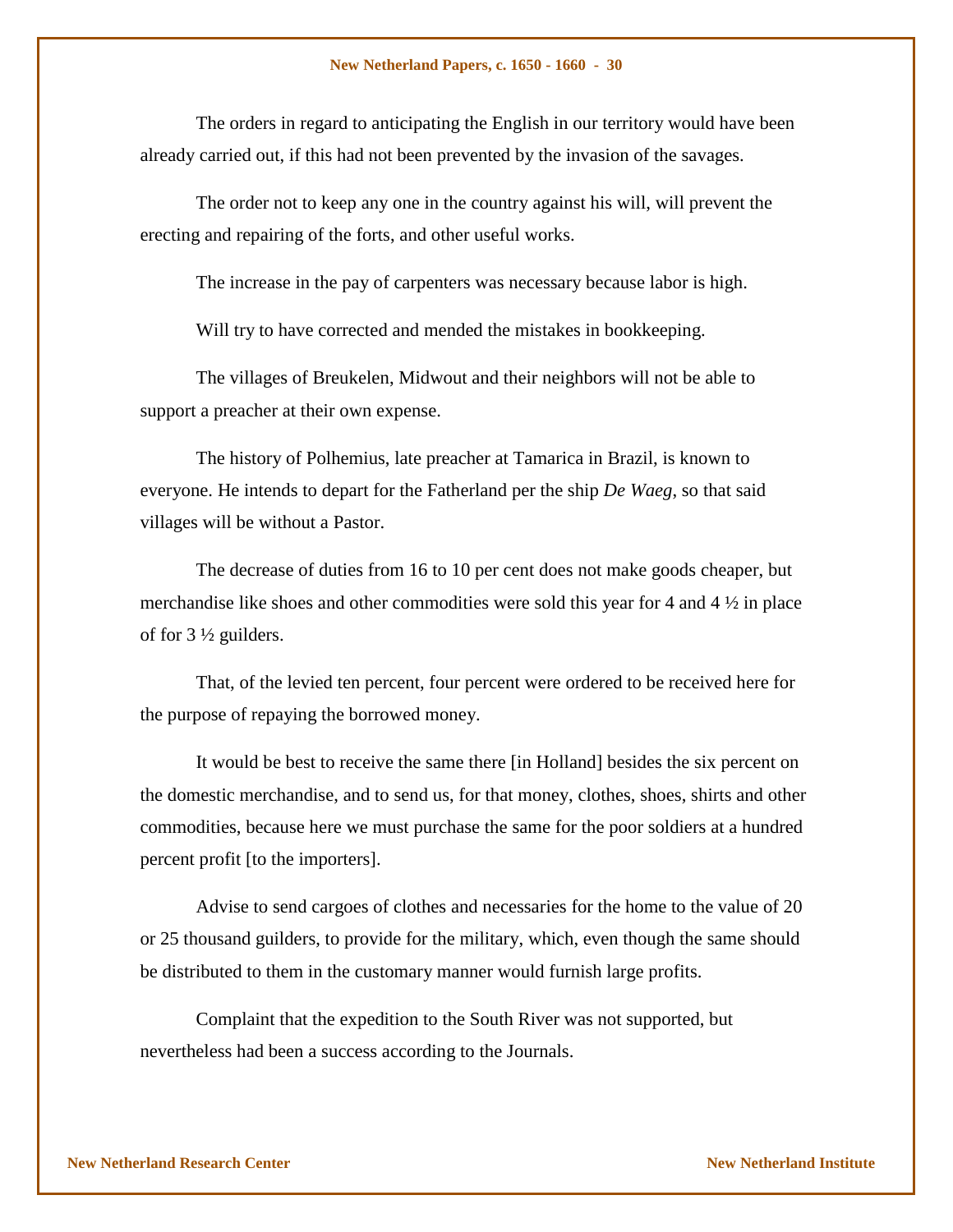Complaint that a letter of exchange for 800 guilders [drawn] to pay for a little vessel, named *Abrams Offerhande*, has been protested.

All the traders favor the purchasing through the sending of the said cargoes the contracted debts could also be paid.

Revenue of the salt prices 18, 24, to 30 stivers the schepel, according to whether the same is collected much about the North or elsewhere. The same cannot be profitably imported from Curaçao and Bonaire, owing to the high wages of sailors, the high price of the vessel, and the great cost of the victuals. Vinegar brings 70 to 80 guilders per hogshead. Converting beer into vinegar is too costly. Farmers and country men do not cultivate the grape, the same is speckled and after having been pressed cannot be made to ferment.

The Scotch or itinerant merchants who only travel hither and thither spoil the trade.

The commissioners of the South River expedition have decided that the Swedes must be absolutely dispossessed, as has been done, excepting some lands at Fort Christina which have again been offered to the Swedes, provided they took the oath of allegiance.

Will attend to the purchase of lands, as soon as cargoes for the savages are at hand.

The letters to the Magistrates have not been delivered, and [don"t] intend to deliver the same owing to the difficulties with the savages; but one thousandth [1/100] penny on the lands and Rensselaerswijck might be levied for the payment of the charges.

Will detain the ship *de Waeg* till further orders because in an intercepted letter from Stockholm it is mentioned that a royal and a private ship were there to support the Swedes. Request instructions about how to deal in the future with Swedish ships. Whoever is master on the water, commands the River.

Has left 60 men for the defense of the South River.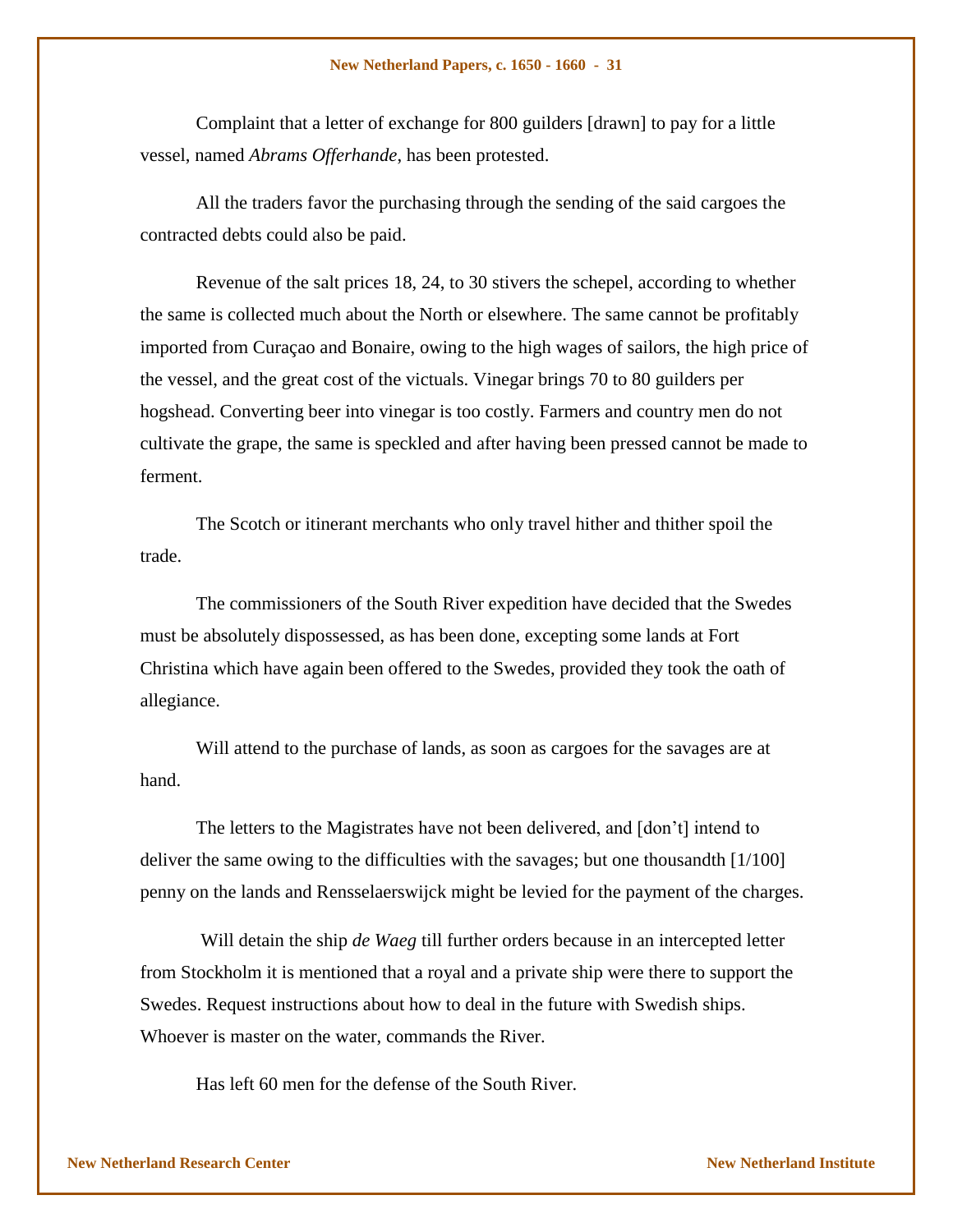Recommends population and country people.

The magistrates expend the excise as they please, and to defray the expense of one Le Bleuw, sent prior to this to the fatherland.

What has become of the borrowed moneys is mentioned in the mailed account or appendix No. 13.

Many passengers have been obliged to remain behind till the departure of the ship *New Amsterdam*, which caused some to protest and speak ill; these were condemned to pay 50 guilders for the poor prisoners.

Complaints of the inhabitants about the Scotch or merchants \* traveling hither and thither, these same always take with them [from Europe] gunpowder and fire locks, which they sell to the savages to our own damage.

No snaphaunce should be allowed to be taken along [by emigrants, etc.] but firelocks 3 ½ feel in length.

Barbers are needed as well at Curaçao, the South River as at other places.

Send a remonstrance to be delivered if the Company approves, to the States General as well as to the Amsterdam Magistrates.

Send Cornelis Jacobsz Steenwyck, former ensign of the Civil Militia, provided with a commission, verbally to discuss all that has been stated before.

\* "Scotch" does not refer to the people of Scotland, but rather to itinerant merchants and traders.

## [508] *Extract from a private missive of Petrus Stuyvesant dated November 7, 1655 from Fort Amsterdam in New Netherland.*

Complains about the secrecy of the Directors here. Also in the small assembly there.

That the Indians are being stirred up by our own nation, and that he himself is named "the great Sachem with the wooden leg".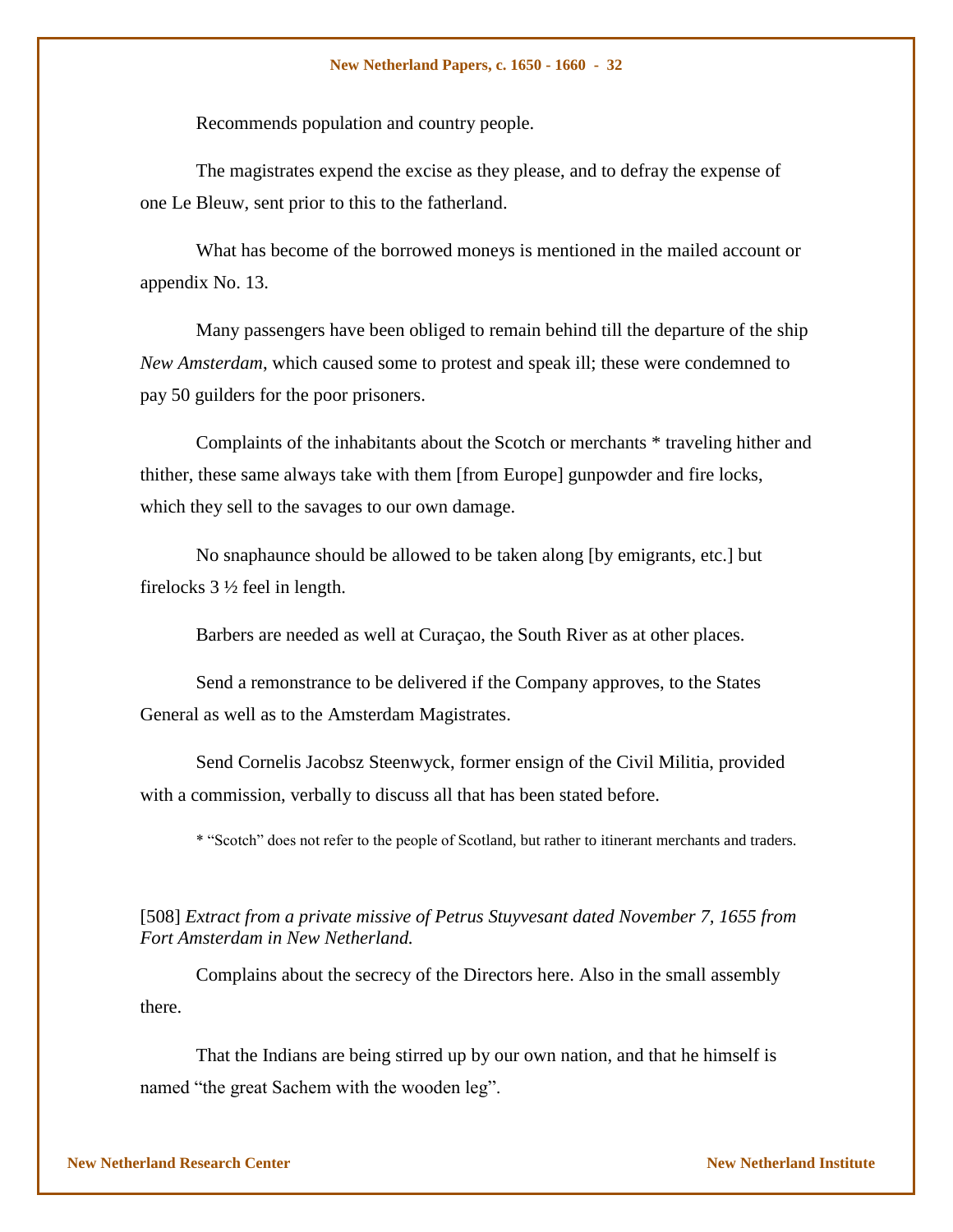Also that the remaining prisoners can hardly be ransomed.

Councillor La Montaigne is an evil instrument, so that we are nourishing a serpent in our own bosom.

La Montaigne instigates the skippers concerning the transportation of the Swedes according to the capitulation entered into with them, such as Governor Rysing, Factor Elswyck, and other military [prisoners].

Is obliged to force the skippers.

La Montagne, while going to church, uses seditious language in the presence of Fiscal Tienhoven, Captain Cryger, Lieutenant Newton, and Secretary Van Ruyven, concerning the conveying of the Swedes, going to church.

Recommends keeping a watchful eye on Sweden, regarding what is being done there, or whether they are going to arm [a force] against the Company.

Small arms should be sent so as to be able to arm the free people.

Also soldiers up to the number of 200; good men, able to mind everything.

The Swedish commander Rysing is doubtful about going to Sweden; wants to go first to the Queen and [to land] first in England.

Requests money for traveling, and is given £ 300 Flemish, which he will pay back at Amsterdam in six months.

Pledges there all the property of the Crown [of Sweden].

Writes to Commissary Pieter Claesz Croon, at de Helder, immediately to dispatch the deported soldiers to Sweden.

[518] *The West India Company Chamber of Amsterdam has received for tax and convoy of merchandise sent by private parties to New Netherland.* 

In the Year 1654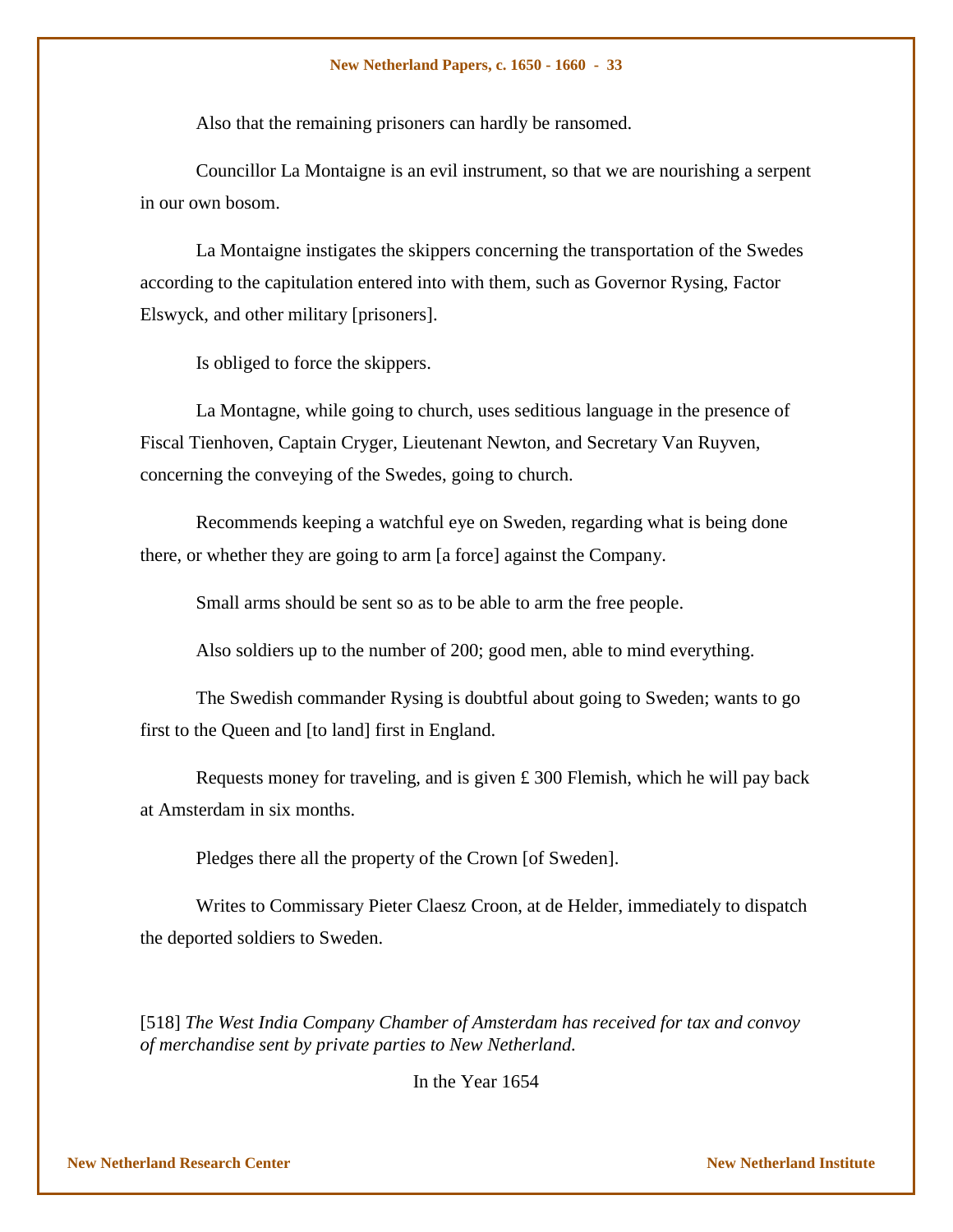| By the ship De Vergulde Beer      | $f$ 10619:19:8 |
|-----------------------------------|----------------|
| By the ship De Vergulde Schel     | $f$ 5906:12:8  |
| By Abrams Offerhande              | $f$ 424:12:-   |
| By De Peereboom                   | $f$ 9152:18:8  |
| By De Gelderse Blom               | $f$ 4698:19:8  |
| By De Swarten Arent               | $f$ 1800:5:-   |
|                                   |                |
|                                   | $f$ 32603:7:-  |
| In the Year 1655                  |                |
| By the Ship De Vergulde Beer read |                |
| By De Grote Cristoffel            | $f$ 8061:9:-   |
| By De Bonte Coe                   | $f$ 5566:16:8  |
| By De Vergulde Beer               | $f$ 3746:14:-  |
| By the Ship Nieu Amsterdam        | $f$ 3613:1:8   |
| By De Waech of Amsterdam          | $f$ 252:12:-   |
| By De Gelderse Blom               | $f$ 1732:5:8   |
|                                   |                |

ƒ 22973:8:8

[638] *To the Honorable, Highly Worthy Gentlemen, the Deputies of the City of Amsterdam at the affairs of the West India Company. Feb. 15, 1656.*

Listed in the margin –

Commissaries from the Council: Spiegel, Witsz, Hasselaer, van Look, Geel vinck and Bontemantel.

Commissioners from the Company: Wilmerdonck, Van Baerle, Van Beeck and Timmerman, and the Lawyer of the Company.

Honorable High worthy Gentlemen,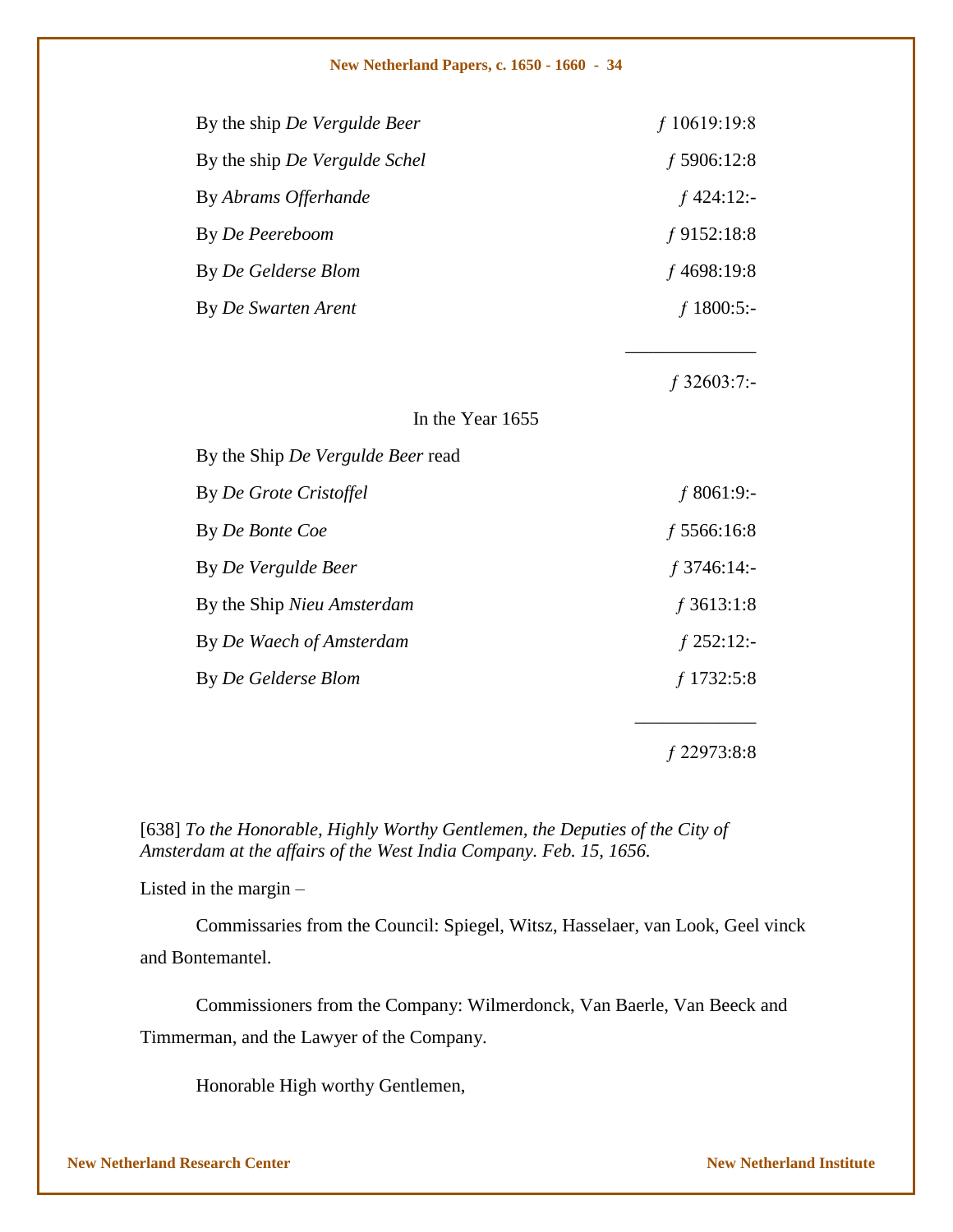The answer given by the commissioned Directors of the West India Company in yesterday"s conference, to the questions propounded by You Hon. High Worthy [Gentlemen] consists in substance, briefly, as follows: First referring to the Conquest, called New Netherland. That since the management of that district has been surrendered by the respective Chambers to the sole conduct of the Directors here, the opportunity now presents itself to attach and annex said country to this City.

That said, Directors are much inclined to follow the directions which, in the course of time, may be promulgated for the welfare of the aforesaid country, to enter into communication with the government here, and not to undertake anything without its knowledge.

That the climate there is very temperate and healthy exactly suited to the temperament of the inhabitants of these countries; also naturally fitted to produce all kinds of Oriental fruits, besides, in many respects, being well situated for commerce, which increases daily, as well with the natives of the country as with the neighboring English.

That in order to maintain said Conquest, and, in course of time, to gather the fruits thereof, it is highly, yea only necessary that the same be properly peopled.

That the Company, owing to its difficulties, cannot sufficiently promote said peopling, and that consequently it would be desirable if the government of this City could be induced, for some time, annually to expend a certain amount of money for the carrying over and transporting of people.

That said, people, besides receiving passage, ought to be provided with necessaries for the time of one year (including the voyage) after which they should be able to provide for themselves.

That the Company shall show said people sufficient and fit land; and in case the Gentlemen of the government could approve of said people settling on the South River, where there is the best land, but the best people, Fort Casimier could provisionally be surrendered to the City, for the purpose of better defense and greater security.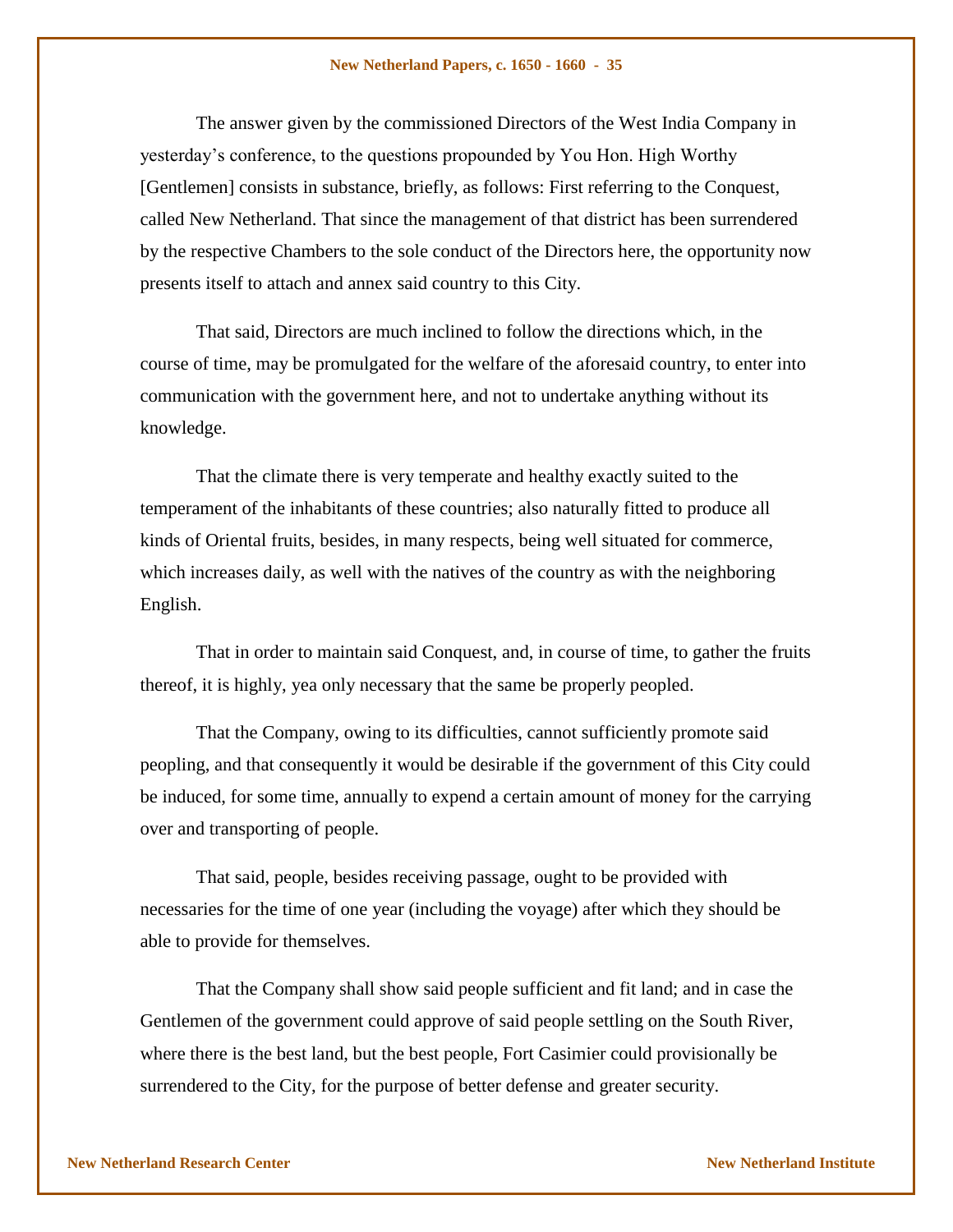That the expenses incurred through the convening and maintenance of the said people, after a certain time should be repaid by the same, in installments, or in place of this a reasonable recognition should be annually paid.

That for the payment of the same, everybody"s land allotted to him, should be mortgaged to the City, and nobody be permitted to leave the country, unless after paying for what he had received.

That provisionally, said expenses for passage would be very much decreased if it should be resolved to freight the ships destined from here to said country and, after arriving there, to have them wait for a cargo, and have them return hither with the same.

Secondly, concerning the restoration of the Company in general.

That on this subject several suggestions were offered, in the year 1654, to the High Government of these Countries, copies of which accompany the present in order that you, Honorable High Worthy [Sirs] may consider in how far the present opportunities will permit the taking up of this or that project.

That besides the before mentioned points, the reduction of the Island St. Thomas is highly desirable, which could be accomplished with a small force, and [said force] would be able again to bring under the authority of this State the entire coast of Guinea.

That at the same time it would be serviceable should the Company be relieved from the charge of the Trainmen, having served with the military in Brazil; and that consequently, it may be arranged that the one as well as the other shall be paid by the country.

Finally and lastly, that the suspension of execution provisionally granted till the eighth day by the States of the Country in the present Meeting of their Honorable Great Mightinesses, may be continued for some time longer, because the Directors, without this, will be so much harassed in their management, that they will not be able any longer to carry on the work.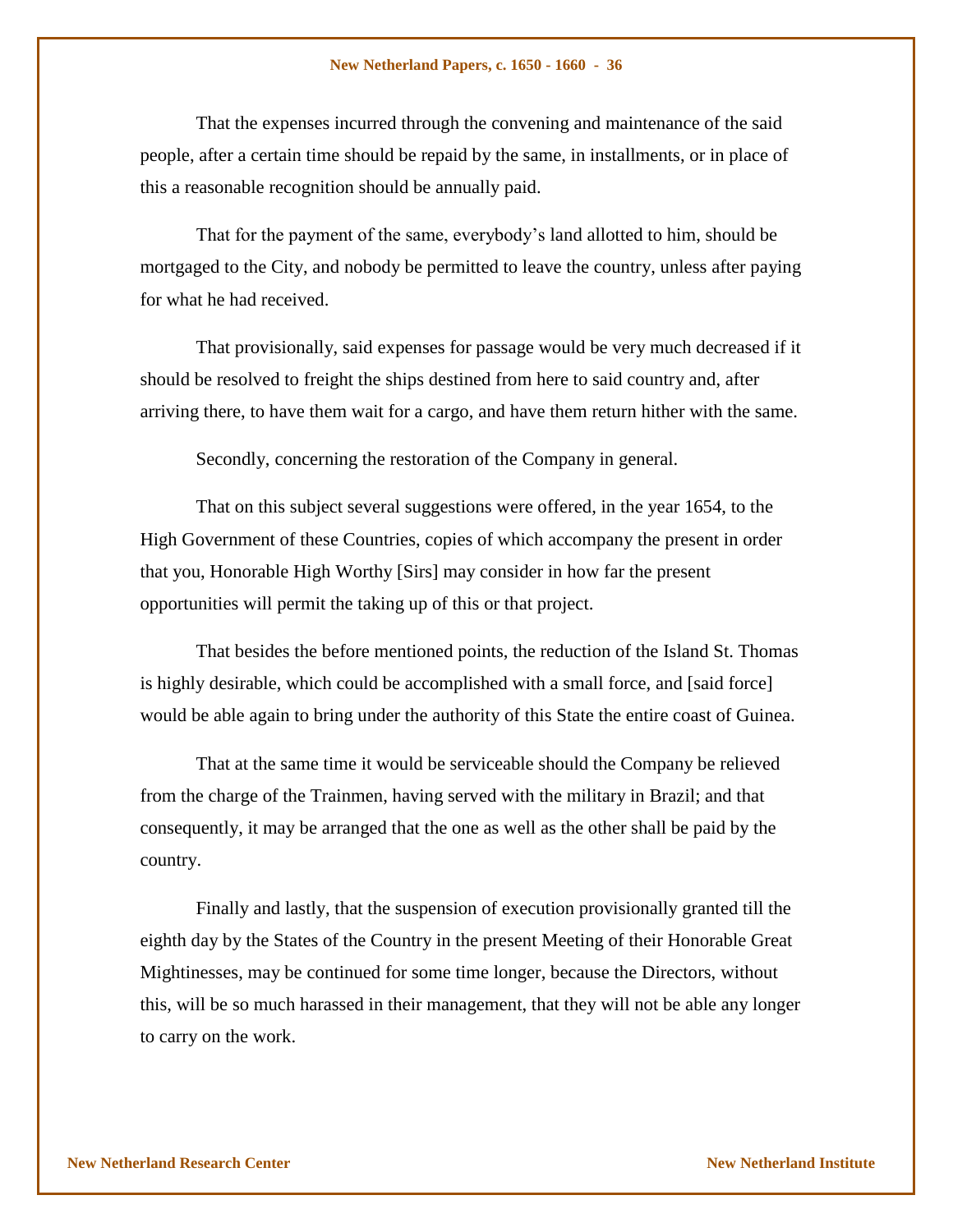[552] *Extract from the Register of Resolutions taken by the Lords Directors of the West India Company, at the Chamber of Amsterdam.*

[Marginal note in handwriting of Hans Bontematel reads as follows: "To New Netherland free passages" i.e. Free passages to New Netherland), 1

## Thursday March 9, 1656

Some deliberations having been had concerning the population of New Netherland, it was resolved and approved that all mechanics and farmers, who can show that they will be able to make a living there, shall receive, with their wives and children, free passage thither, provided that, if they should wish to return here, they shall be obliged to pay double passage, which shall be communicated to the absent members [of the Chamber].

Agrees with the aforesaid Register.

[554] *Extract from the Register of the resolutions adopted by the Directors of the West India Company at the Chamber of Amsterdam.*

Monday, April 3, 1656

In conformity with the resolution of March 9 last, it was proposed: That free passage to New Netherland being granted to Anneken de With, widow, and her three daughters, the Company should pay their board to the skipper with whom they sail.

Agrees with the said Register,

In the Absence of the Lawyer –

Van Seventer

[520] *Extract from the missive of Director and Councillors in New Netherland dated June 10, 1656. Arrived by the ship de Waeg.*

Concerning the Jewish nation as far as trade is concerned, they are not hindered, but trade there with the same privileges and liberties as other inhabitants. They have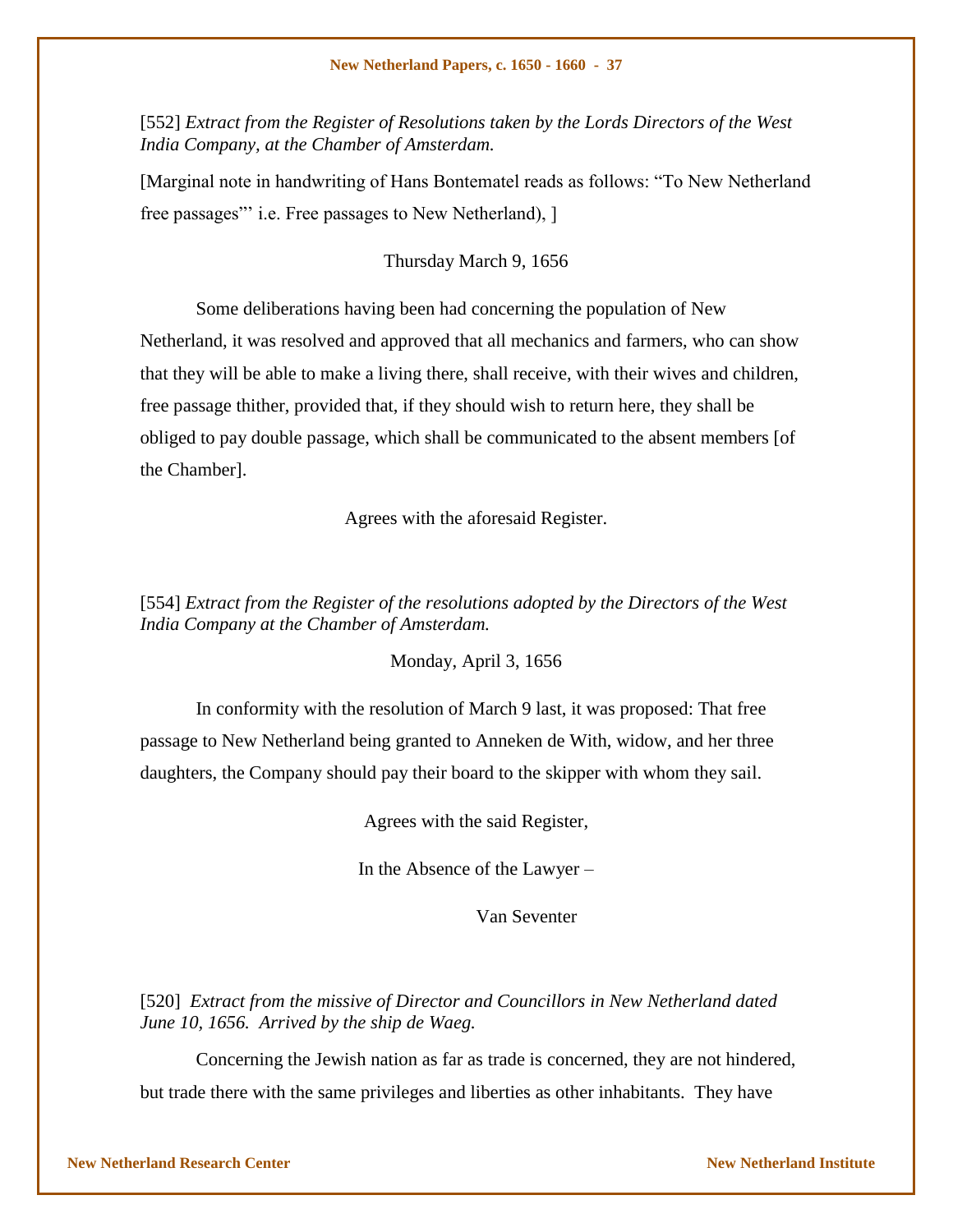many times petitioned us for the free and public exercise of their abominable religion. Time will teach what they can obtain from Your Honors.

The capitulation entered into with the Swedes had to be consummated for many reasons. Otherwise we would not have done so, as per advice of the Company. The invasion by the savages also was one of the chief causes.

If we had not still had the ship *de Waegh* there the Swedes would again have been masters of the South River, through the dispatch of their ship the *Mercurius* with a crew of 130,who allied themselves with the savages.

Request population on the South River in order to preserve the same [for the Dutch].

The prisoners have all been ransomed from the savages, excepting two or three children it is impossible.

Again to get the ransom away from them unless by force of arms, if consent were given to make war upon them, and after having captured them to deport them to the islands, to be sold there or exchanged for Negroes.

Whereas the savages arrive in large numbers with their wares, numbering one, two or 300, they are not permitted to pass the night [in town]. Always keep a watchful eye on them.

The wine and beer excise produced this year 5030 guilders.

Owing to the great complaints [the excise on] exported wines and beers has again been diminished one third.

The twentieth penny of the rents would produce little, and it will be difficult to collect the tenths of the Colony.

Rensselaerswijck is unwilling to pay, they also oppose the tapsters beer and wine excise.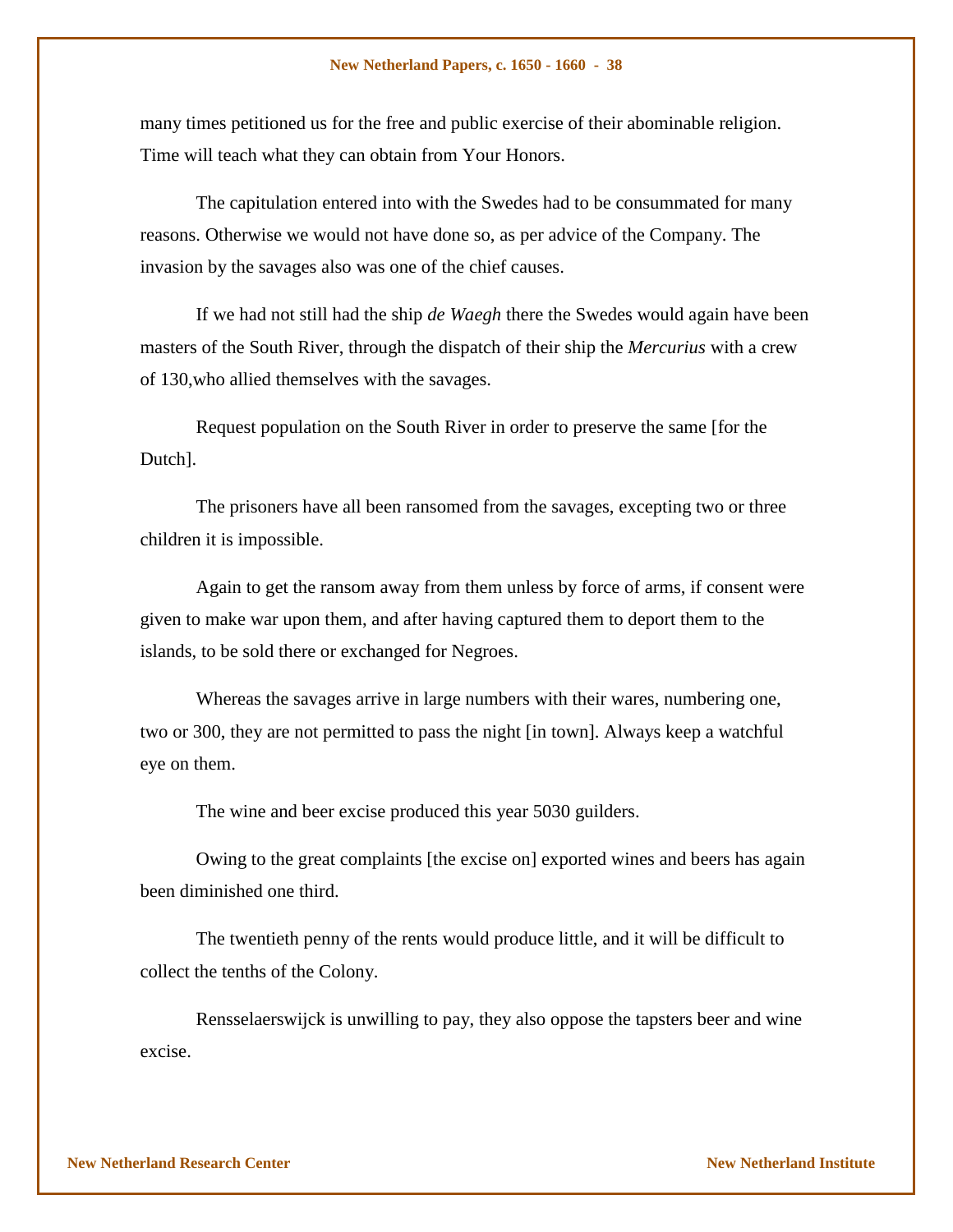The Colonies of Hemstead, Flushing and Gravesend claim privileges and exemption of the tenths, as long as Rensselaerswijck doesn"t pay.

In obedience to written orders, Fiscal Tienhoven and his brother Adriaen Tienhoven have been dismissed. Deem Fiscal rendered valuable services to the Comp. and wish that he might be employed in some other occupation. \*

To appoint Jan de Decker Commissary of the merchandise and the warehouse, and at the same time a member of the Council; he is still at Fort Orange; after his return will sound his preferences.

The case of Cornelis Martenez, factor. The wines have been confiscated by the Council but on revision the case will be more closely examined into. \*\*

Deem the case concerning the fiscal to be finished.

The little ship *de Dolphyn*, taken from the Swedes, is sent over with a cargo of tobacco for private parties besides the man of war *de Waeg*, as they have no employment there for the same. The little ship was taken by way of reprisal.

Could again be sent across, and be repaired and partly provisioned in payment of the freight charges.

Will send the books and Accounts. The same could not be gotten ready because Fiscal Tienhoven had gone to the South River.

## [The End]

\* Dated 13 March 1656 the letter of the West India Company Directors informed the colonial council that "because of manifold complaints.." both fiscal Cornelis van Tienhoven and his brother Adrian van Tienhoven, commissary of imported goods, were to be dismissed and not ever be employed "in any public service or civil office*." Correspondence 1654-1658*; 86.

\*\* The examination, based on a notary's deposition regarding Martensz's petition, and one from the former skipper, attested to Martensz"s honesty. *Ibid*: 79-81.

[522] *Notes from the missive from New Netherland dated August 11, 1656 signed by Stuyvesant, Sille and La Montagne.*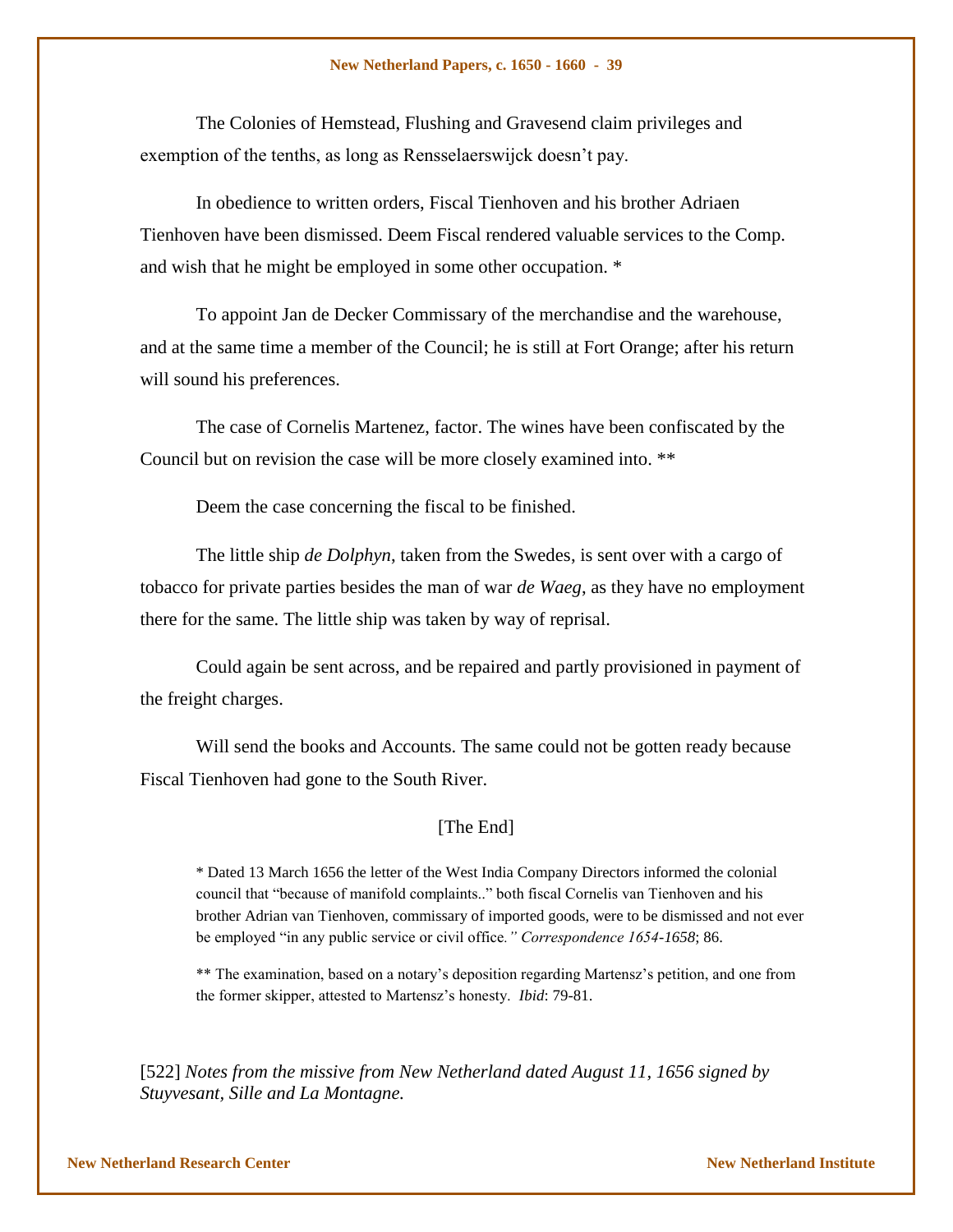The books would have been sent but for many errors found in them.

Regarding the savages, conditions are the same; they show great boldness when drunk; know of no better advice than to resent the same when opportunity offers.

Some savages, named Sinneke savages, from the section situated behind the country of the Maquaas [Mohawks] about W.N.W., brought about 4,000 beavers, exchanging the same for fire-locks and ammunitions of war, so that we have been obliged to renew the placard published against this [traffic in fire arms] prior to this. It takes said savages 16 or 18 days to make the trip.

Request that no snaphaunce shall be brought over, not even by private parties, but carbines 3 or  $3\frac{1}{2}$  feet in length.

Consider the Sinnekes savages dangerous. In order to keep them outside the fort and city [the missive] suggests the erection of a trading house up the river behind the Col where the Colony of Nederhorst has been.

They say they want to change the trade through the Mohawk country with Fort Orange, and to come to the Manhattans by traveling south of the land of the Mohawks. \*

Understand from the Sinnekes savages, and also from Fort Orange, that recently there arrived from Canada in the country of said Sinnekes savages, a Jesuit with about fifty Frenchmen who have settled there. Fear that the Frenchmen there will divert the trading of peltries.

The Sinnekes savages are a very powerful nation, and it would not be surprising should they look for revenge on the Mohawk savages, and against our nation at Fort Orange.

Again request support for keeping possession of the South River.

All necessaries are very expensive and request annual cargoes to be distributed to the officers of the Company with fifty percent advance in payment of their salary; for now they cannot get along well [on their pay] and most of them request their discharge.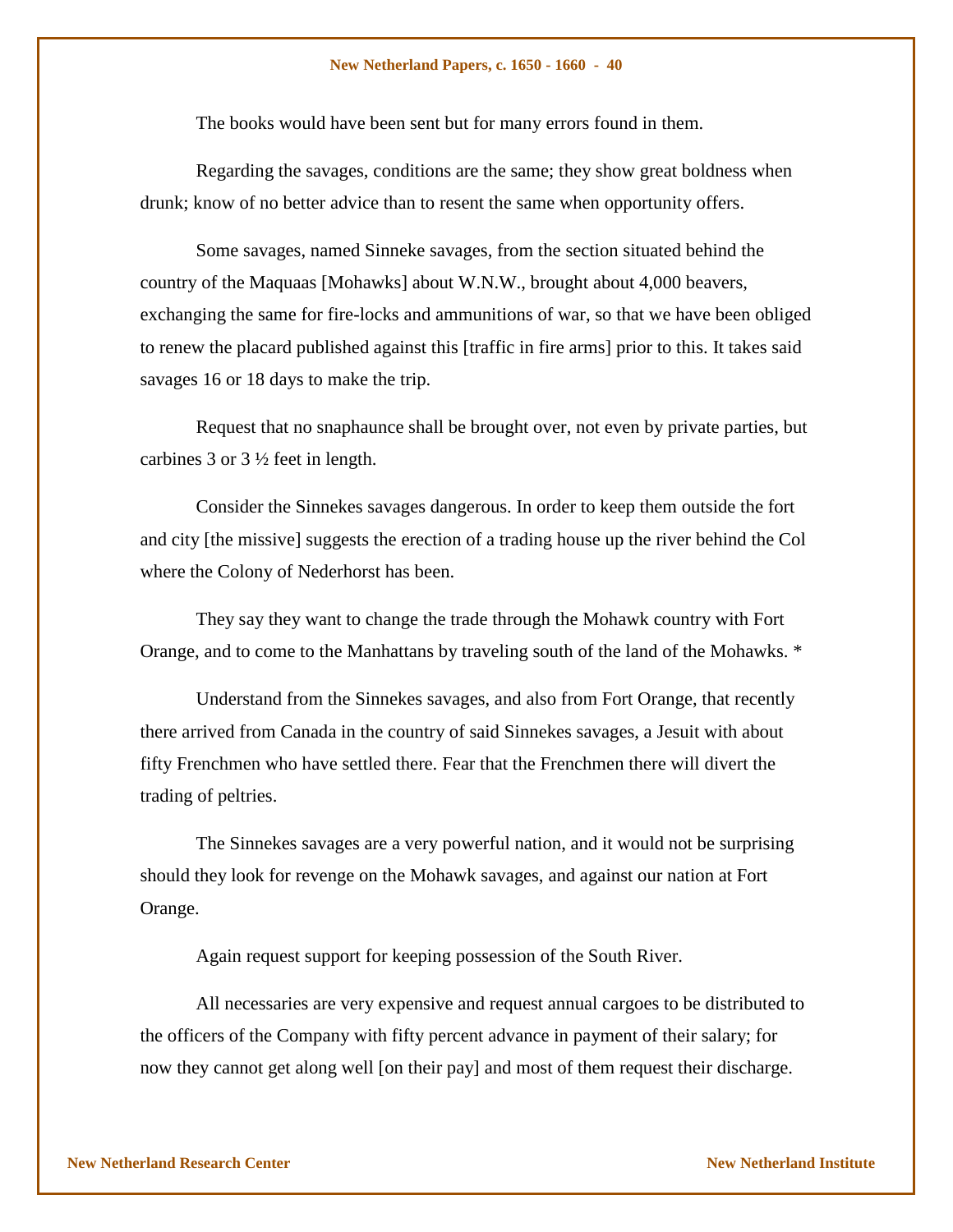Thus as long as the beavers continue to be burdened with 8 per cent [duty] cannot look forward to cheaper necessaries.

This year trade has been very good, and through the collected duties the Company"s debts have again been most all paid; but next winter shall again be obliged to borrow money for the support of the military.

The income through the tenths amounts to little and is not worth the expenses and the detraction.

The Colony of Rensselaerswijck is unwilling to pay either tenths or excise, which has been written about many times; request directions how to deal in this matter.

Have offered to appoint Jan De Deckere, as per written orders, a member of the Council; while expressing gratitude, says he cannot accept the same, but for important reasons to be obliged to return to the fatherland; we could not refuse this but gave him permission; wish he had still been willing to stay; it is said that he is an able man.

The people of Fort Orange and Beverwijck have built a small church toward which we contributed twelve hundred guilders for account of the Company. It is to be provided with a little bell. The costs have been paid, and we have written the Court there to ask the Company to make it a present of the little bell.

The villages of Midwout and Hemstead, on the assurance of their preachers, also request little bells. Request to please, send them 3 or 4 little bells weighing 200 or 300 pounds.

Dirck Jansz Croon was granted exemption, or permitted to export without paying duties, 25 beavers, for which he will erect a pew in the Church, for the Court at Fort Orange.

> \* The Dutch called the Iroquois Indians Sinnekens, with the exception of the Mohawks. In this case the Indians the Dutch were referring to were the Onondagas, which we know from the report from the Court of Fort Orange and Beverwijck which, in 1654, wrote the Council for advice on the problems between the Sinnekens and the Mohawks who had slayed "the chief of the Sinnekens of Onnedaego." [*Fort Orange Records, 1654-1679*. Translated and Edited by Charles T. Gehring and Janny Venema. (Syracuse University Press; Syracuse, New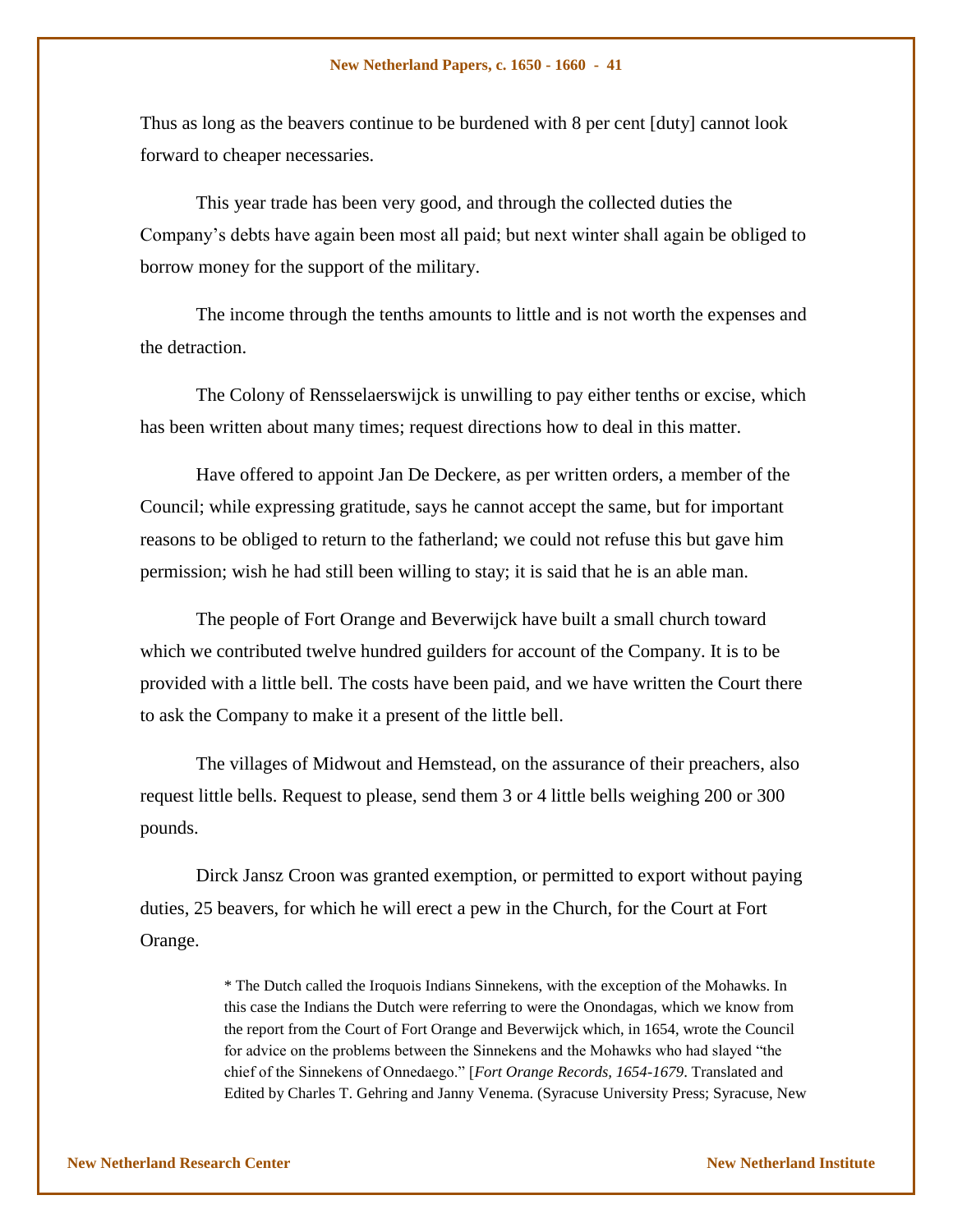York, 2009); 53.] The Onondagas were looking for a way to bypass the Mohawks and wanted a trading house near Manhattan, but the Council decided against it. See *Iconography of Manhattan Island, 1498-1909*, compiled and edited by Stokes, I.N.P., 6 vols. (New York, 1915-1928); 4:169, for a summary of the above August 11, 1656 letter which discusses this problem.

[642] *Extracts relating to the appointment of Commissioners to attend to the business and colony in New Netherland, 15 September, 1656.*

1656 September 15, the Commissaries, mentioned in the margin, were appointed by Burgomasters to attend to the business and Colony in New Netherland, and on the 16th following the Company was much pleased to add to them these two Directors Man and Van Beeck.

[Names in the Margin: Burch, Roeters, Man, Van Beeck, Hector Pietersz, Jan Tayspel]

September 2, 1656. The *Coninck Salomon* left the Texel Strait for the Coast of Guinea.

Mathys Roemer, Minister Resident for this State at Hamburg, also writes sometimes to the West India Company.

### [711] *1657 July. Papers from New Netherland arrived with the ship the Bever.*

Copy of a letter by Stuyvesant, Director in New Netherland, dated ult. May, 1657, to the Directors of New Netherland at Amsterdam, containing a report of the foundering of the ship *Prince Mauritius*, which had sailed to the Colony with the first settlers on the city"s account and also seems to contain hints about the unfitness of Jacob Alrix, director for Amsterdam on the South River.

Burgomasters of New Amsterdam ask permission to draw from the community for a subsidy for paying for the fortifications erected during the English war. The Councillors postpone the decisions till the return of the Director from the South River, dated September 30, 1655.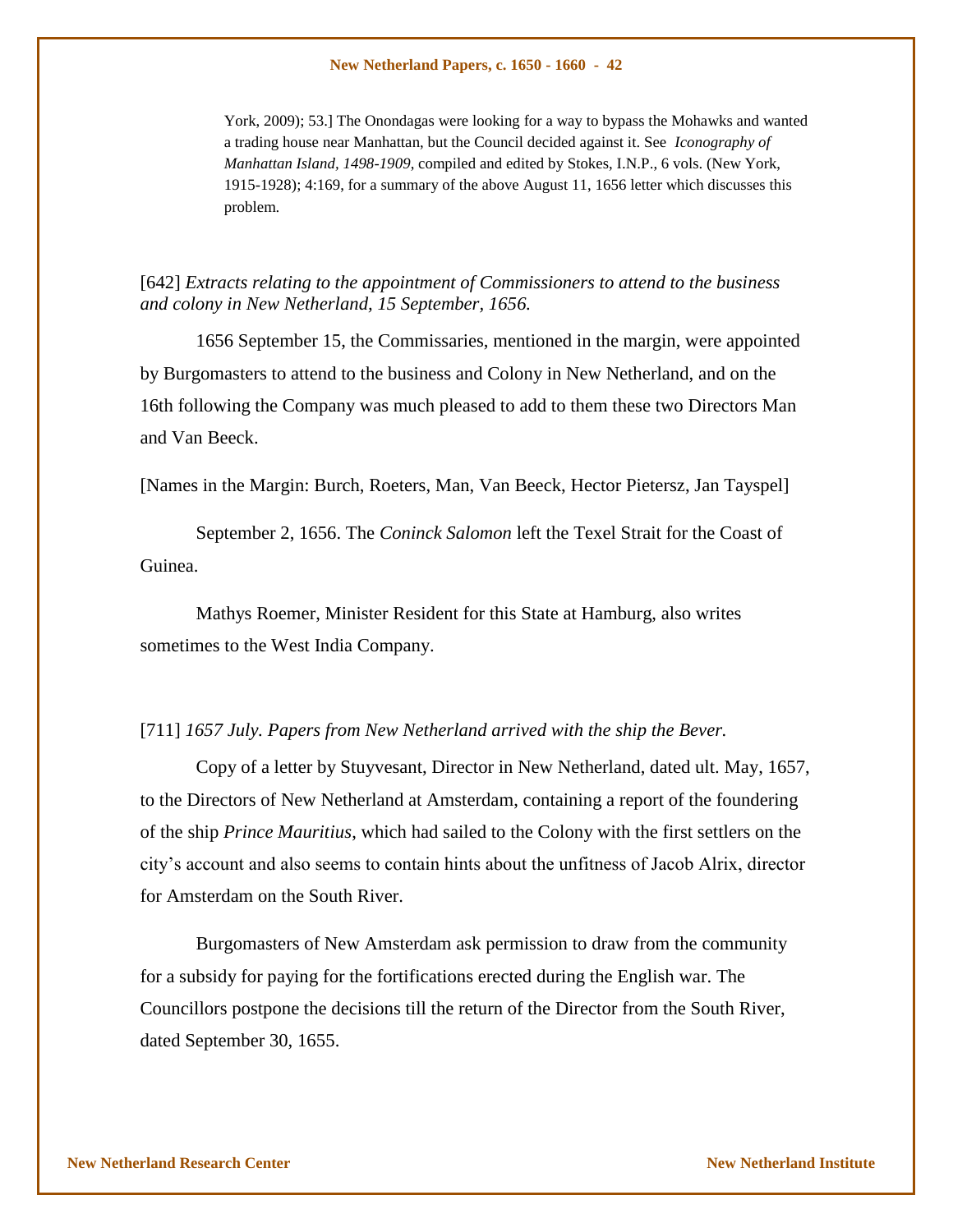October 11, 1655, Director and Council consented to the request about appealing to the residents of New Amsterdam for a voluntary contribution towards paying for the erected works and fortifications. And there was subscribed  $f$  6305:0-

With the knowledge and approval of the Director the Magistracy was further permitted to tax real estate, to be expended in repairing the City works.

Those of the village of Beverwijck, dated May 1657, at Fort Orange, petition Director and Council that La Montaigne may be continued as Commissary in place of sending De Decker who is a proud personage, and who did not well administer his last commissariat there, having caused the poor to want, and not having minded the most important affairs.

A placard by Director and Councillors concerning the price of the Beaver, fixed at eight guilders.

To permit Director and Councillors to fix the value of the Seawant.

A concept for standardizing the tobacco at the time of loading for export, and grievances of the merchants.

A remonstrance of the Swedish nation living at the South River [containing] that the prohibition of trading in the Minqua Country is detrimental.

Order not to enforce the above placard, March 26, 1656.

A letter from Jaquet, director at the South River, dated March 26, 1657 containing that he was to deliver to Jacob Alricx, Director for the Burgomasters of the Colony to be planted on the South River, Fort Casimir now named Newer Amstel. \*

Conveyance by Stuyvesant to Jacob Alrix, of Fort Casimir now the Newer Amstel, according to and in obedience of, orders, as well of the Company as of the Burgomasters of Amsterdam.

Complaints about Jaquet commander of the South River. Permission is required for embarking ship.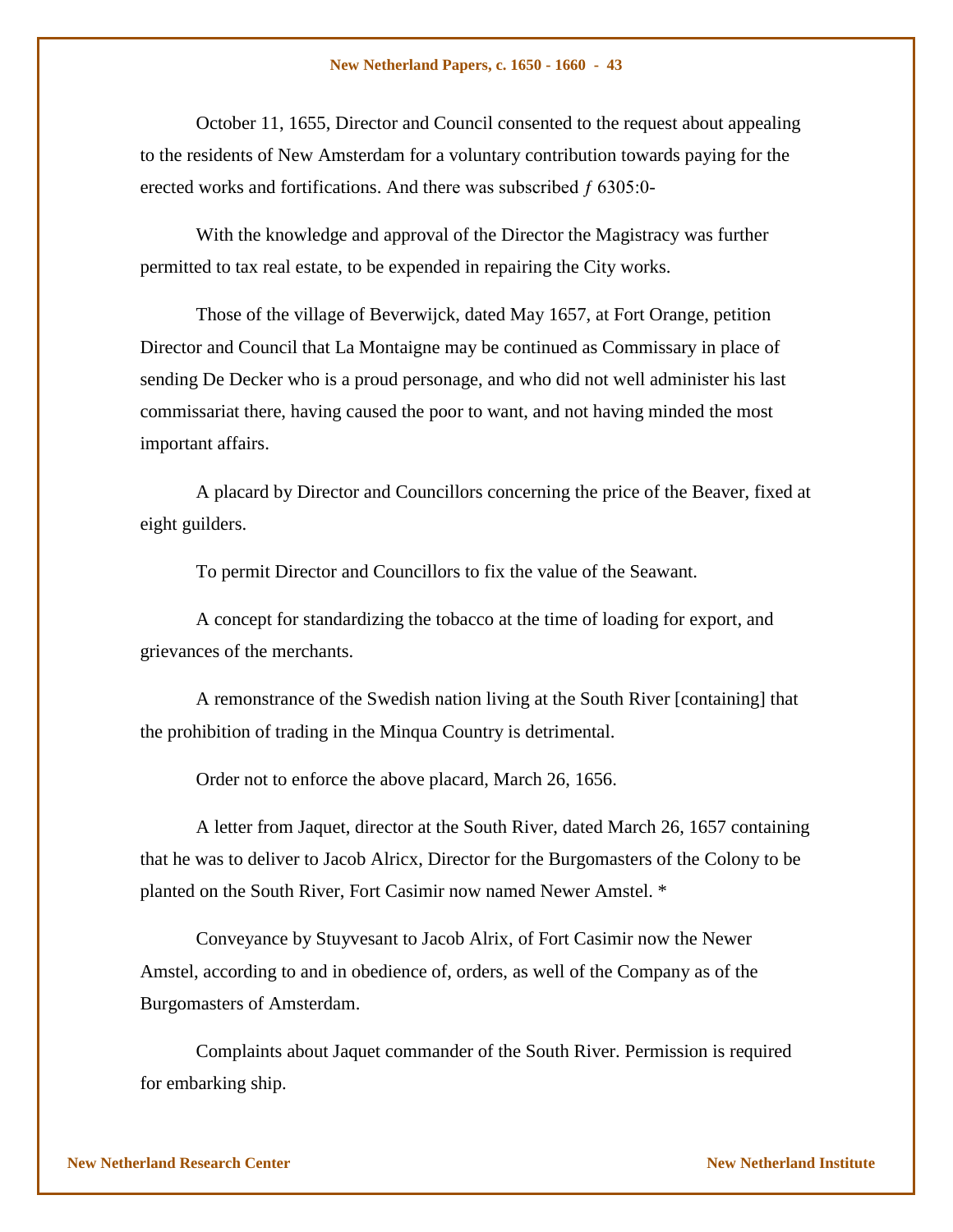Some orders issued and affixed at the Manhattans regarding the mailing of letters to the Fatherland.

A private letter by Stuyvesant in which he replies to some accusations his Honor appears to have been charged with requesting to be permitted to come over to vindicate himself.

A letter dated June 3, 1657, by director and Councillors, containing in substance….and what is serviceable.

The account about the little ship *Dolfyn* goes herewith [above letter].

Are concerned regarding the boldness of the savages, who are daily becoming bolder; therefore in obedience to orders, exert themselves to have the farms located closely together.

Did not send delegates to the diet of the English, only wrote a letter.

Sent a concept for a placard regulating the prices of the Beavers and the Seawant, requesting advice.

Report the difficultes in collecting the tenths, especially in the village of Hemstead; are obliged to levy on the property of some, on account whereof we are being hailed as tyrants.

Rensselaerswijck refuses the payment of tenths as well as of any other taxes; request instructions about how to act further in this matter.

Renders and account of the revenues which have amounted to about 65 thousand [guilders] in beavers, seawant and other values.

The discharged Receiver Tienhoven"s effects have been attached, until the books shall have been examined.

Request masons.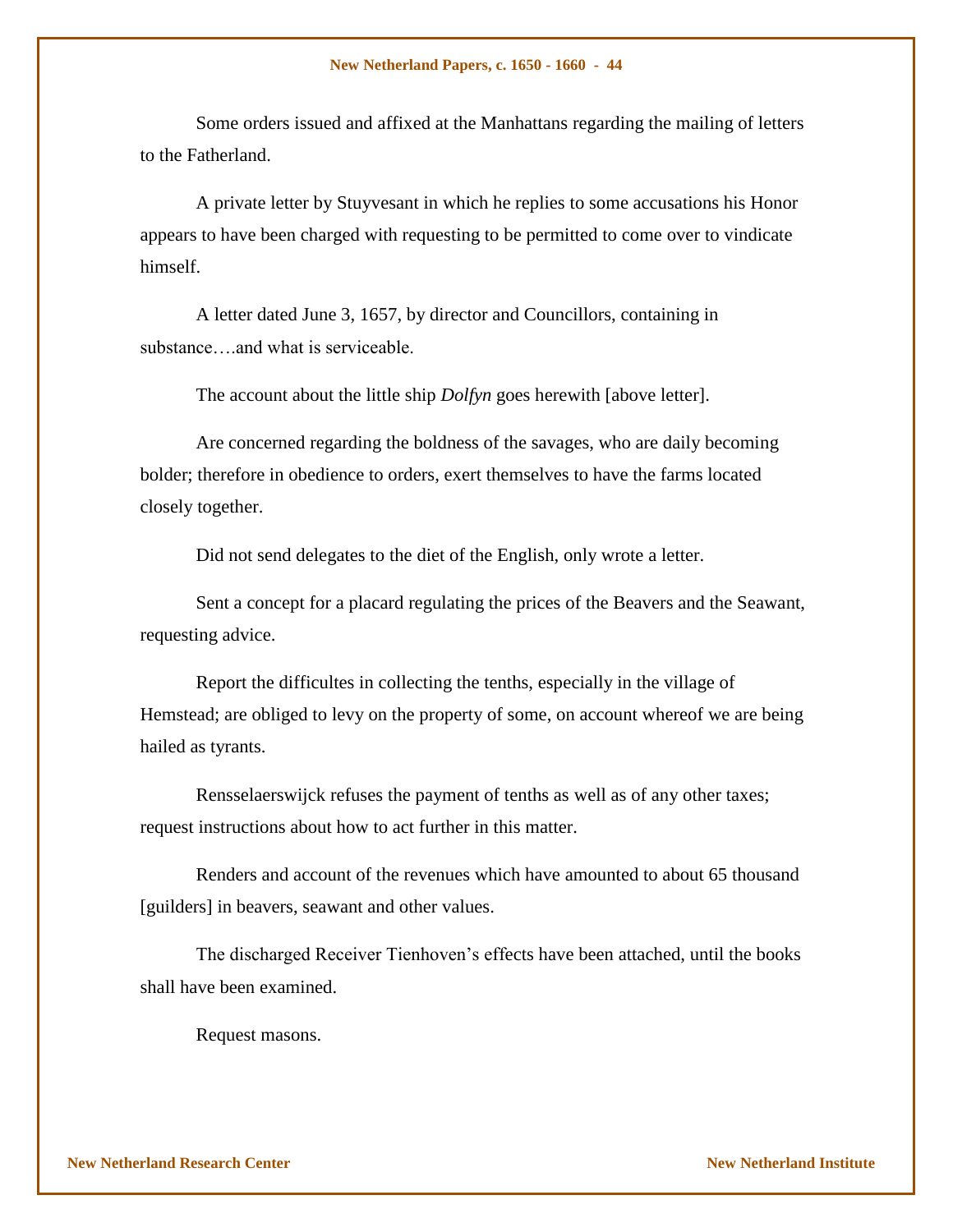The French remain in the Sinnekes Country; the Jesuit also sometimes visits Fort Orange, as is likewise done by some of the French.

Jan de Decker"s mistakes at Fort Orange, and have been obligated to send La Montagne thither; all provisionally. \*\*

Convey to Jacob Alrix, for the Burgomasters, Fort Casemier, now named the Newer Amstel. The garrison has been removed from Casemier; has been stationed at Fort Cristina, now named Altena; it numbers 16-18 soldiers.

New Gottenburg, now named Cattenburg; is no fort; just a stately country house. Have left it ungarrisoned till further orders. Is the property of the Swedish Governor Prints, whose wife is living there.

How shall they act when people at the City"s Colony should desire to live in the Company"s territory, which is happening already; and if it should happen that people living in the Company's territory should desire [to settle in the City's colony.]

Replies to three counts of accusations.

In obedience to orders will also pay the debts incurred there, for as far as the cash on hand will permit.

The cargo of the foundered ship *Mouritius* has been saved; among it were found some smuggled goods which have not been entered on the city"s manifest.

The man living on Weckhoven"s farm, and who understands surveying, in obedience to orders, has been requested also to go to the South river; and the same has been communicated to Jacob Alrix, but [he] has not been addressed by Alrix.

Six soldiers have been stationed on the farm of Lord Van der Capelle.

Jacob Van der Linde shall receive permission.

Account of Jacob Hendricksz.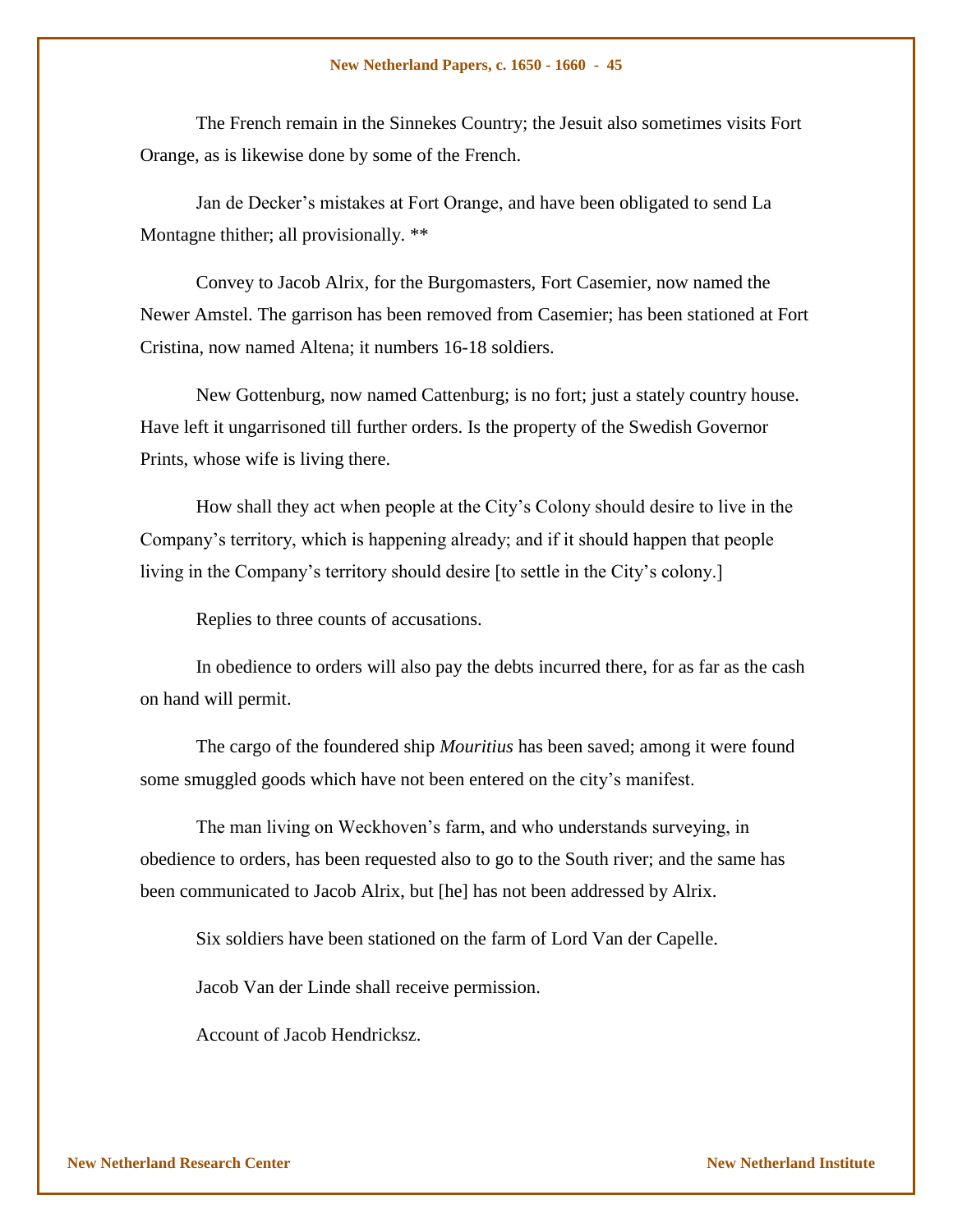Ask whether they shall demand the officials living in Company"s houses [to vacate them], [or to pay rent].

The horse medicine and 600 lbs of gunpowder, sent besides paper and books, have not been delivered here; it is said the same have been again sent back from the island of Texel.

While writing, the ship *de Bever* arrives, having gone to the South River with the City"s foundered goods and people. Some appear to be rather indifferently pleased.

City officials have treated the Company"s officials indifferently; and Dirck Smit and Hendrick Huygh have been commissioned to inventory the goods to be conveyed [at the S. River].

The military has been removed from Fort Casemier, and stationed on Cuypers Island, because Fort Cristina is in ruins.

Director Jacob Alrix acquired oxen, cows, and horses and other necessaries from the Swedes which had been left to them in accordance with the Capitulation.

Deem it advisable to retain the Company"s authority on the South River, as the oldest and highest patroon, according to the agreement entered into with the Burgomaster; and that consequently it will be necessary to annex the lands of the Swedes and Fins to the Company, and to establish a village or city about Fort Altena because the same is favorably situated on the river and on the land side, and most favorably located for the traffic with the country of the Minquaes. Pieter Tonnemans would be the man most fit to supervise the same and he has been requested to accept there the office of commissary instead of Jan Paul Jaquet, concerning whom there are many complaints.

> \* In August 1655, Petrus Stuyvesant, accompanied by a military force and the man-of-war ship *de Waegh* brought the South River under Dutch control. As the *de Waegh* had been loaned by the City of Amsterdam, the West India Company gave the Mayors of Amsterdam the area from Christina Kill to Boomptjes Hoeck which the City called New Amstel and whose first director was Jacob Alrichs. The West India Company controlled the land from Christina Kill to the Schuyl Kill, and from Boomptjes Hoeck to Cape Henlopen, an area that they called New Amstel. See Charles T, Gehring"s introduction to the *Delaware Papers, 1648-1664* for a full discussion.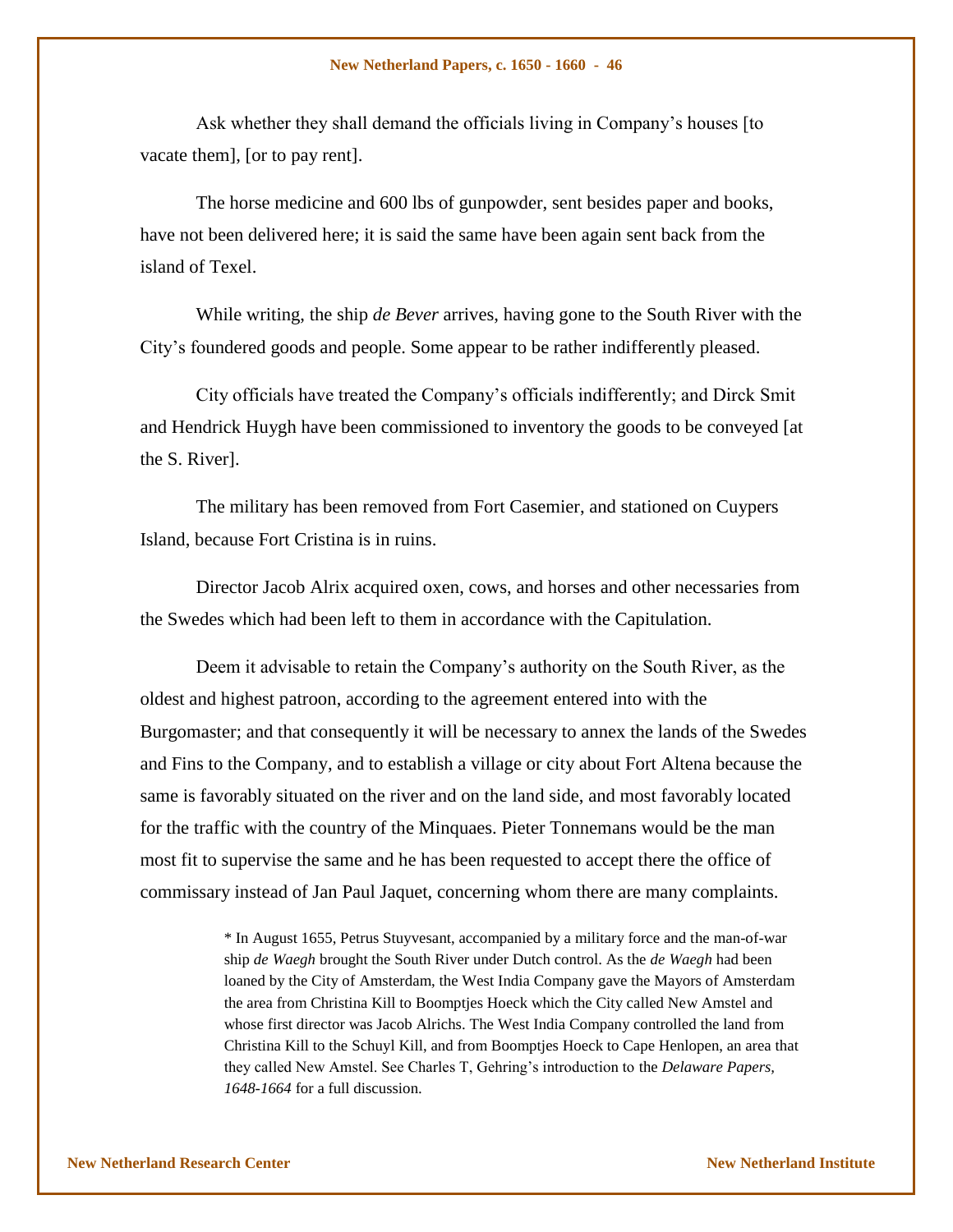\*\* Johannes La Montagne held the position of vice director of Fort Orange and Beverwijck until the English take-over in 1664.

# [510-512] *Extract from the letter of Director and Councillors, from New Netherland, dated August 16, 1657.*

Answer to the letter of the Company.

Concerning the reduction of the sewant from six to eight for a stiver, will wait till the spring, as per order; meanwhile suggest whether it would not be feasible to distribute the same by measure [instead of by string or loose].

Judge that the four percent [and axes] received there in beavers could be collected here, and soldiers' clothes could be sent over instead.

The eight percent could also be received here [Holland] otherwise, should the ships founder, the Company would loose the same.

| The tapsters excise; farmed out for | f10200 |
|-------------------------------------|--------|
| The Scales                          | 3500   |

13700

 $\overline{\phantom{a}}$  . The set of the set of the set of the set of the set of the set of the set of the set of the set of the set of the set of the set of the set of the set of the set of the set of the set of the set of the set o

In New Netherland money it amounts to little.

Need masons for repairing the forts and the Company's works.

Have no Negroes fit to be employed by mechanics.

When having a proper vessel intend continually to keep up the communication with the islands of Curaçao, and Bonaire and Aruba.

The eggs of the silkworms were spoiled when they arrived; the Mulberry trees grow wild and are fleasy so that silk culture will be no easy matter.

Is astonished at the Company"s permitting a Lutheran preacher to sail for New Netherland; this will be followed by nothing but schism.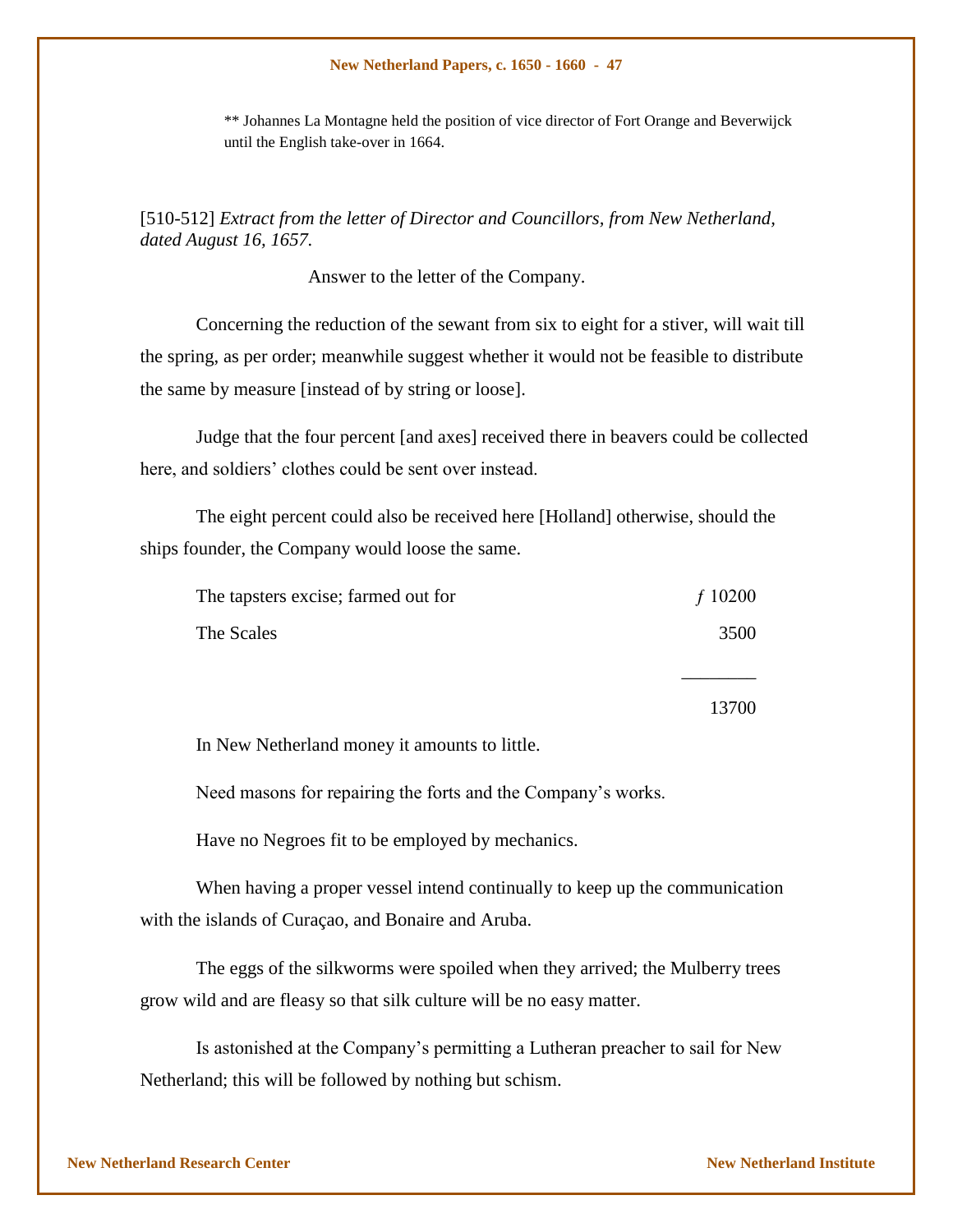The books having been badly kept by the receiver Tienhoven, will be corrected, and his defalcations can be made good out of his property.

Considers Verbrugge, the bookkeeper, an honest man.

The books will be sent by the earliest ships.

The error in Cristiaen Kemming's account was not intentional.

Will try to send map of the South River, executed by Andries Hudde.

Tax on the beer and wine, sent from there to the English settlements in Virginia, 2 guilders, and on other merchandise nothing at all.

Further, tobacco is taxed 5 stivers per hundred pounds, and the factors charge their masters six stivers, so that they should not complain.

Difficulty about Jan Wishart"s fine reduced from 2000 guilders to 1500 guilders.

Are daily threatened with murder by the savages, as they have already murdered some in the neighborhood of Barnegaet, (located on the coast of New Jersey) and two coming from the South River; still keep a child a prisoner for the massacre.

Have issued new orders for the watch, and the distribution of gunpowder.

Request gunpowder for the magazine with all ships.

Issued proper orders against smugglers.

Request a standing order about how much gunpowder each ship shall be permitted to carry for its defense and regarding the sailors' lining.  $3$ 

How to act regarding the passage money the Company pays for some.

l

 $3$  [Merchandise the sailors were permitted to sell here without being obligated to pay duty.] Versteeg note.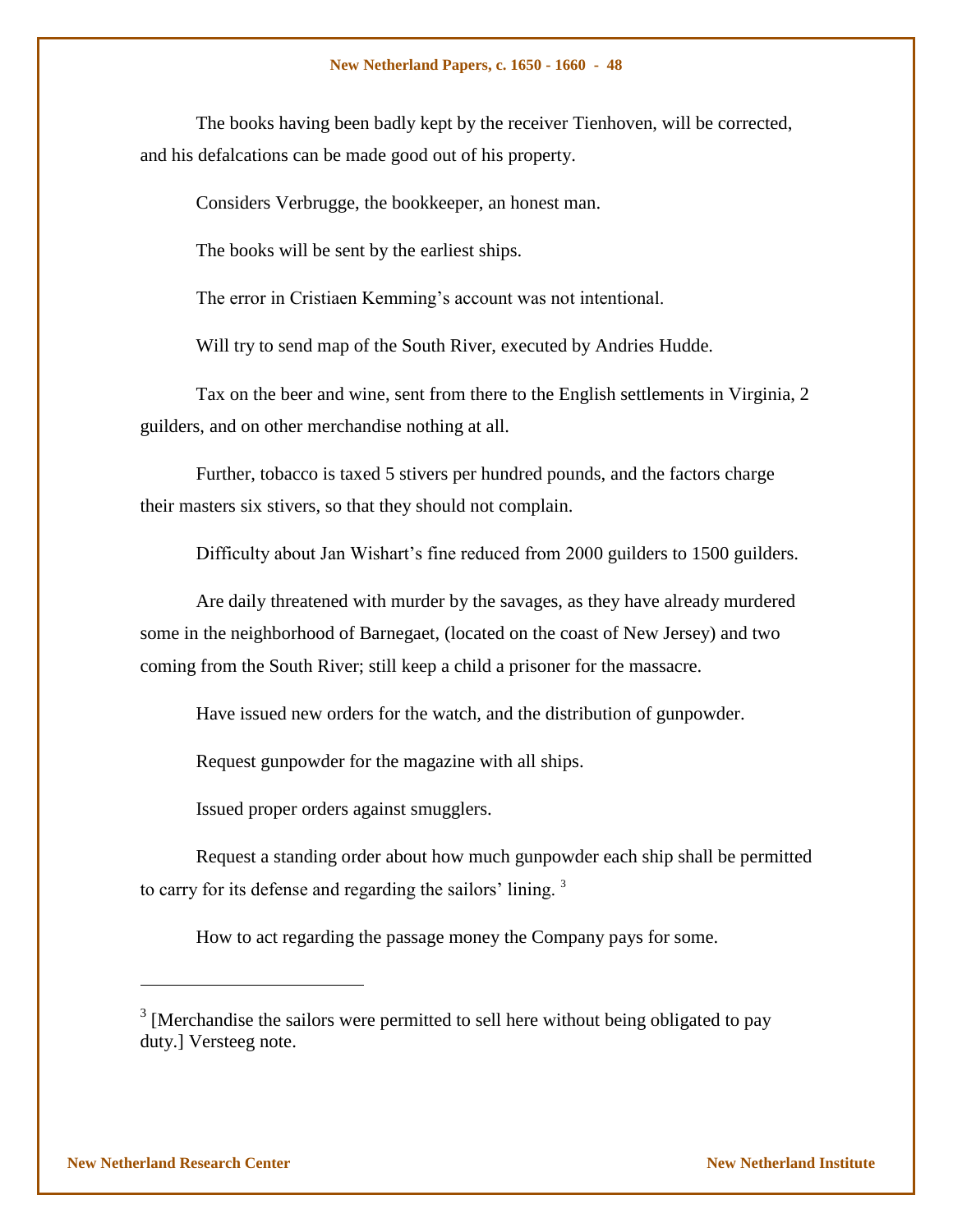Request an annual list of the Company"s servants, whether they are paid anything here [in Holland] in order on being paid there they should not be over paid.

Have ordered some light women to be deported. \*

\* According to a letter from the Amsterdam directors, the two women sent back to Amsterdam were Magdalena Dircx and Geertie Jacobs who were returned "because of their dissolute life" and would not be given permission to return to New Netherland. See *Correspondence 1654-1658*;175

# *Extract from the private missive of Petrus Stuyvesant, Director of New Netherland, dated August 13, 1657.*

Before having been advised of the differences between this state and France, there arrived at Sandy Hook a French privateer, named Augustin Beaulieu, with a commission of the Chevalier du Pointy, with a Spanish prize. He divided the prizes on Nooten [Governor"s] Island, selling the same as well to our as to the English nation.

The prize has now been converted into a merchantman and will be used in the trade with the Islands so that, by her, some victuals will be shipped to Curaçao.

Requests to be informed how further to behave regarding French and English privateers as the order has been given to Beck at Curaçao [by the Company"s Directors].

Is grateful for two months' salary paid to his cousin Van Lit.

Will acknowledge Councillor de Decker, to be sent over, but thinks it is not possible to find a better Receiver than Secretary Van Ruyven, who has been provisionally appointed to the office.

Request that the Lutherans be not permitted to preach.

Fears for another massacre, and misfortunes, through the savages.

Requests a few soldiers.

Whereas some dissatisfaction with him is shown, requests to be permitted to cross over to vindicate himself.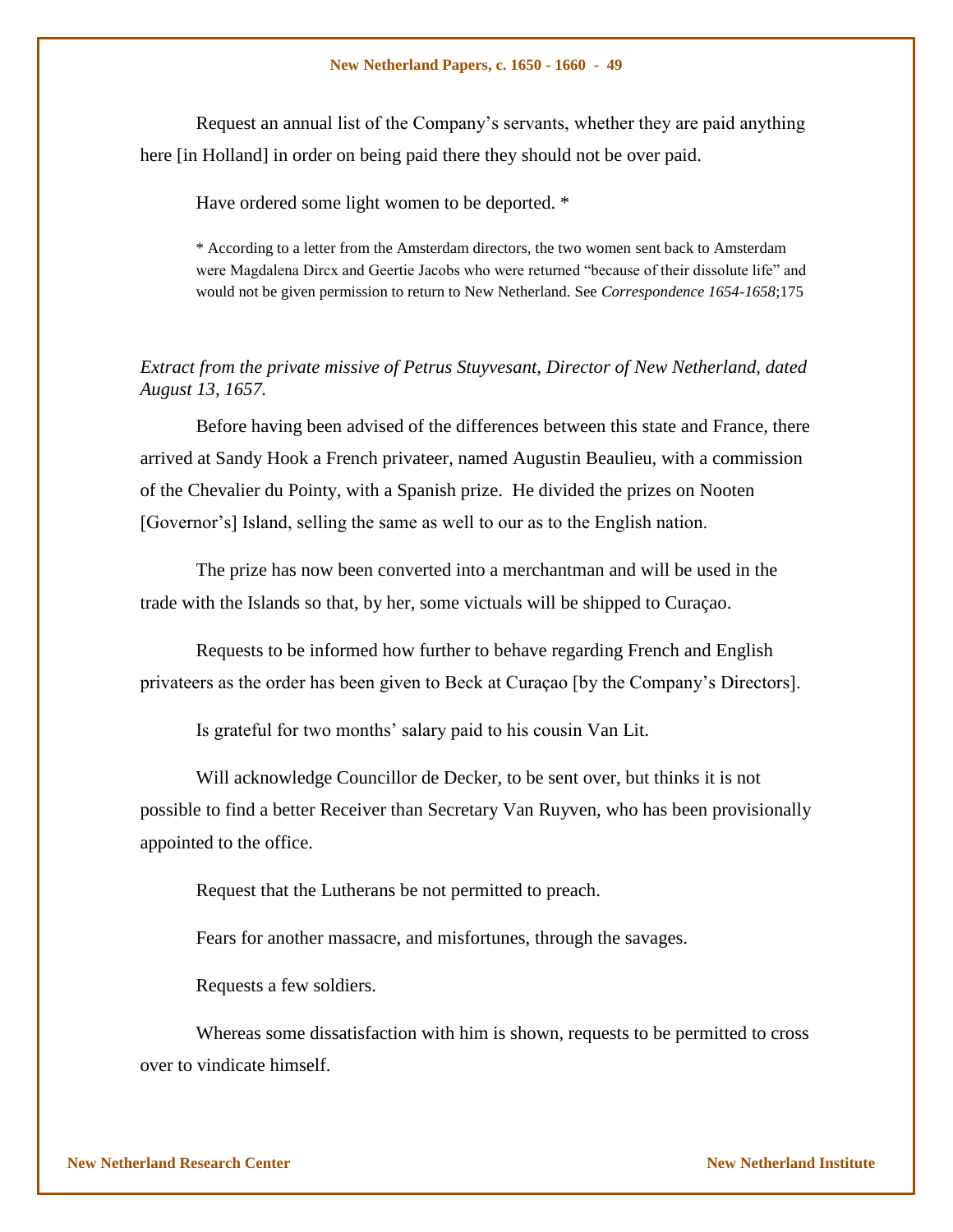Says to be entitled to 132 months' salary, amounting to 33 thousand guilders.

[710] *Extract from the missive of Mr. Petrus Stuyvesant, Director-General in New Netherland, written to the Lords Directors of the West India Company at the Chamber of Amsterdam, dated 30 October, 1657.*

(In the margin: Cromwell"s letter to those of the Long Island, Oct. 30, 1657)

Most Honorable, wise, provident and right worthy Sirs.

In the general missive we have related piece-meal, and brought before your Honors" attention, our opinion concerning those of the English nation, living under your honors' authority on Long Island. Since then, right Hon. Gentlemen, after the closing and dispatching of our general [letter] we received the probably true notice that the said English nation on the Eastern extremity of Long Island have sent a petition to the Lord Protector, to be delivered from the Netherland government and to be admitted under his protectorate which for many reason – too long to be here related – we believe to be true. One of the foundations they built on is the letter addressed by the Lord Protector "To the English well affected on Long Island, in America."

Said letter taken to the village of Gravesend, the carrier requested that the same should be there opened and read. The annexed copy contains deductions as well from the carrier as the Magistrates, sent to us in regard to said matter, and besides our reply and orders for preventing the same; which letter in the same condition as received by us, is sent to you Hon. Worthy, by the ship *de Waegh*, without our venturing to open the same, or to have it opened, in order not to be accused of a crime either by the Lord Protector for opening his letter or spoiling his seal, or by you Hon., Worthy, for admitting letters to your Hon. Worthy subjects from a foreign Prince or Potentate, which might cause a revolution. We request once more that you, Hon., Worthy, be pleased to watch carefully so that either through sinister practices or violence, the whole of Long Island be not rendered useless to you, Hon. Worthy. Should the English, either through revolt or other means become masters of the same, it is finished with the entire North River.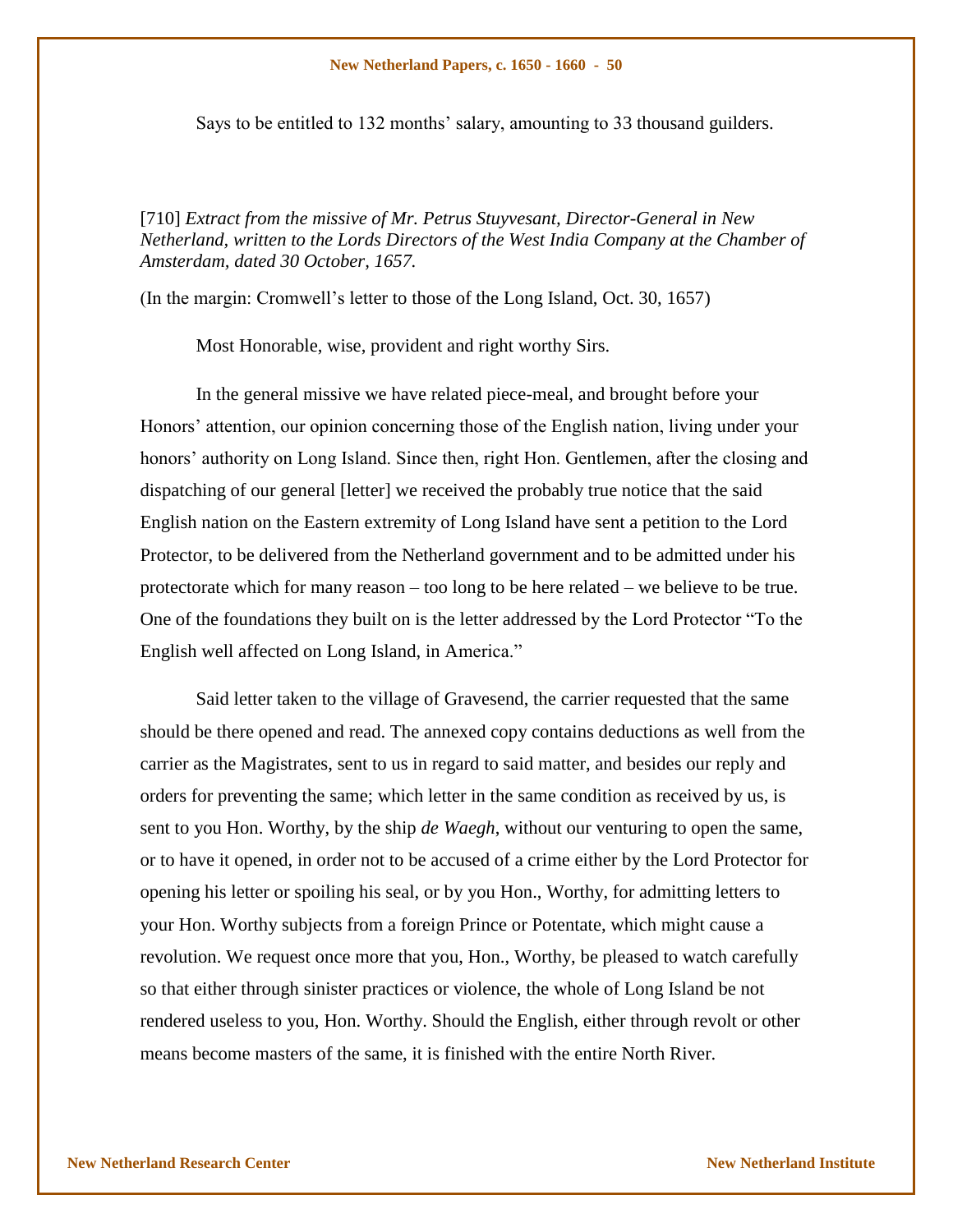That the English constantly plot and strive to bring this about, was continually shown during our governorship, and is still evident through signs which cannot be denied. Should this happen, without assistance of military from the fatherland, we are not able [only] with the Hon. Company"s servants, to prevent the same. Independent settlers cannot easily be commandeered for this purpose.

## [712] *New Netherland papers and letters. Extract arrived by the ship de Waech. Read at the meeting, March 26, 1658.*

Send inventory of the goods arrived in the little ship, named *de Hey*, shipped for the account of the Swedes to the South River.

Raise objections against keeping the books in Holland money, on account of the fluctuations in the value of the Seawant and Beavers.

Regulation regarding the measure and quantity and value of the Seawant.

Van Ruyven is to keep proper account of the moneys.

Complain about Alrickx, Commander for the City on the South River, for having loaded the ship *de Waegh* with clapboards which had been cut in summer; though in order to be good they ought to have been chopped and watered in winter, also because at the recommendation of this Chamber the merchants there had been informed to load their merchandise in the ship *de Waegh* so that the same should have a good cargo, which has been frustrated on account of Alrix's load of wood.

James Grover, a seditious English merchant, accomplice of George Baxter and James Hubbard, who in the year 1655 erected the arms of Cromwell in the village of Gravesend, who having fled, said James Grover [also] fled to England and received from the Protector there a letter, taking the same to the village of Gravesend to be read there but they sent it unopened hitherward by the said ship *de Waegh* because they deemed it unadvisable to open the same, on account of so powerful a prince as Cromwell.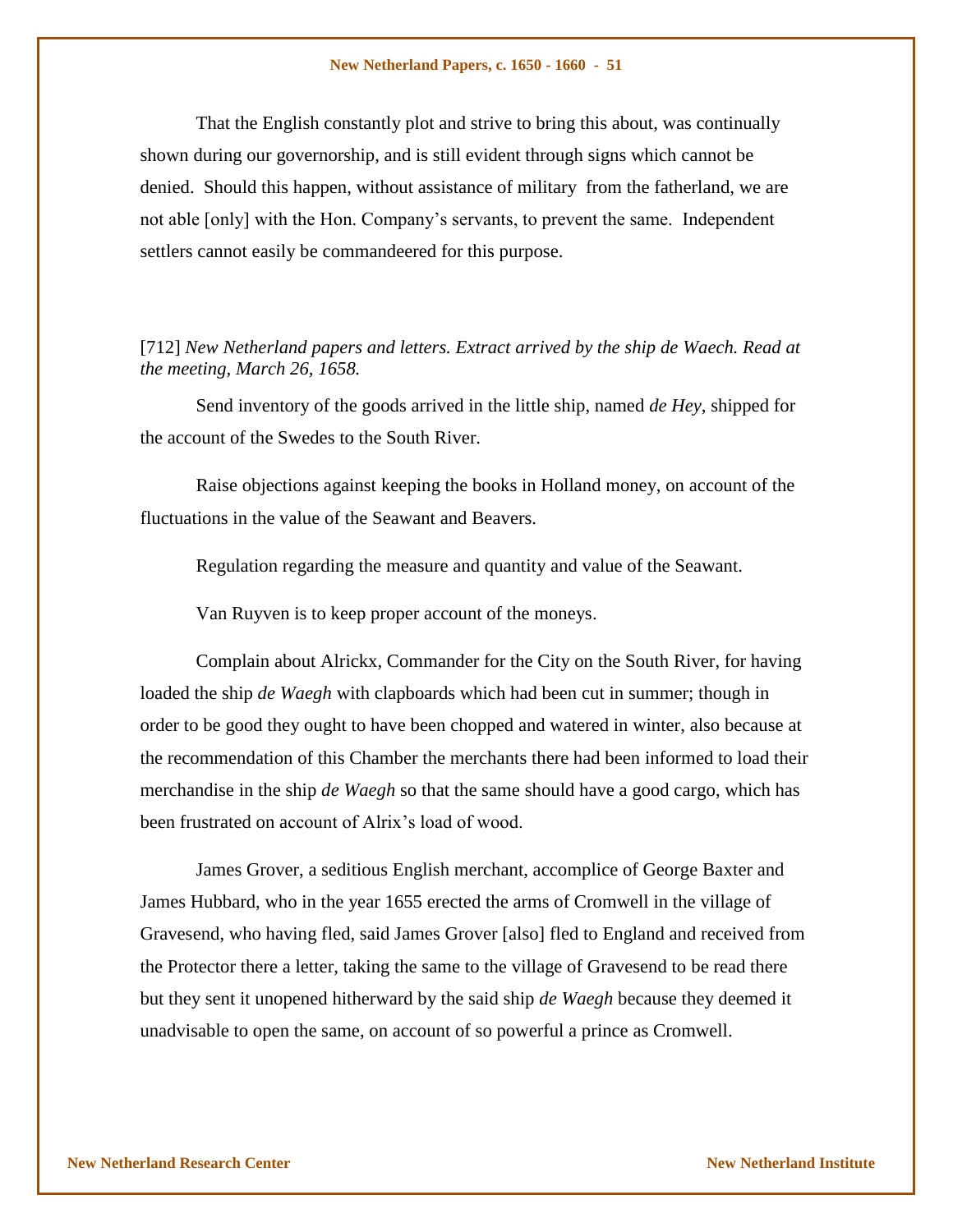Fear that the English on Long Island shall revolt, and resort under Protector of England.

The savages are getting bold and took about five hundred guilders from a brewery, pigs from Staten Island, and plundered a little vessel.

Request recruiting of soldiers.

Under cover of goods for the City"s Colony, much is smuggled.

Understand they must not permit Lutheran preaching; prohibit the same and order the Lutheran preacher, named Jacobes Ernestes Goetwasser, to depart. \*

Jan Gallarde, Spanish pilot, has been there, provided with recommendatory letters from their High Mightinesses and from the Burgomasters; was sent back with his unfounded claims.

On the contrary, they complain about the little ship *het haentie*, coming from Curaçao in the year 1653, taken by the Spaniards and carried to St. Domingo; and about the detaining at Curaçao of a shallop belonging at Curaçao, owing to lack of water.

Ask how to act in case Spanish, English or French [ships] arrive there to buy fresh provisions as has happened.

Private letter of Director Stuyvesant, dated October 30, read March 15, 1658.

Says that the English on Long Island are inclined to betake themselves under the protection of Cromwell, on account of a letter written in the manner as has been related in the general letter mentioned above.

The inhabitants and himself complain about the bad treatment by Captain De Raet, Commander of the ship *de Waech*.

They are well able to get along with English masons, but want carpenters.

Request 18 or 20 sledge hammers for the purpose of splitting the rocks, and some iron and coal.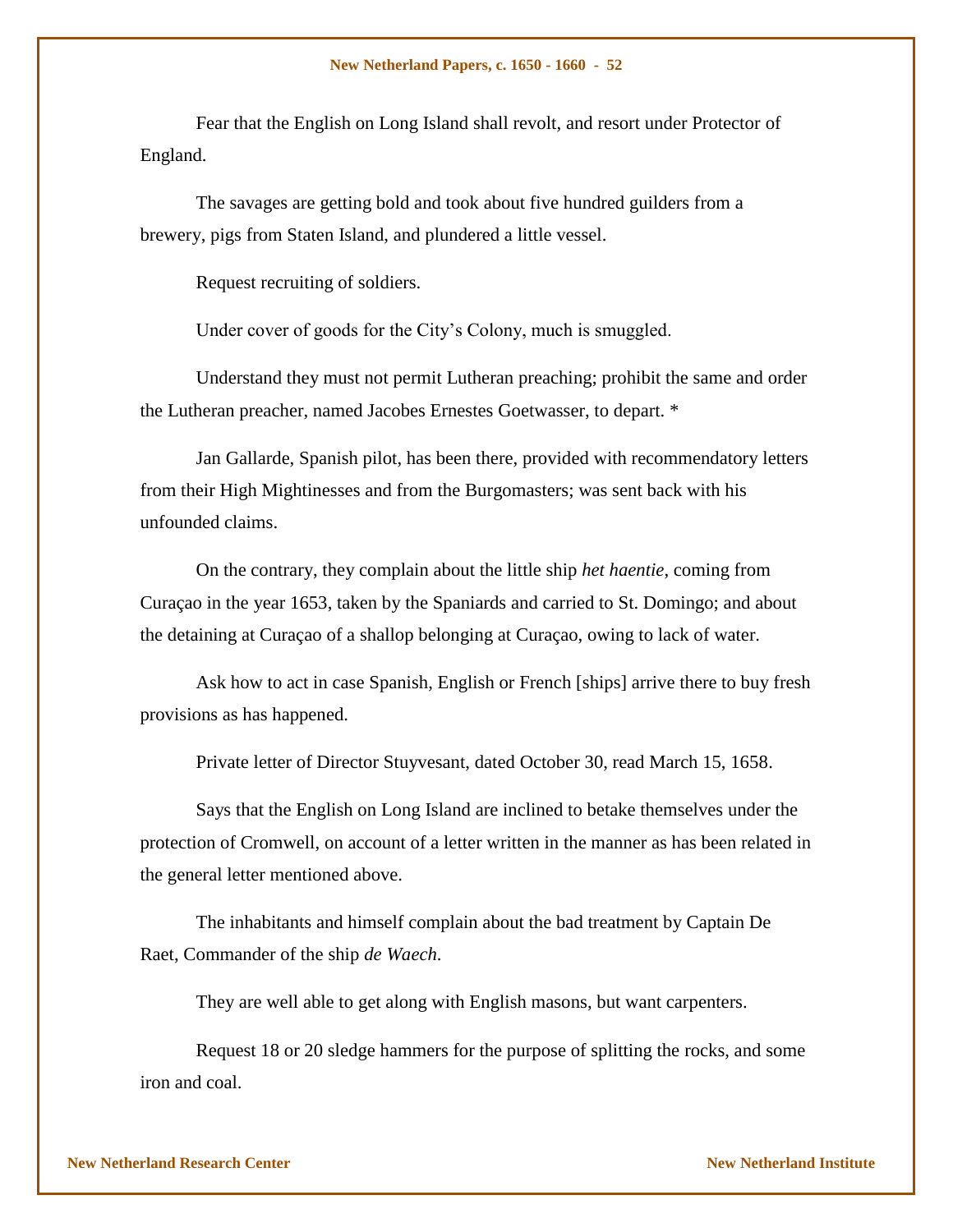Complains about the smuggling of wares, arriving under cover of the City"s Colony.

Expects the little ship *Het Heytie* from Curaçao with salt and clothing for the soldiers.

Complains about the insolence of Captain De Raet, skipper of the ship *de Waech*.

Requests permission to come over.

\* The manner in which the colonial council dealt with both the Jews and the Lutherans by acting against the orders of Amsterdam directors did not please the directors. The Jews were not permitted to trade at Fort Orange or the South River, nor could they purchase real estate which was allowed in Amsterdam. Meanwhile the council posted a placard against the Lutherans and sent them to prison, much to the directors' annoyance. In fine, while the Jews were not to be employed in any of the trades or allowed to open retail shops as was the case in Amsterdam, they could "peacefully carry on their business as before and exercise in all quietness their religion within their houses..." Such placards as posted against the Lutherans were not to be posted again without the directors' knowledge and they too were to have "free religious exercises in their houses." For more details see *Correspondence 1654-1658*; 49, 83, 93 for the Jews, and 93, 128, 182, 185-86, 174 for the Lutherans.

25 May 1658 *The City of New Amsterdam requests Director and Councillors [to grant it] a share in the revenues from the scales to be used in fortifying the City.*

The city is allowed a certain share of the revenues amounting, according to the assizes, to  $f\,6000.0$ 

For the discharge of the debts incurred during the uprising of the savages.

ƒ6000:0

The burgher excise for the consumption of wine and beer, farmed out last year for ƒ3700:0

A citizens tax on slaughtered cattle, last year producing ƒ720:0 and this year  $f1452:0.$ 

A Tapsters license, in the form of a workhouse license, one pound Flemish for the year"s quarter, of each tapster.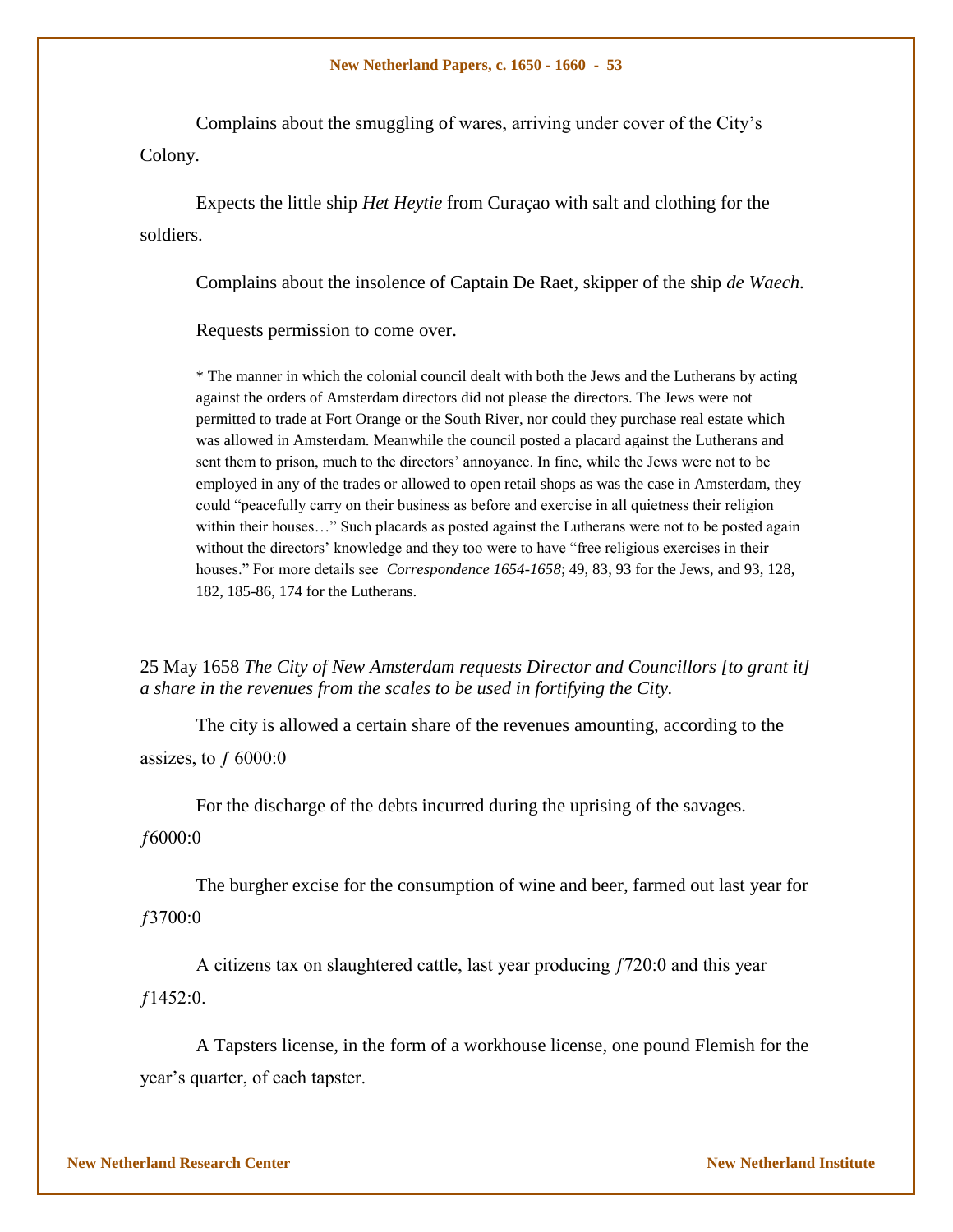The assize of the measures, cans, tuns and weights.

Granted to the City the undisposed of lots within the City walls.

The great and small burgher right.

Was contributed toward the erection of the City wall 1000gl.

Further a beaver tax on each house and a guilder annually for each chimney.

However, Director and Councillors consent that the City shall receive one quarter of the revenues of the scales.

Purchases from the savages of the land situated opposite Staten Island at the Col, January 30, 1658, provided they shall quit their dwellings, and move to other lands. <sup>4</sup>

Consent to the founding of a village at the end of Long Island. Each settler is granted 128 to 24 morgen, at 8 guilders per morgen and 15 year's exemption from paying tenths. March 4, 1658. [N. Utrecht] $<sup>5</sup>$ </sup>

Order concerning the living together of the farmers on Long Island. March 26, 1658.

Instead of one percent on exported merchandise, an impost is put on the wines and waters [distilled waters; liquors] April 2, 1658.

Resolution to set off the water side of the City with palisades, and to construct two bars in the same for the sake of preventing smuggling. May 25, 1658.

l

 $4$  Likely the Kil van Kol on the New Jersey side of the river.

 $5$  A morgen is equal to 2  $\frac{1}{2}$  acres of land. The bracketed N. Utrecht is Versteeg's insert. The land was at the western end of Long Island. The village had problems in its growth and the appointment of a deputy sheriff and a secretary in 1660 did not have much effect as it continued disorganized and had "non-administration of Justice." The Director General and Council therefore appointed a court of justice with a provisional Schout and three Commissaries on 22 December 1661. The appointment is in *Laws and Ordinances;*  422-424*.*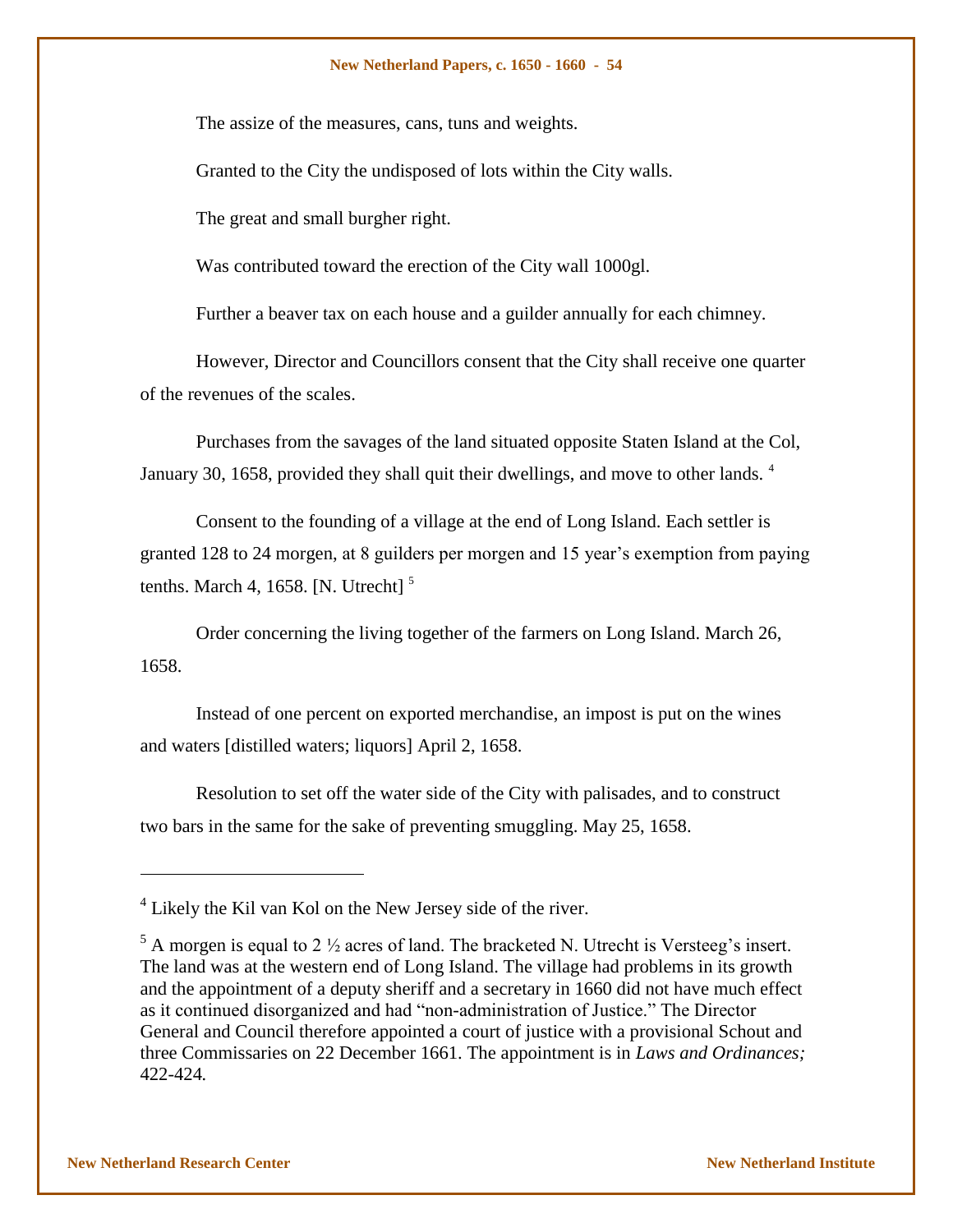*Some extracts from the additional writs, arrived with the letter of Director and Councillors, dated July 23, 1658. Read at the Meeting in September 1658.*

One from Jan de Decker Councillor there and superintendent of the finances, dated June, 1658, which came over with the ship the *Otter*, departing from Tessel January 6, arriving in New Netherland March 13 or 14.

Find the books were slovenly kept, and cannot be corrected except by a bookkeeper.

Say the Receiver is an honest man, who has good knowledge.

Judges it would be very serviceable should said Receiver have an advisory vote regarding the finances because having sometimes ventured his advice, he was not well treated on account hereof. He should send in to the Council meeting there his written advice, so that the 1st and 2nd article of this instruction regarding the finances should be observed. Without it being necessary for the old books first to have been corrected, and for the late Fiscal Tienhoven's Accounts to have been balanced, for which time is being taken, the Inventory of the liquid properties could be well taken. Such as of the cash on hand, contents of the warehouse, victuals, ammunition, equipment and necessaries of the soldiers, merchandise and floating obligations of the imports, tenths, Lands and buildings belonging to the company. The old bookkeeper is incapable, a new one is needed. The Accounts should be first examined in the council, then entered in the books and paid; the examination should take place in my presence. The fort should be repaired and rendered fit. The Company"s slaves should be taught trades. The stockfish wood arrived on the little ship de Hay, now named Yacht Diemen, should be shipped to the fatherland by the ships offering to take it over at the lowest freight rates.

A letter from the preacher Drisius [requesting] that 913 guilders may be paid over to Eduart Man, which is part of the Account.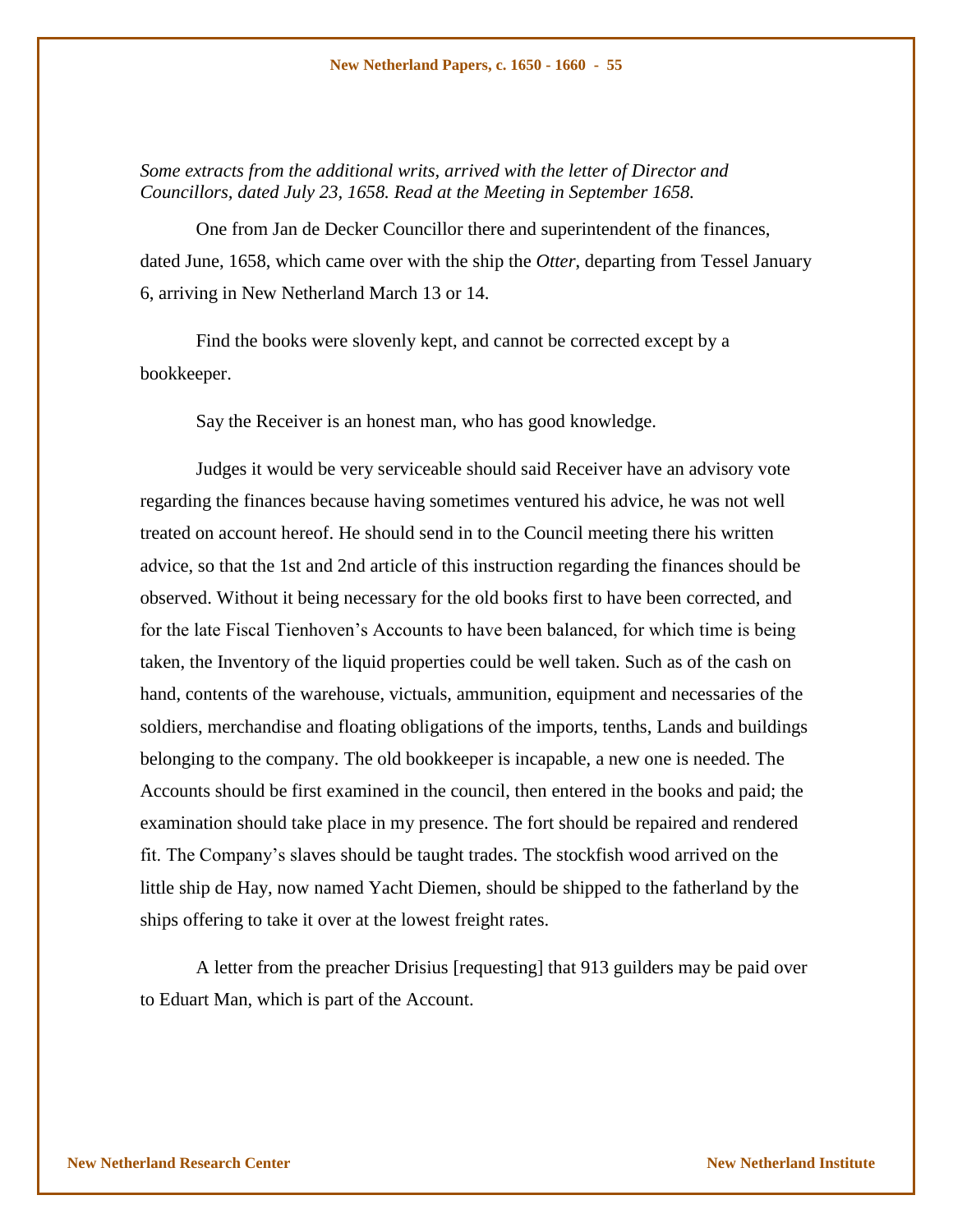Decree regarding the regulating of the price of the Beavers and Sewant to be paid for and received by the Company; the Beaver at eight guilders; the Sewant from 6 to 8 white ones for a stiver; and the black Sewant from 3 to 4 for a stiver.

Rules for the Civil guard. Each spring they will receive from the warehouse one pound of powder and 2 pounds of lead, which they shall always keep ready for use. And they will receive for their money, four times a year, 1 pound of gun powder and 2 pounds of lead, paying 36 stivers i.e., 24 stiver for the pound of gun powder, and the pound of lead 6 stivers.

Farming out of the excises at New Amsterdam. The excise on the wines, beers and distilled waters in the tapsters dwellings, 10500 guilders. On Long Island 775 guilders.

Report about the General"s activities at the Esopus, owing to the insolence of some savages. The Christians there number 60 to 70 persons. Have in the earth which is fine and fertile, over 990 schepels of seed corn. Caused all the Christians to dwell together and surrounded the town with palisades. The savages promise to surrender the murderer if they are able to find him.

Report of the General"s experiences on the South River, named Newer Amstel. That many goods, under cover of the City of Amsterdam"s goods, are imported without paying duties. That several residents of the colony, the Newer Amstel, request permission to settle and cultivate land near fort Altena, in the Company territory. To issue rules for the Swedes on the South River. Smuggling there is not punished. Firearms, which are contraband, were imported or sent there by Domine Welius"s Brother, and distributed to the community by Director Alrix.

That the oath taken by the Colonists there does not mention the Lords Director and the General and Councillors of New Netherland on account whereof, having addressed Director Alrix, he promised to change the same, requesting to mention this to the Directors.

That the Secretary declined to register an appeal.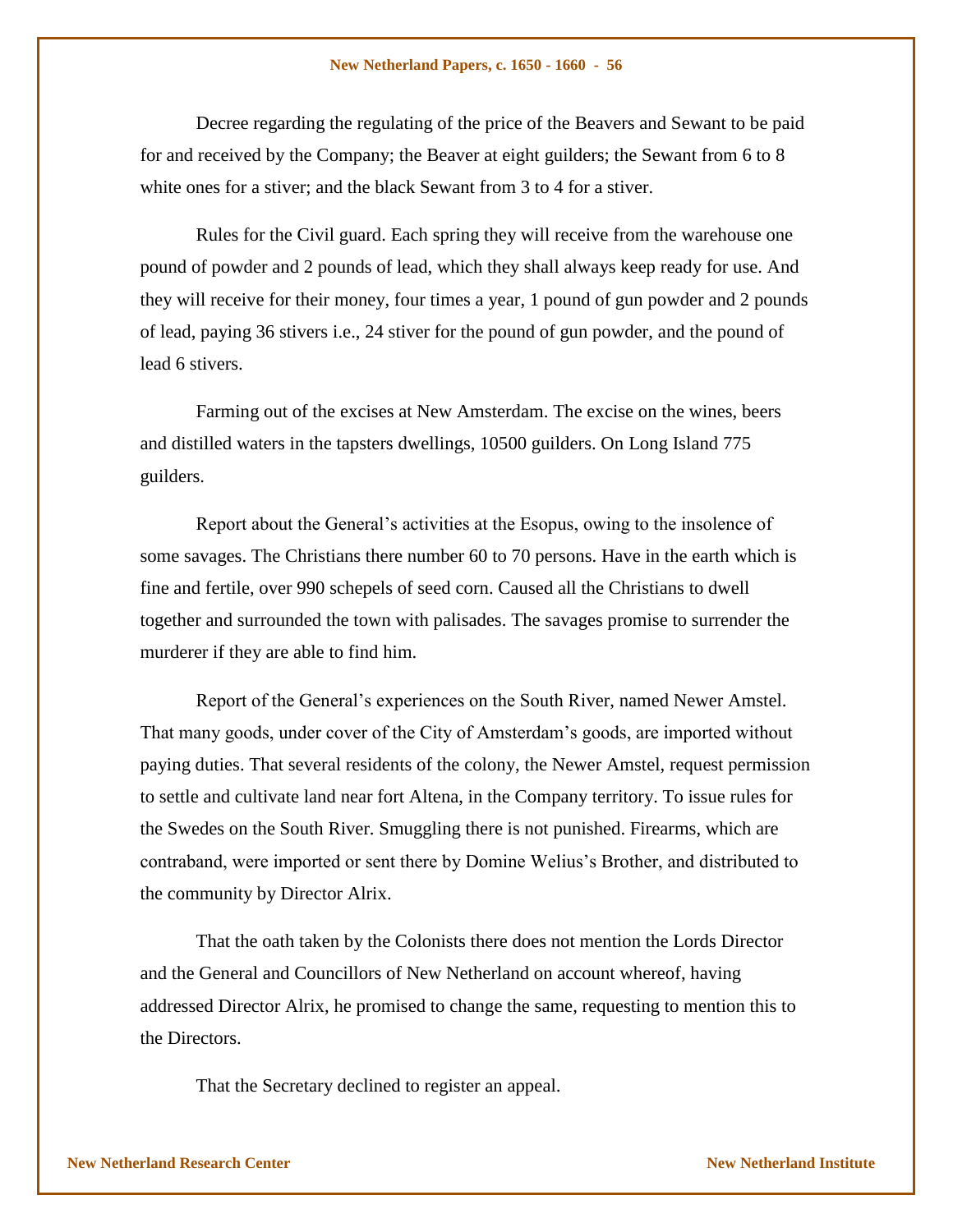That the Swedes on the South River had requested to be permitted not to take part, but to remain neutral in case any differences should arise between the Swedish Crown and this State.

Has distributed lots at Fort Altena, under condition that the same be built on.

Has put officers over the Swedish nation.

The wages of the masons at Manhattan or New Amsterdam, have been raised.

Petition by Francoy Bruyn, concerning tobacco shipped from Curaçao and forced to call at an Irish port, sold there to procure ships' provisions.

Declaration by Pieter Plovier that the Captain of the ship *de Wasbleecker* unnecessarily threw overboard some goods.

Copy of the confiscated property of Molyn [Melijn?].

Documents and papers concerning Jan Gaillardo, Spanish pilot.

Resolution adopted by Director and councilors in New Netherland. Whereas La Montaigne has been appointed Vice Director at Fort Orange and Fiscal Tienhoven has been dismissed, therefore Pieter Tonneman was provisionally elected Councillor. 3 January 1657.

Decree that everybody shall mark and cultivate or use the lands conveyed to him because the chopping of wood, which through ignorance often is done on other peoples" property, then causes great quarrels. 16 Jan. 1657.

Jacques Corteljouw is appointed sworn surveyor, at an annual salary of 250 guilders; may charge 6 stivers per morgen to private parties and 3 stivers per morgen to the Council or the Company. Dated as above.

New Amsterdam is favored in this manner: that by virtue of the staple right, the Scottish or itinerant merchants shall be obliged to keep stores and take out the common or Small burgher right for which they shall pay 20 guilders to the city.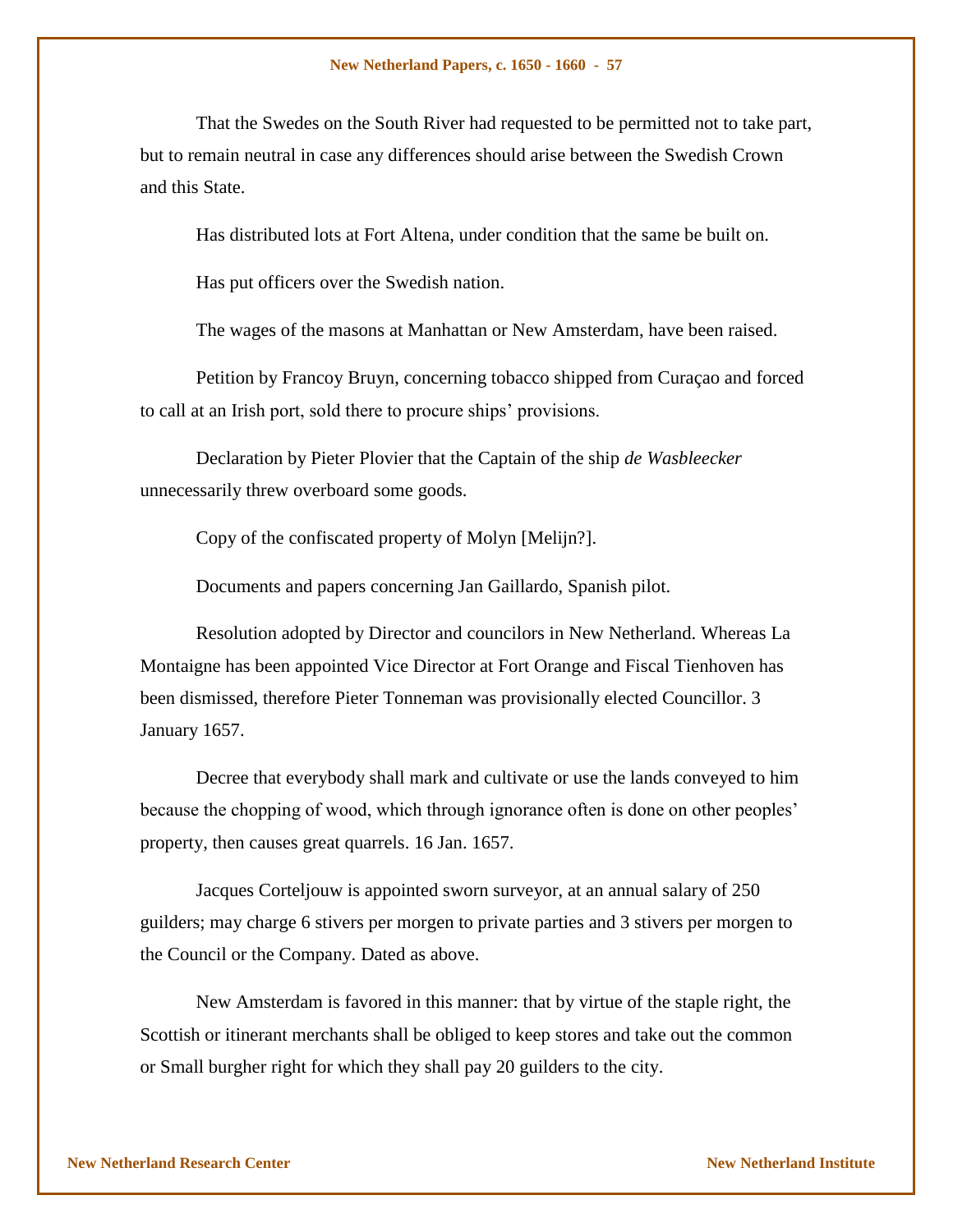Nobody shall be permitted to keep a store unless they are burghers; also those exercising trades.

A great burgher right for which 50 guilders must be paid to the City, entitling them to occupy any office, exempting them, during a year and six weeks, from joining expeditions and keeping watch, and not being subject to arrest in person in any places of that province – all subject to the approval of the Lords Directors. January 30, 1657.

The retiring burgomaster is treasurer. March 6, 1657.

Commissaries appointed to correct the improper books, kept by the late fiscal Tienhoven.

Commander Jacquet at the South River forbids the importation and peddling of merchandise in the Minqua country, on account of which the community complains to the Director and Councillors, who again abolish said interdict, and grant freedom [of trade] to everybody. March 26, 1657.

The preacher Johannes Megapolensis is granted annually for rent and firewood 300 guilders. April 7, 1657.

Conveyance of Fort Casemir, now named Nieuwer Amstel, with the territory beginning on the west bank of the Minquaes or Cristina Kil to the mouth of the River named Boompties Hoock and as far inland till the boundaries and limits of the Minquaes Country, with all streams, kills, etc. The conveyance was made to Director Jacob Alrix for the behoof of the Burgomasters of the City of Amsterdam. April 12, 1657.

Jacquet, commander at the South River, is recalled. April 20, 1657.

The French captain Augustin Beaulieux, arrives with a Spanish prize on the River. Receives permission to take in fresh supplies.

What has happened on Long Island in regard to the tenths.

Petition of the Preachers to Burgomasters and Regents of New Amsterdam, opposing the Lutheran Preacher Johannes Ernestus Goetwaeter.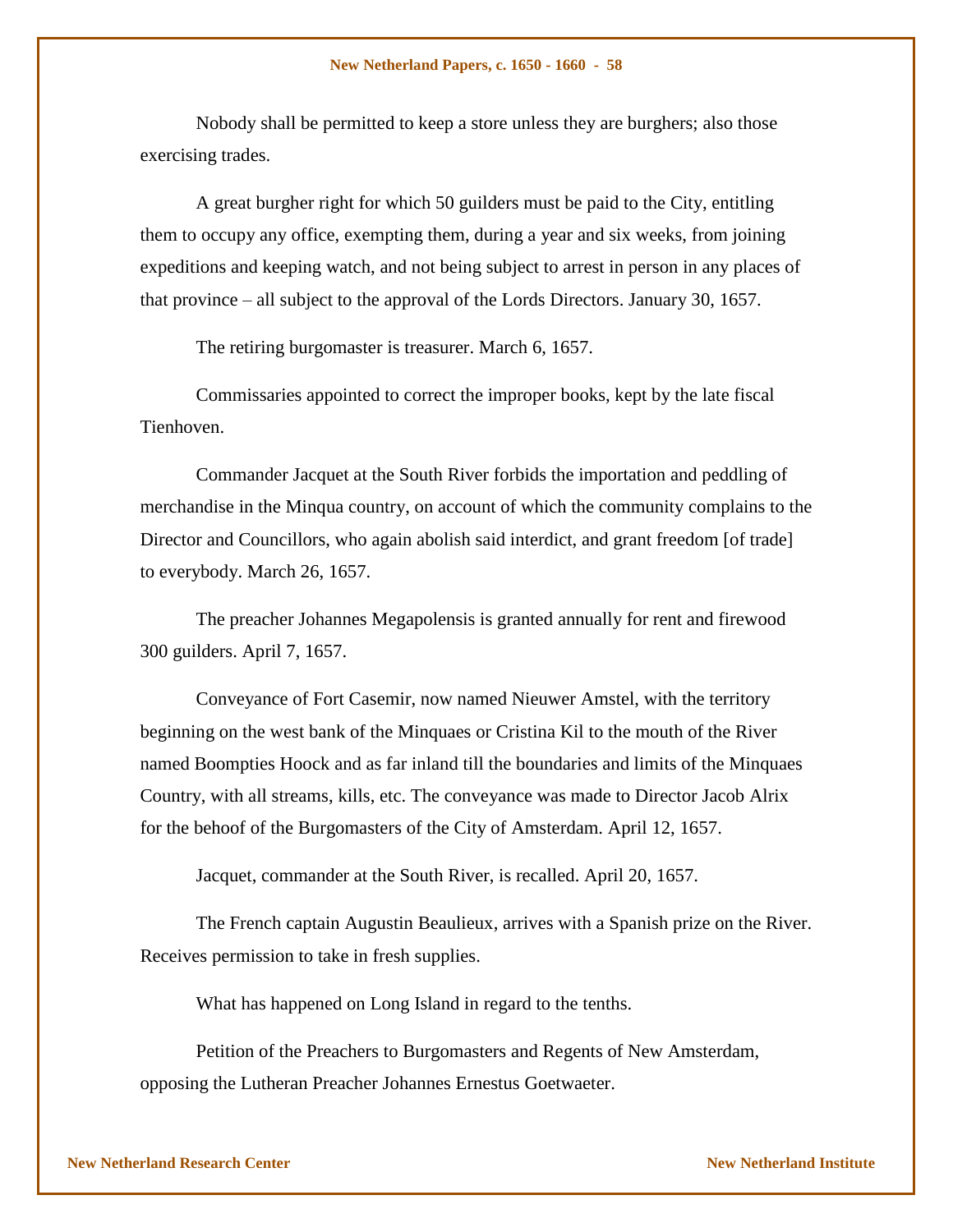Some women banished from the Country on account of their evil life.

Jannes Grover arrives from England with letters by Cromwell; desire to have them read in the villages on Long Island; the magistrates prevent the same and surrender the letter, which is sent to the Directors. August, 1657.

The Lutheran preacher is ordered to depart.

A savage has committed burglary and stolen 30 beavers. Is pardoned.

October 16, 1657.

Domine Gideon Schaets, preacher in the Colony of Rennselaerswijck, becomes preacher at Fort Orange and the village of Beverwijck at the request of their congregations shall receive hundred guilders per month; all subject to the approval of the Directors. October 16, 1657.

Jan Juriaensz Becker is appointed Commissary of the Company"s territory on the South River.

Decree in regard to the reduction of the Seawant and the Beavers: the Beaver to 8 guilders. Seawant from 6 to 8 white ones for a stiver and the black from 3 to 4 for a stiver, at the Company"s office. November 29, 1657.

Thatched roofs, wooden and plastered chimneys are forbidden in accordance with the orders issued prior to this by the fire [masters]; every house is charged to contribute one beaver or eight guilders in Seawant, for the purpose of ordering 150 leather pails from the fatherland and to have ladders made. December 15, 1657.

The village of Flushing on Long Island gave the Director a bold answer in refusing to obey the [order] to expel the Quakers, but conceive that they are obliged and permitted to lodge the same; orders and punishment meted out on account hereof.

It is also forbidden to erect structures outside the City, until the inside lots shall have been built on. January 15, 1658.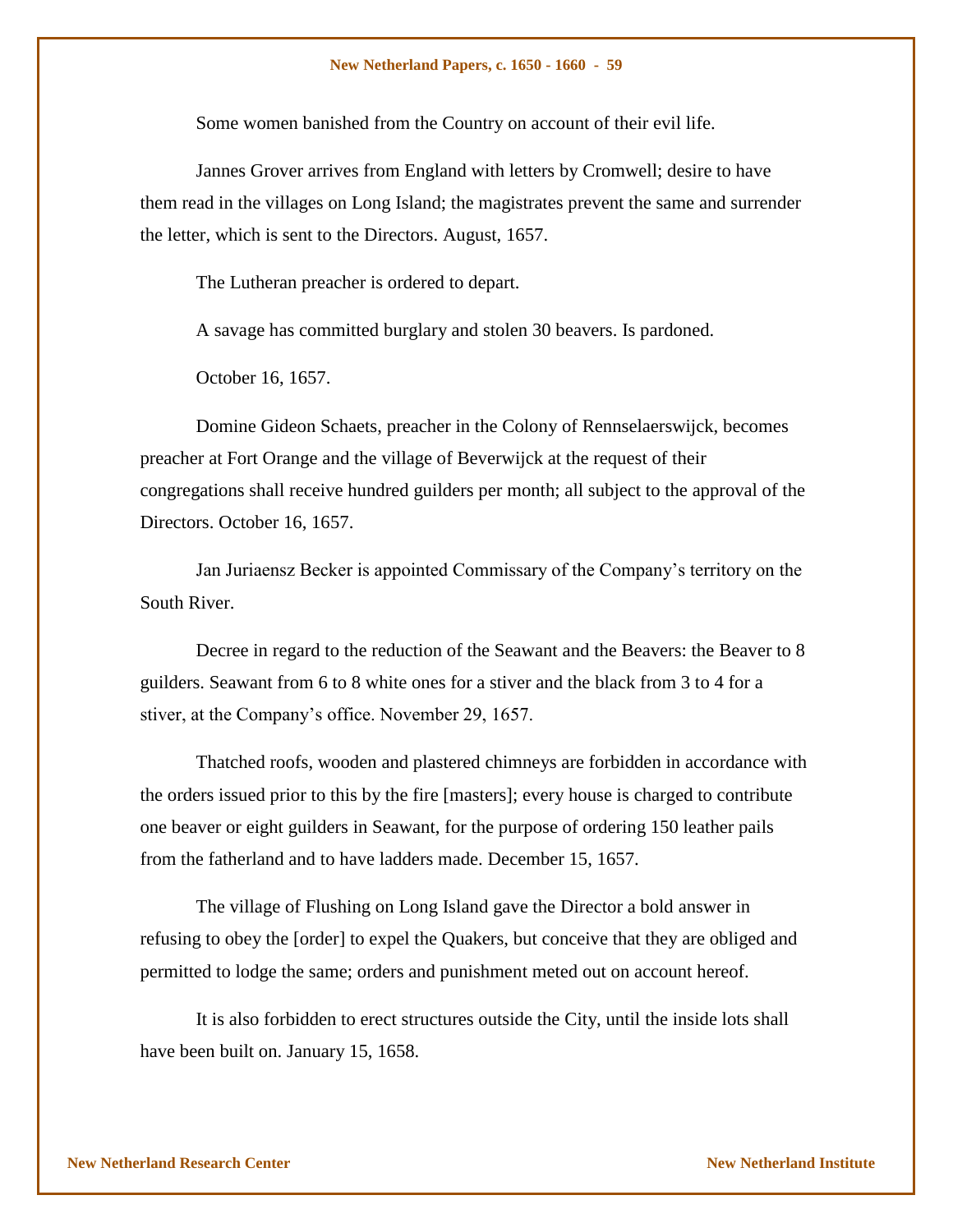Orders regarding marriage. Parties are to marry one month after the proclaiming of the banns. January 15, 1658.

### [1021] *Anno 1660 at Amsterdam*

New Netherland is indebted to board or charges for the passage of 205 people, as well independent settlers as soldiers, men, women and children departed thither with the ships the *Trouw*, the *Bever*, the *Otter*, the *Moesman* and the *Bontekoe*, altogether ƒ 6698:-

To board and passage money for 10 discharged soldiers and one woman, carried over from there by the ships *de Bruynvisch*, *Trow* and *Moesman*. ƒ 396:-

To ammunition and other necessaries with the above ships, according to the book of invoices.  $f\,5150:7$ 

| To freight on goods thither                                                                    | $f$ 40:                       |
|------------------------------------------------------------------------------------------------|-------------------------------|
| To a little horse for Director Stuyvesant                                                      | $f 110$ :-                    |
| To some victuals consumed by the soldiers going thither                                        | f 68:1:8                      |
| To lighterage and wharf charges                                                                | f 50:10                       |
| To necessaries for clothing for the soldiers sent by the<br>ship the Otter                     | $f$ 2229:4                    |
| To monthly wages paid this year according to the<br>Cash book of the cashier Hontum, per folio | $f$ 9381:10:8                 |
| To what has been advanced this year                                                            | $f$ 24124:7:8<br>$f$ 18918 8- |
|                                                                                                | $f$ 43042:15:8                |

### [1022] *Anno 1660, at Amsterdam*

8 January. New Netherland must receive by recognition, convoy charges, etc. of exported goods and merchandise with the ship the *Trouw* departed on this date. ƒ 20246:16: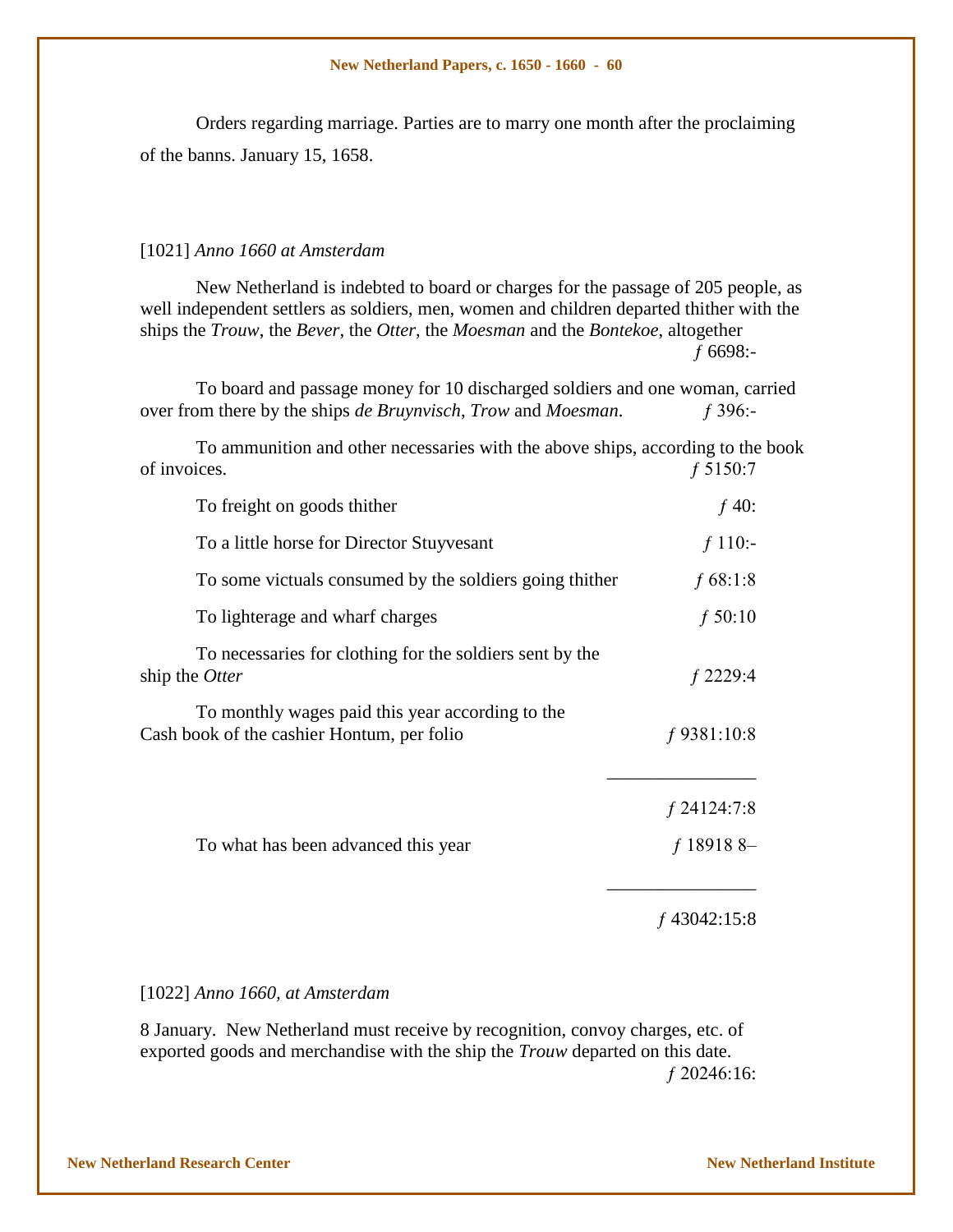| 13 March by the same with the ship the <i>Moesman</i> ,<br>departed on this date    | f 7114:3:     |
|-------------------------------------------------------------------------------------|---------------|
| 5 April by the same with the ship the <i>Gulde Bever</i> ,<br>departed on this date | f 6741:18:    |
| 26 ditto by the same with the ship the <i>Bonte Koe</i> ,<br>departed on this date  | $f$ 5505:11:0 |
| 29 ditto by the same with the ship the Otter,<br>departed on this date              | f 5165:-:0    |

Ult. Dec. by convoy charges of the furs, etc. which arrived from there with the above ships, besides also with the Eyckenboom, the Liefde and Ste. Catarina arrived here in this year from there, and therefore entered here though booked in the year 1661 by the Cashier Houtom, amounting together to  $f$  4944:6:

Ditto by the same of the furs, etc., which arrived here from there in the foregoing year, with the ships the *Moesman*, *Speraimundi* and *Bever*, and since the same were not then entered, therefore it is done now, as shown by the Receiver's book  $f$  2372:7:0

Ditto by Recognition, Convoy charges etc., of exported goods in the years 1656 and 1657, sent by the ships *Prins Maurits*, *Gelderseblom*, and *Waeg*, neither having been entered before, as is shown by the Receiver's book  $f$  752:12:0

ƒ 43092:15 -

\_\_\_\_\_\_\_\_\_\_\_\_\_\_

[1016/1017] *List of the enumerated Houses, on July 10, 1660, within this City, Amsterdam, in New Netherland.*

| The Heere Straet [Gentlemen's] where Burgomaster Poulus LeenderGrift lives,<br>there are | 51 houses |
|------------------------------------------------------------------------------------------|-----------|
| The Heere dwars [Gentlemen's cross] Straet is next to the Latin School                   | 0.        |
| Outside of the Heere Poort [gate] on the Haerlem Road there stand                        | 9.        |
| The Prince Gracht [Prince's Canal] where the Fiscal's house stands, there are            | 24.       |
| The Prince Straet [where] is the Brewery, the Red Lion                                   | 5.        |
| The Tuin [garden] Straet where lies the Fiscal's garden                                  | 1.        |
| The Smee [Smith] Straet where Notary Schelluyn lives                                     | 16.       |
| The Slick Steegie [Muddy Lane] where Evert Duijckingh lives                              | 6.        |
| The Singel [walk at the City wall] where Moesman lives, there are                        | 17.       |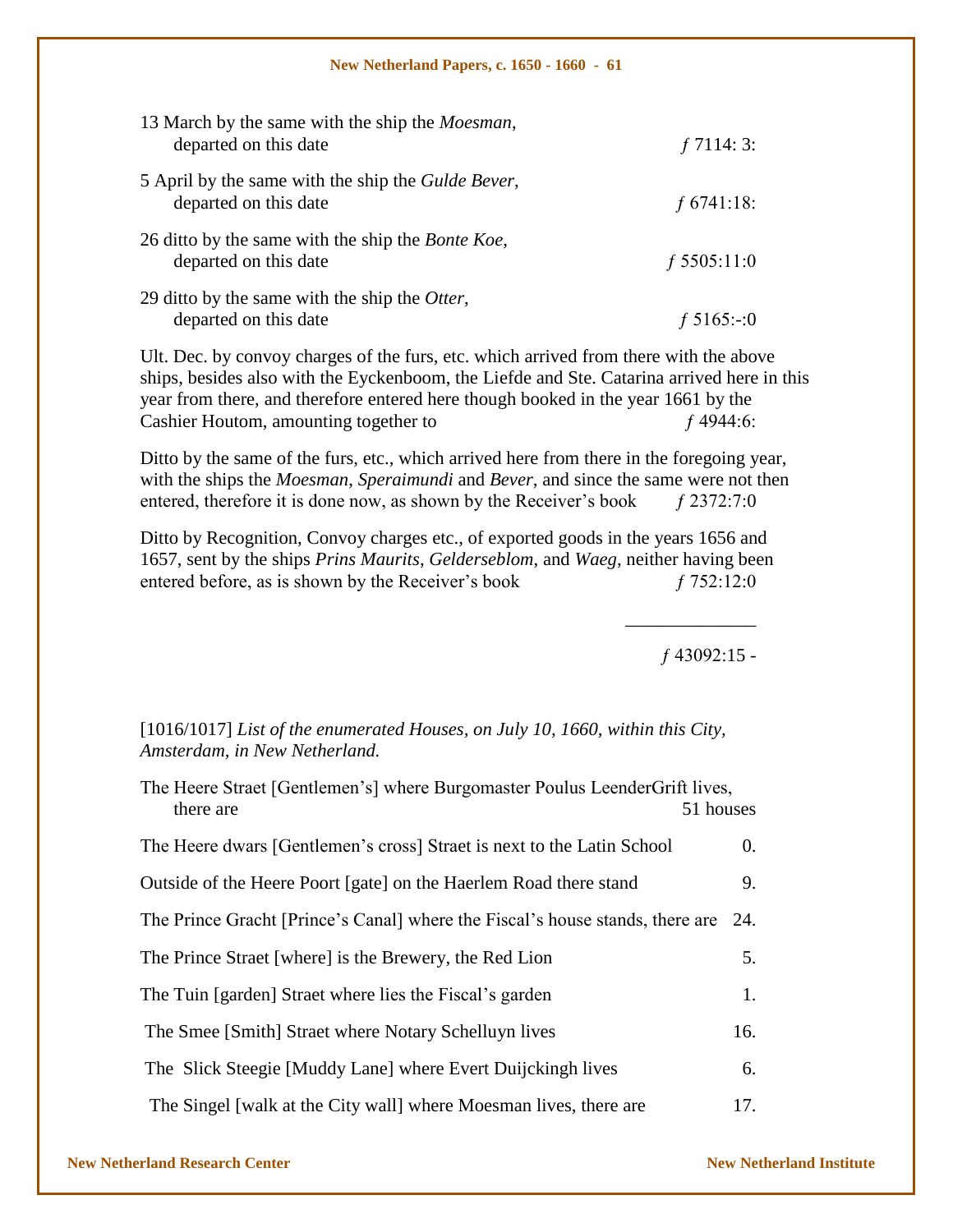| The Waeterpoort [Water Gate] on the Wael [riverbank] where Mr. Govert<br>Loocquermans lives and Carel van Bruggen, there are | 23.  |
|------------------------------------------------------------------------------------------------------------------------------|------|
| The Hooghstraet [High Street] where the Notary Van Vleeck lives                                                              | 25.  |
| The Heere Gracht [Gentlemen's Canal] where Jacobus Backer lives                                                              | 23.  |
| The Bevers Gracht [Bevers Canal] where Echbert Wouters lives                                                                 | 14.  |
| The Marck velt [Market field] where Teunis Quick lives                                                                       | 10.  |
| The Marck velt Steegje [Market field Lane or Alley] where Nevius lives                                                       | 9.   |
| The Brouwers [Brewers] Straet where Burgomaster Cortlant lives                                                               | 14.  |
| The Winckel [Store] Straet where the Fiscal lives, there are                                                                 | 9.   |
| The Nieuwe Bruch [New Bridge] at Hendrick Jansen Van der Vin's - -                                                           |      |
| The Browers Brugh [Brewer's Bridge] at Jacob Van Couwenhoven's - - -                                                         |      |
| The Bruch [Bridge] Straet where Schepen Hendrick Kip lives                                                                   | 11.  |
| On't Waeter [on the East River Bank] where Stuyvesant and Burgomaster<br>Antonides [Anthony] live                            | 18.  |
| The Paerle [Pearl] Straet where Schepen P. Couwenhoven lives                                                                 | 20.  |
| The Schryers Hoeck [Weepers' Corner] where Michiel Jansen lives                                                              | 2.   |
| Stuyvesant's Hoeck [Corner] where Jan Evertsz Bout lives, there are                                                          | 5.   |
| The Voorstadt [Suburb] otherwise the Smits Valley [Smith's Valley] has                                                       | 24.  |
| On the Kaey [wharf or pier] at the end of the suburb there are                                                               | 2.   |
| At the Belle Videre, where Dom. Drisius houses stand there are                                                               | 4.   |
| Houses                                                                                                                       | 342. |
| List of 12 noted places in New Amsterdam.                                                                                    |      |

Fort Amsterdam stands on Stuyvesant's Hoogh [Stuyvesant Height]

Likewise the Windmill

The Company's garden [abuts] on the Heere Straet [Gentlemens' Street].

The Church [stands] in the Fort.

The Cemetery [abuts] on the Heere Straet.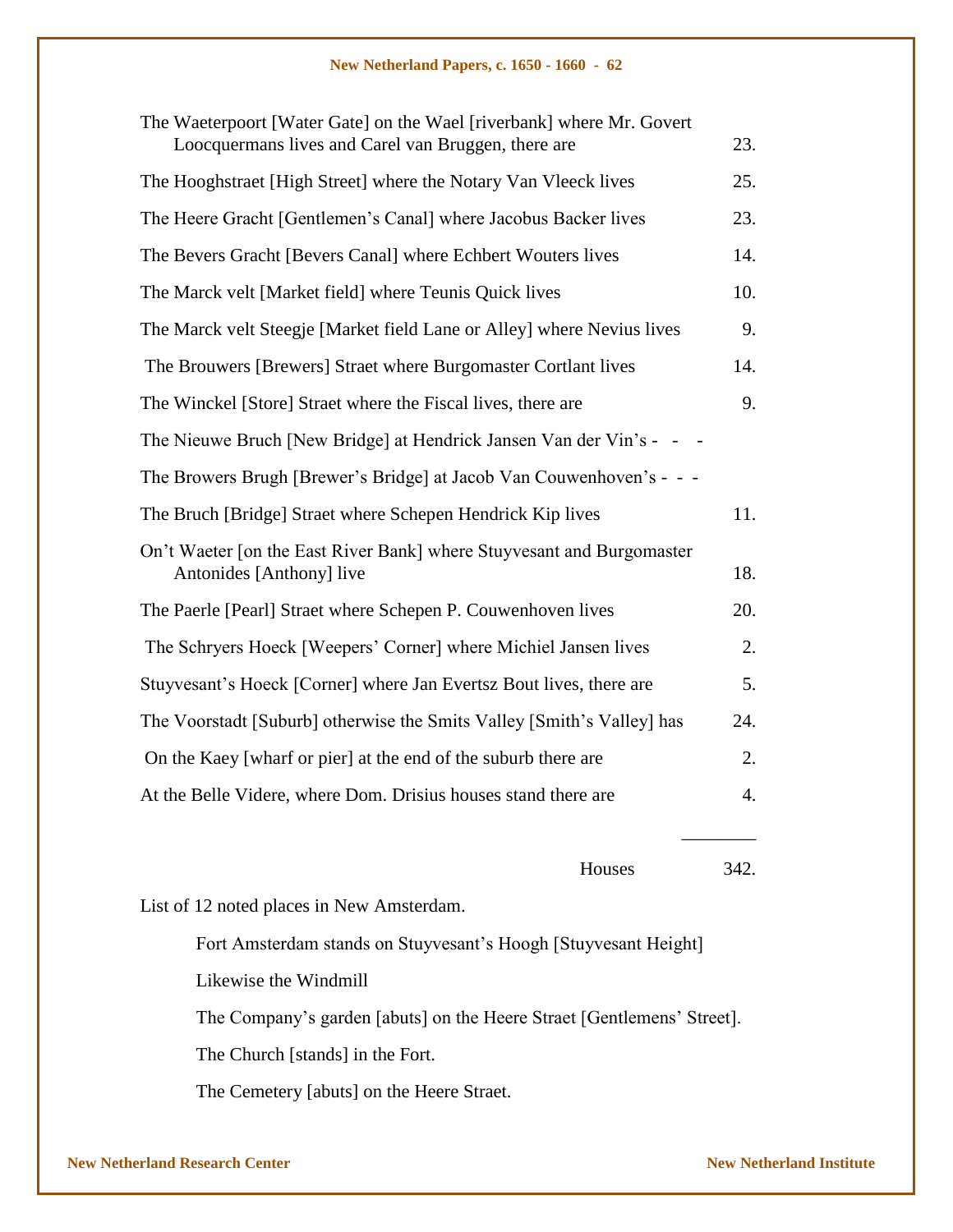The City Hall stands on the Wael [River Bank]

The Shambles in the Hoogh [High] Straet behind the City Hall.

The Fish Market on the Wael [River bank] in front of Hendrick Jansen Van der Vin"s.

The Scales on the River bank, next to the Wine Pier which is also fastened on the Water's edge.

The hospital is in the Bridge Street behind the fiscal"s house.

The 5 houses of the Company stand in the Winkel [Shop] Straet.

The gallows on the Capske [little Hood]

Names of all the places in New Netherland, under the jurisdiction of the West India Company.

Fort Amsterdam

The City of Amsterdam

Fort Orange

The City of Beverwijck The entrêpot of the fur trade, Beverwijck was the second largest city in the colony.

The Colony of Rensselaerswijck

Fort Altena

The Colony of New Amstel

The Swedish Colony, Tennecoug

Villages

As the names do not indicate date of establishment or, on Long Island, those that were settled by colonists from New England living under the Dutch government. This information has been added.

Breuckelen [Brooklyn] 1646

Midwout [Flatbush or Midwood] 1654 (Eng.colonists)

Vlissingen [Flushing] 1654 (Eng. colonists)

Middleburgh [Newtown] Middleburgh/Mespath (Maspeth/Elmhurst) 1652 (Eng.colonists)